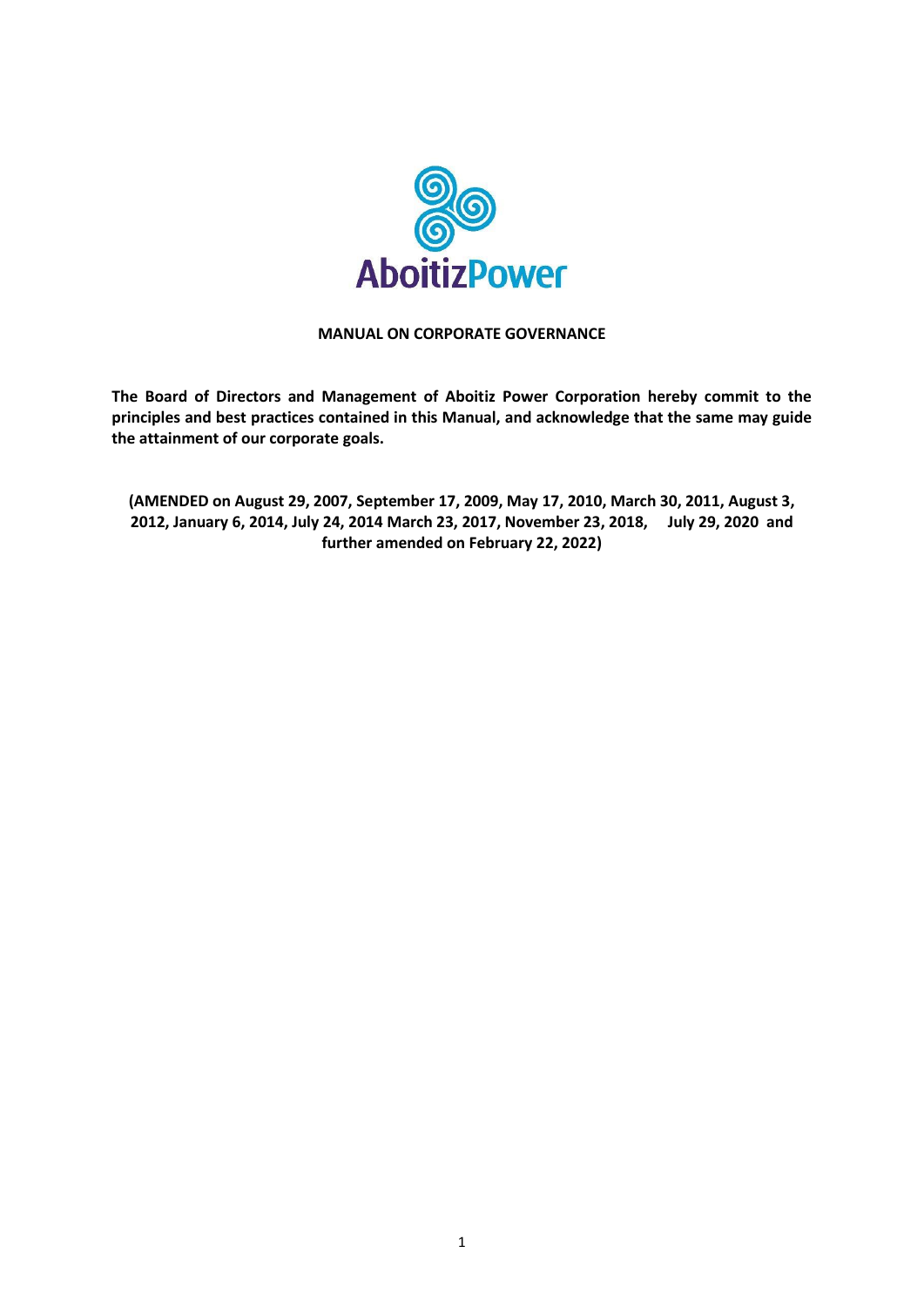| <b>TABLE OF CONTENTS</b> |    |                         |                                                                                              |           |    |  |  |  |  |  |
|--------------------------|----|-------------------------|----------------------------------------------------------------------------------------------|-----------|----|--|--|--|--|--|
| Ι.                       |    | <b>OBJECTIVE</b>        | --------                                                                                     | 4         |    |  |  |  |  |  |
| ΙΙ.                      |    |                         | <b>COMPLIANCE SYSTEM</b>                                                                     |           | 4  |  |  |  |  |  |
|                          | А. |                         | <b>Compliance Officer</b>                                                                    | -------   | 4  |  |  |  |  |  |
|                          |    | 1.                      | <b>Duties</b>                                                                                | --------  | 4  |  |  |  |  |  |
|                          |    | 2.                      | Disclosure                                                                                   | --------  | 5  |  |  |  |  |  |
|                          | В. |                         | Plan of Compliance                                                                           | --------- | 5  |  |  |  |  |  |
|                          |    | 1.                      | <b>Board of Directors</b>                                                                    |           | 5  |  |  |  |  |  |
|                          |    | 2.                      | Composition of the Board                                                                     | --------- | 6  |  |  |  |  |  |
|                          |    | 3.                      | The Chairman and Chief Executive Officer                                                     |           | 6  |  |  |  |  |  |
|                          |    | 4.                      | <b>General Responsibility</b>                                                                |           | 6  |  |  |  |  |  |
|                          |    | 5.                      | Duties and Functions of the Board                                                            |           | 7  |  |  |  |  |  |
|                          |    | 6.                      | Duties and Responsibilities of a Director                                                    |           | 10 |  |  |  |  |  |
|                          |    | 7.                      | Qualifications of Members of the Board                                                       |           | 14 |  |  |  |  |  |
|                          |    | 8.                      | Disqualifications for Board Membership                                                       |           | 15 |  |  |  |  |  |
|                          |    | 9.                      | Selection of the Members of the Board of<br><b>Directors and Officers</b>                    | --------- | 17 |  |  |  |  |  |
|                          |    | 10.                     | Guidelines in the Number of Directorships                                                    | --------  | 18 |  |  |  |  |  |
|                          |    | 11.                     | Conflict of Interests/Business Interest<br>Disclosure                                        |           | 19 |  |  |  |  |  |
|                          |    | 12.                     | Board Meetings and Quorum Requirement                                                        |           | 19 |  |  |  |  |  |
|                          |    | 13.                     | Adequate and Timely Information                                                              |           | 19 |  |  |  |  |  |
|                          |    | 14.                     | <b>Accountability and Audit</b>                                                              |           | 20 |  |  |  |  |  |
|                          |    | 15.                     | Policy on Trading of Company Securities                                                      |           | 20 |  |  |  |  |  |
|                          |    | 16.                     | Policy on Performance Assessment of the<br>Board, Board Committees, and Senior<br>Management |           | 21 |  |  |  |  |  |
|                          | C. |                         | <b>Board Committees</b>                                                                      |           | 22 |  |  |  |  |  |
|                          |    | 1.                      | Environmental, Social, and Corporate<br><b>Governance Committee</b>                          |           | 22 |  |  |  |  |  |
|                          |    | 2.                      | <b>Audit Committee</b>                                                                       |           | 28 |  |  |  |  |  |
|                          |    | 3.                      | <b>Risk and Reputation Management</b><br>Committee                                           |           | 36 |  |  |  |  |  |
|                          |    | 4.                      | <b>Related Party Transactions Committee</b>                                                  |           | 38 |  |  |  |  |  |
|                          |    | 5.                      | <b>Executive Committee</b>                                                                   |           | 39 |  |  |  |  |  |
|                          |    | 6.                      | <b>Board Cyber and Information Security</b><br><b>Committee Charter</b>                      |           | 40 |  |  |  |  |  |
|                          | D  | The Corporate Secretary |                                                                                              |           |    |  |  |  |  |  |
|                          |    | 1.                      | Qualifications                                                                               |           | 42 |  |  |  |  |  |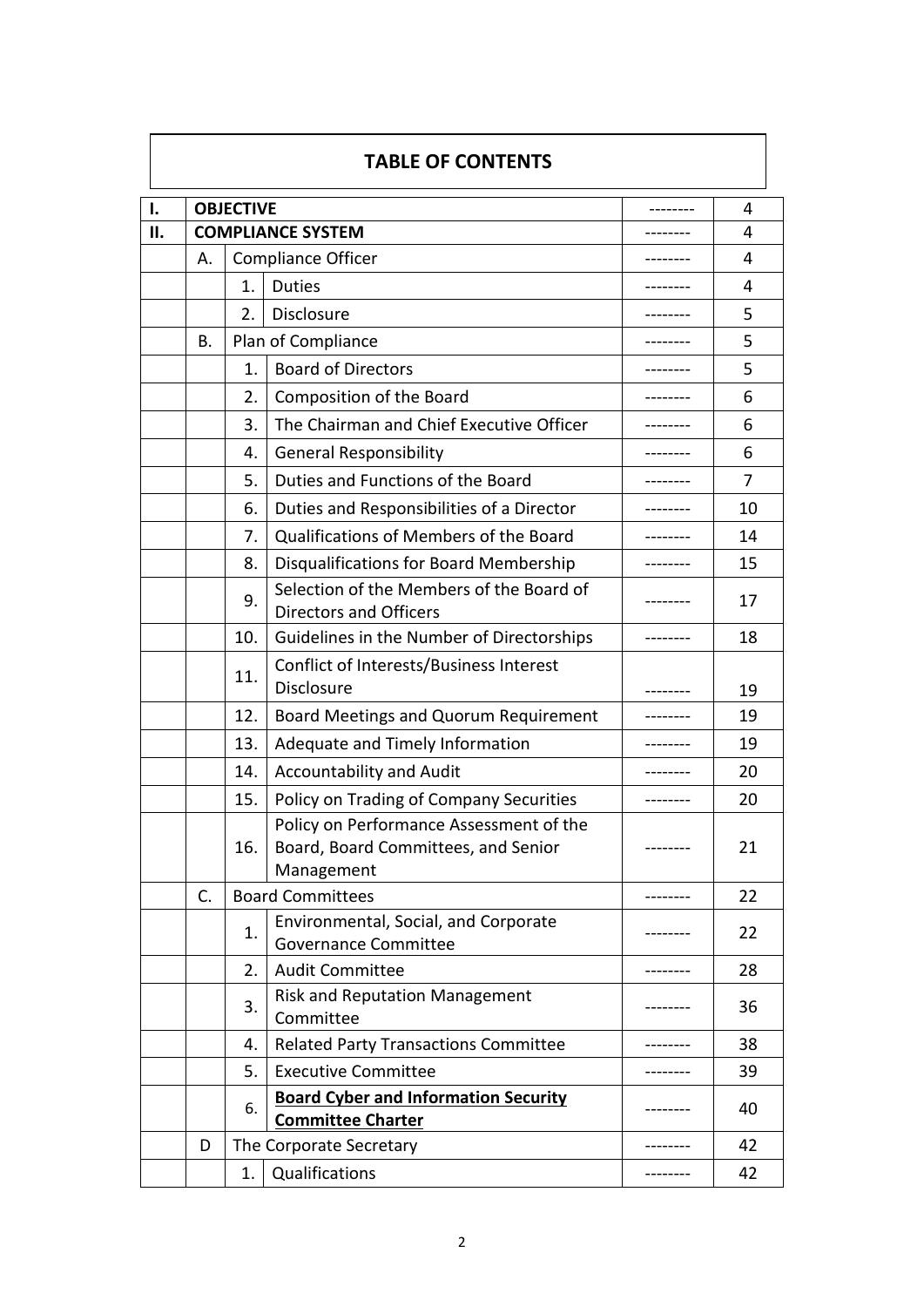|             |                                        | 2.                                                                             | Duties and Responsibilities                    | 42 |
|-------------|----------------------------------------|--------------------------------------------------------------------------------|------------------------------------------------|----|
| III.        |                                        |                                                                                | <b>INFORMATION SECURITY MANAGEMENT</b>         | 43 |
| IV.         | <b>SUSTAINABILITY POLICY</b>           |                                                                                |                                                | 44 |
| $V_{\cdot}$ | <b>COMMUNICATION PROCESS</b>           |                                                                                |                                                | 44 |
|             | A                                      |                                                                                | Availability of Information                    | 44 |
|             | В.                                     |                                                                                | Dissemination                                  | 44 |
|             | C.                                     |                                                                                | <b>Department Copies</b>                       | 44 |
| VI.         | <b>ONBOARDING AND TRAINING PROCESS</b> |                                                                                |                                                | 44 |
| VII.        |                                        | REPORTORIAL OR DISCLOSURE SYSTEM OF THE<br><b>COMPANY'S CORPORATE POLICIES</b> | 45                                             |    |
| <b>VIII</b> | <b>SHAREHOLDERS' BENEFIT</b>           |                                                                                |                                                | 46 |
| ٠           | Α.                                     |                                                                                | Right to Participate in Shareholders' Meetings | 46 |
|             | В.                                     |                                                                                | <b>Voting Right</b>                            | 46 |
|             | C.                                     |                                                                                | Pre-emptive Right                              | 47 |
|             | D.                                     |                                                                                | Power of Inspection                            | 47 |
|             | Ε.                                     |                                                                                | Right to Information                           | 47 |
|             | F.                                     |                                                                                | <b>Right to Dividends</b>                      | 47 |
|             | G.                                     |                                                                                | <b>Appraisal Right</b>                         | 48 |
| IX.         | <b>MONITORING AND ASSESSMENT</b>       |                                                                                |                                                | 49 |
| Х.          |                                        | PENALTIES FOR NON-COMPLIANCE WITH THE<br><b>MANUAL</b>                         | 49                                             |    |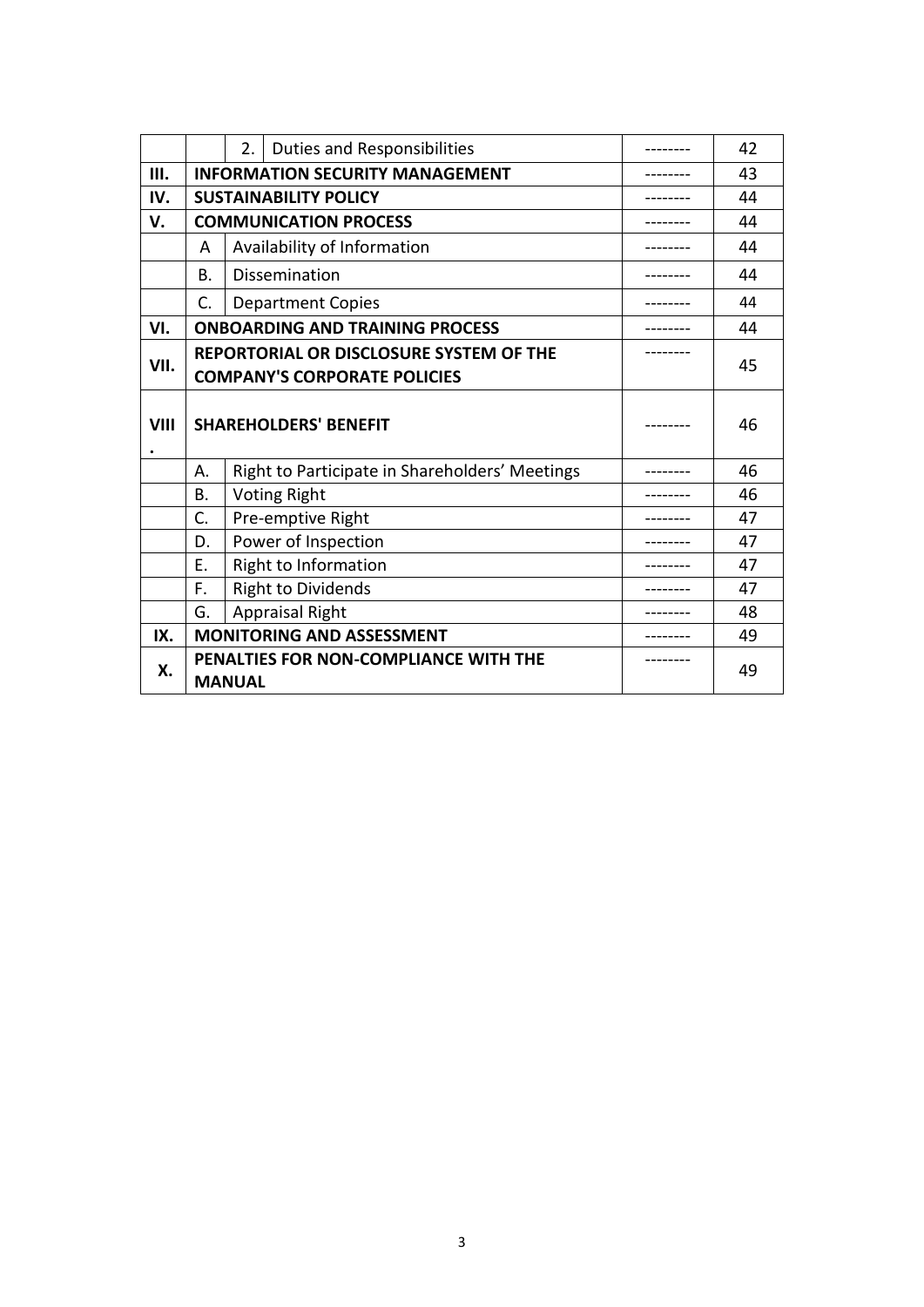## **I. OBJECTIVE**

This Manual shall, as a general rule, institutionalize the principles of good corporate governance in the entire organization.

The Board of Directors, management, employees, and shareholders of Aboitiz Power Corporation (hereinafter, the "Company" or the "Group") believe that corporate governance is a necessary component of what constitutes sound strategic business management and will therefore undertake every effort necessary to create awareness within the organization as soon as possible.

## **II. COMPLIANCE SYSTEM**

## **A. Compliance Officer**

To ensure compliance with applicable laws and regulations, and adherence to corporate principles and best practices, the Board hereby designates a Compliance Officer, who has a senior rank with adequate stature, resources, and authority in the Company. He shall have direct reporting responsibilities to the Chairman of the Board. The Compliance Officer shall champion ethical conduct, by fostering a culture of the highest integrity in order to advance and protect the Company's reputation as an ethical and trustworthy provider of services and business partner. The Compliance Officer shall assist the Chief Executive Officer and the other business leaders of the Company in perpetuating and advancing a "tone at the top" that reflects the Company's commitment to ethical and legal business conduct and compliance with the letter and spirit of the law. The Compliance Officer shall also serve as a valuable and authoritative internal resource on compliance matters.

1. Duties

He shall perform the following duties:

- 1.1 Have primary responsibility for leading the development, implementation, and maintenance of a comprehensive and effective compliance program, including compliance initiatives appropriate to the Company's business model, risks and the regulatory environment in which it operates.
- 1.2 Advise the Board of Directors, Chief Executive Officer, management, and employees regarding compliance matters, making certain that they have a strong awareness and understanding of the Code of Ethics and Business Conduct, applicable policies, and all applicable laws, regulations and rules that govern the Company's business;
- 1.3 Lead the implementation, ongoing review, and improvement of the Company's compliance monitoring systems;
- 1.4 Oversee and monitor the day-to-day operations of the compliance program, including managing the compliance hotline;
- 1.5 Oversee the timely implementation of corrective and disciplinary actions identified as a result of auditing, monitoring and investigations;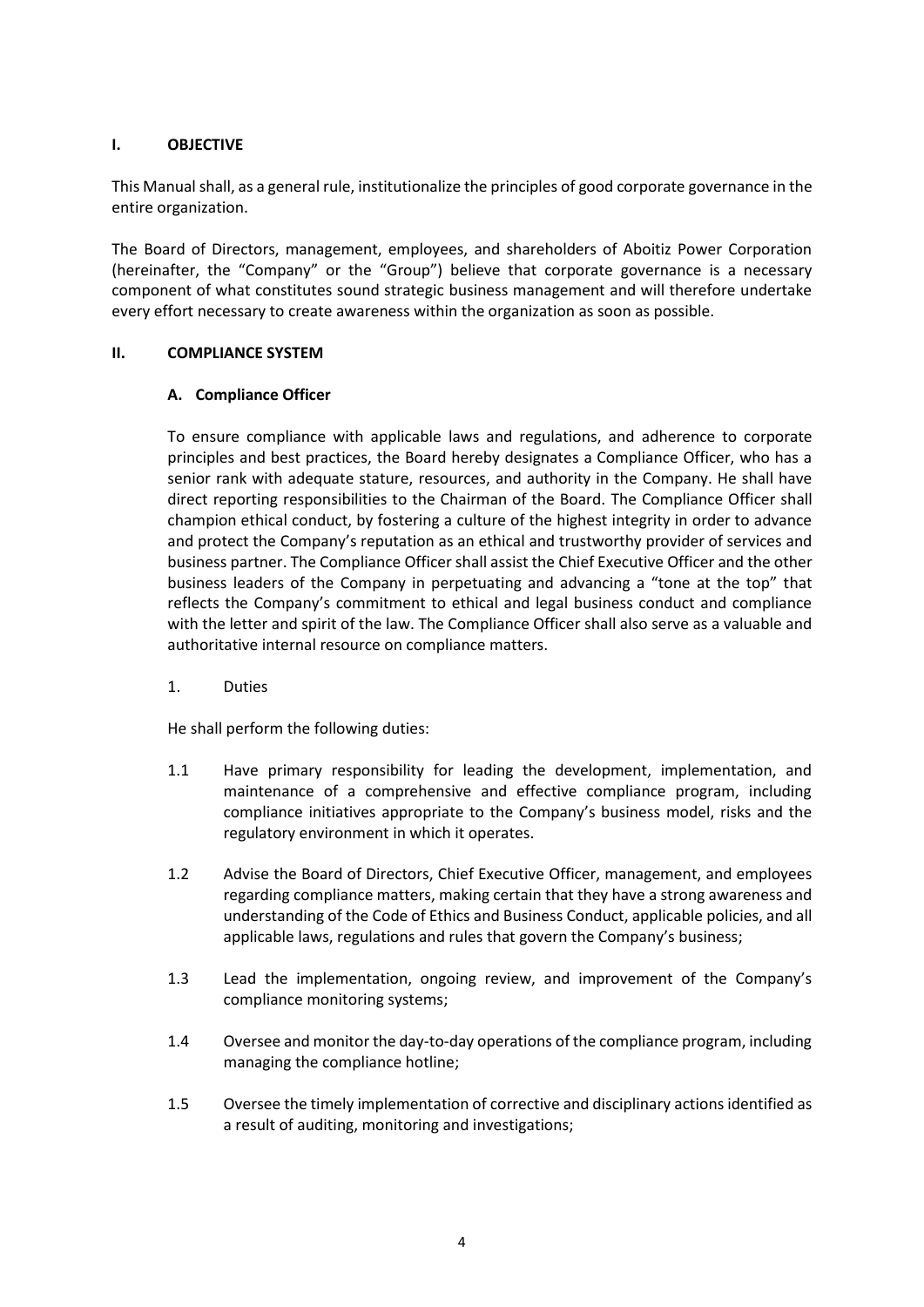- 1.6 Conduct or oversee compliance-related education, training and monitoring at all levels of the Company;
- 1.7 Ensure proper onboarding of new Directors (i.e., orientation on the Company's business, charter, articles of incorporation and by-laws, among others);
- 1.8 Monitor, review, evaluate, and ensure the compliance by the Company, its Directors and corporate officers with the relevant laws, the provisions and requirements of this Manual, the rules and regulations of the Securities and Exchange Commission (SEC) and other regulatory agencies;
- 1.9 Report any violation of this Manual to the Board and recommend the imposition of appropriate disciplinary action on the responsible parties and the adoption of measures to prevent a repetition of the same;
- 1.10 Ensure the integrity and accuracy of all documentary submissions to regulators;
- 1.11 Appear before the Securities and Exchange Commission (SEC) when summoned in relation to compliance with the Code of Corporate Governance for Publicly Listed Companies (CG Code for PLCs);
- 1.12 Collaborate and coordinate with other departments to properly address and respond to compliance issues, which may be subject to investigation;
- 1.13 Identify possible areas of compliance issues and work towards the resolution of the same;
- 1.14 Monitor the attendance of Directors, corporate officers and team members in Code of Ethics and Business Conduct and relevant trainings;
- 1.15 Annually attend a training on Corporate Governance; and
- 1.16 Perform such other duties and responsibilities as may be provided by the Board of Directors, the Chief Executive Officer and the SEC.

#### **2. Disclosure**

The appointment of the Compliance Officer shall be immediately disclosed to the SEC on SEC Form 17-C and to The Philippine Stock Exchange, Inc. (PSE). All correspondence relative to his functions as such shall be addressed to the Compliance Officer.

#### **B. Plan of Compliance**

#### **1. Board of Directors**

Compliance with the principles of good corporate governance shall start with the Board of Directors.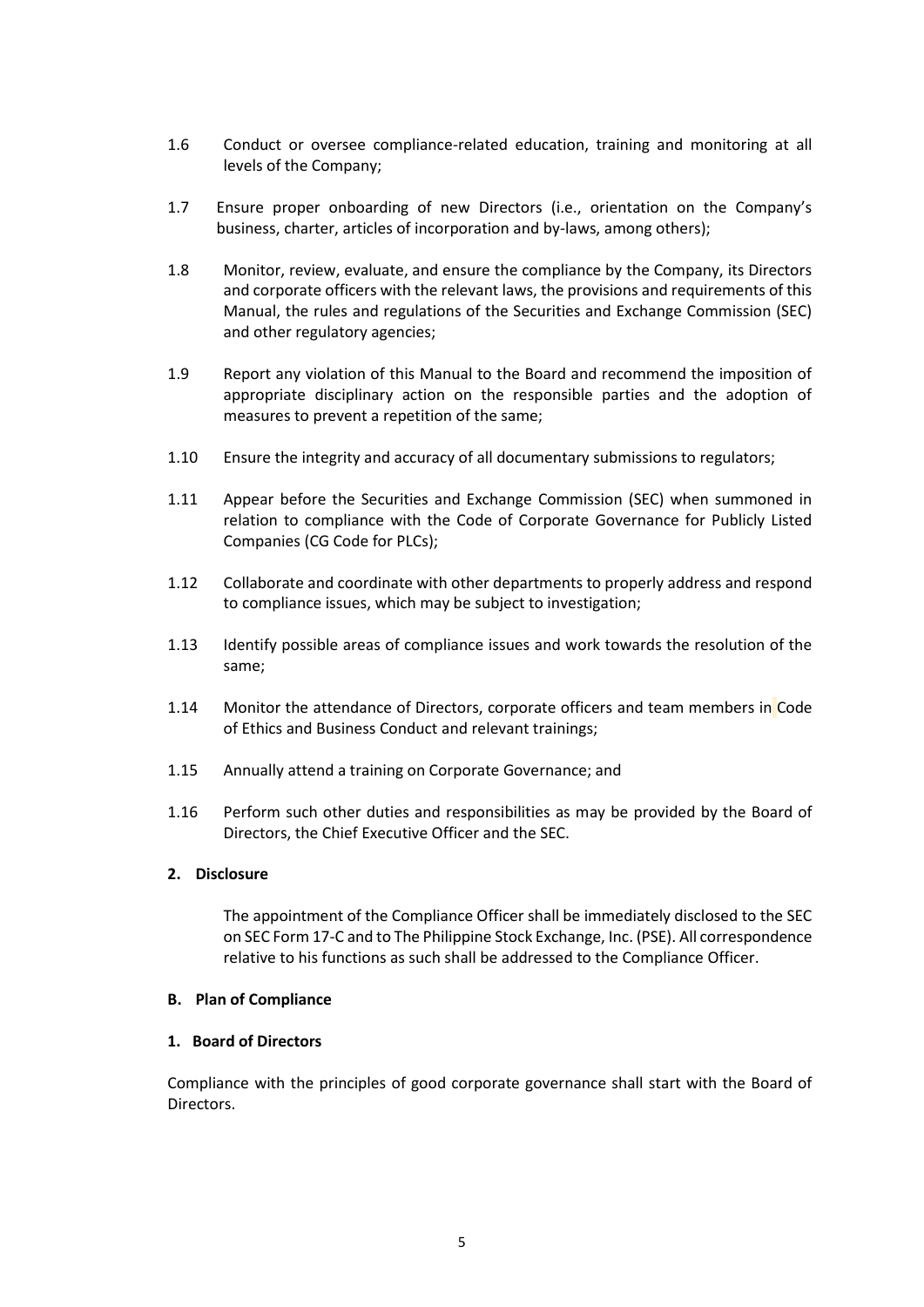The purpose of a Board within Aboitiz is to represent and protect the interests of the owners of the business, as well as other key external stakeholders, regardless of category, conformably with the corporate charter and applicable laws.

The primary purpose of the Board revolves around governing the various businesses in which the Company has a direct interest. In addition, it has responsibilities to other stakeholders related to compliance with regulatory standards; the provision of appropriate information and updates; and the effective representation and protection of the Aboitiz brand and reputation.

## **2. Composition of the Board**

The Board shall be composed of at least five (5) but not more than fifteen (15) members who are elected by the shareholders. The Board must, as a general rule, have at least three (3) Independent Directors **and Non-executive Directors**.

The membership of the Board may be a combination of Executive and Non-Executive Directors (which include Independent Directors) with diverse professional and personal backgrounds (namely: age, ethnicity, culture, skills, competence, gender and knowledge) in order that no Director or small group of Directors can dominate the decision-making process and that the Board can benefit from the professional expertise of each Director. The Non-Executive Directors should possess such qualifications and stature that would enable them to effectively participate in the deliberations of the Board.

# **3. The Chairman and Chief Executive Officer (CEO)**

The roles of Chairman and CEO shall, as a general rule, and as much as practicable, be separate to foster an appropriate balance of power, increased accountability and better capacity for independent decision-making by the Board. A clear delineation of functions should be made between the Chairman and the CEO upon their election.

In case the Chairman of the Board is not an Independent Director, the Board shall designate a Lead Independent Director, who shall perform the functions of the Chairman, among the Independent Directors.

The duties and responsibilities of the Chairman in relation to the Board include among others, the following:

- 3.1 Ensure that the meetings of the Board are held in accordance with the by-laws or as the Chairman may deem necessary**;**
- 3.2 Supervise the preparation of the agenda of the meeting in coordination with the Corporate Secretary, taking into consideration the suggestions of the CEO, the management and the Directors; and
- 3.3 Maintain qualitative and timely lines of communication and information between the Board and the management.

## **4. General Responsibility**

A Director's office is one of trust and confidence. A Director shall act in the best interest of the Company in a manner characterized by transparency, accountability and fairness. He should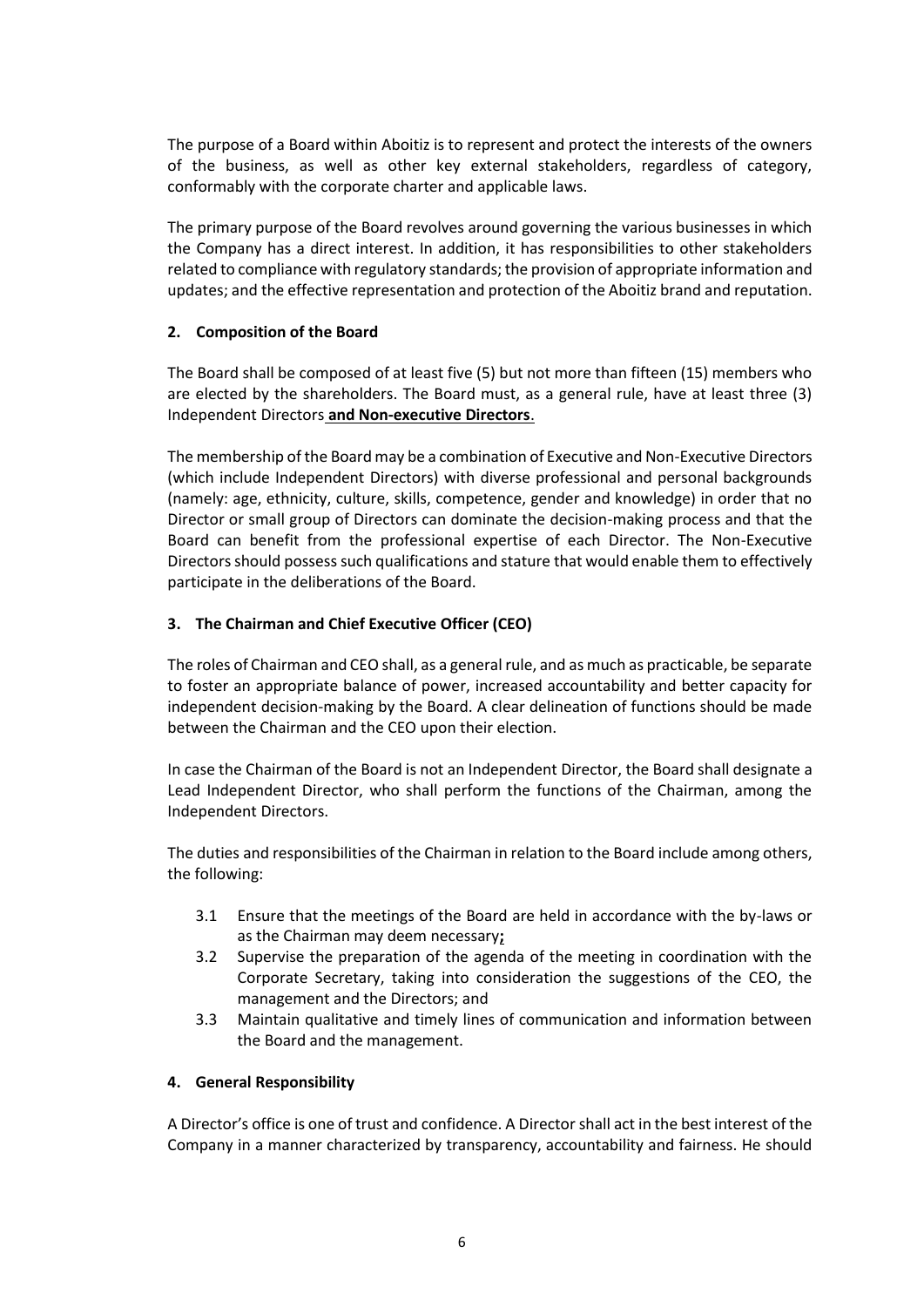also exercise leadership, prudence and integrity in directing the Company towards sustained progress.

It shall be the Board's responsibility to foster the long-term success of the Company and secure its sustained competitiveness in a manner consistent with its fiduciary responsibility, which it shall exercise in the best interest of the Company, its shareholders and stakeholders.

## **5. Duties and Functions of the Board**

In general, to ensure a high standard of best practices for the Company and its stakeholders, the Board shall conduct itself with honesty and integrity in the performance of, among others, the following functions:

- 5.1 Install a process of selection to ensure a mix of competent Directors who can add value and contribute independent judgment to the formulation of sound corporate strategies and policies;
- 5.2 Appoint competent, professional, honest and highly motivated officers and management team and take a direct interest in leadership succession, inclusive of the appointment of the CEO in particular and other key group senior management positions in general, and ensure that appropriate processes are effectively adopted to avoid any leadership gap;
- 5.3 Continuously determine the Company's purpose, its vision and mission and strategies to carry out its objectives. The Company's Vision and Mission is stated in its Purpose Statement:

## **PURPOSE STATEMENT**

Guided by our core values, we the Aboitiz Group, drive change for a better world by advancing business and communities and creating long term value for our stakeholders.

- 5.4 Ensure that the strategic business direction of the various businesses of the Company is soundly established and consistent or in line with the Group's goals and strategies;
- 5.5 Establish programs that can maintain its long-term viability, practicability and strength in accordance with the objectives of the Company;
- 5.6 Ensure that the Company complies with all relevant laws, regulations and codes of best business practices;
- 5.7 Ensure effective business governance of the various businesses in which the Company has a direct equity or other similar interest, including those subsidiary organizations in which it has a majority or minority holding, or any company in which any such subsidiary has a majority or minority holding, with the objective of avoiding a deterioration in business value through regulatory breaches, or through some other means that might damage the performance and/or reputation of the business;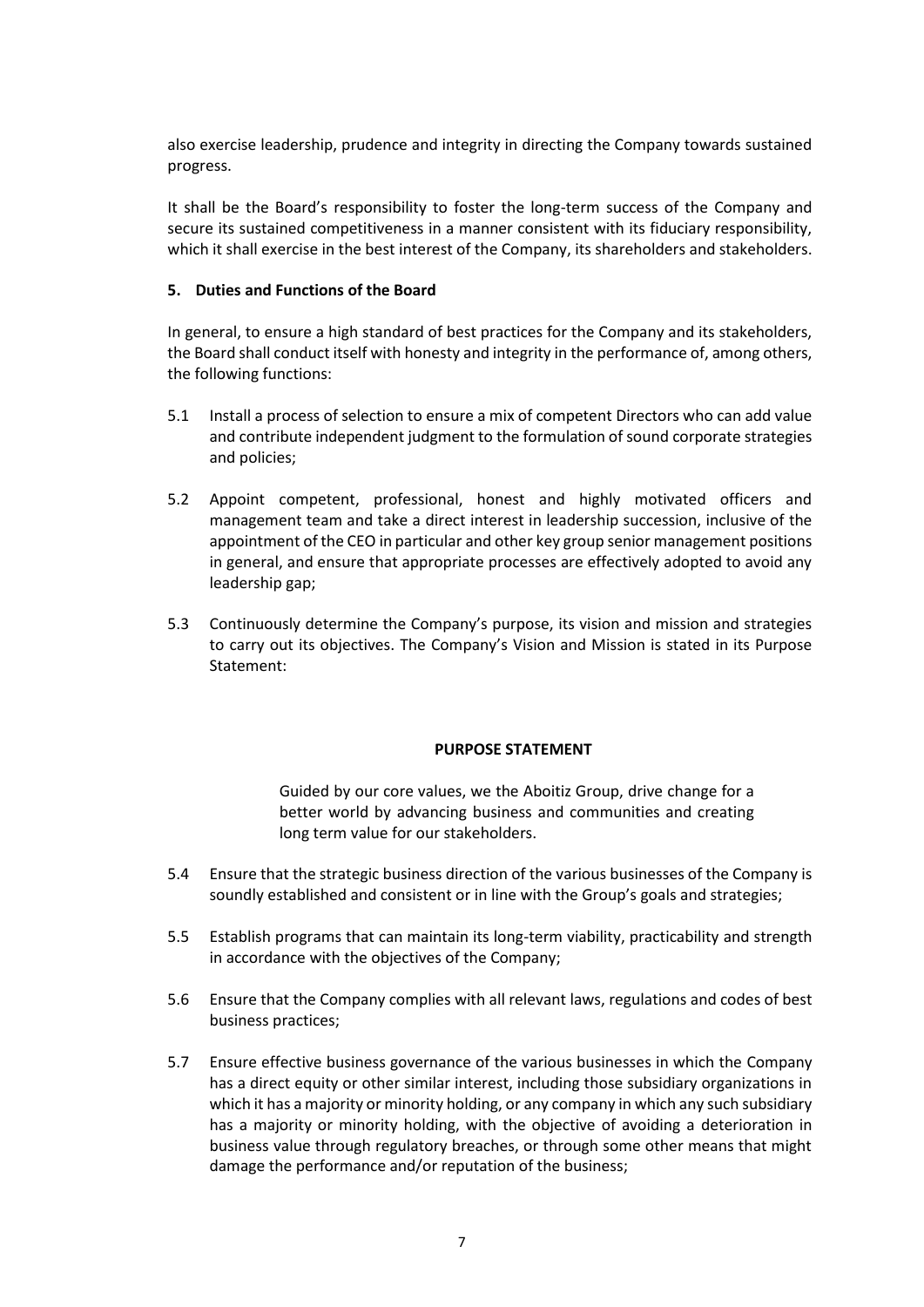- 5.8 Ensure that key financial decisions made related to investment/capital expenditure considered by the various businesses in which the Company has a direct interest undergo by appropriate processes and, when or where applicable, the corresponding Board approval;
- 5.9 Periodically evaluate and monitor the implementation of existing policies and strategies, including the business plans, operating budgets and overall performance of the management team based on clear established performance metrics;
- 5.10 Identify the Company's stakeholders and promote cooperation between them and the Company in creating wealth, growth and sustainability. Formulate a clear policy on accurate, timely and effective communication. Ensure an effective and constructive communication between the Group's senior management and external stakeholders (including shareholders and media, when appropriate or relevant), particularly on the business direction, work progress and any stakeholder concern, consistent with good governance practices, avoiding any possible damage to the image and/or financial value of the business. If feasible, oversight responsibility over this policy will be exercised by the CEO or the Chief Financial Officer (CFO);
- 5.11 Establish clear policies on and mechanisms for the fair treatment and protection of its stakeholders;
- 5.12 Adopt a system of internal checks and balances; review on a regular basis the effectiveness of such system to ensure the integrity of the decision-making and reporting processes at all times; and ensure the continuing soundness, effectiveness and adequacy of the Company's control environment;
- 5.13 Identify key risk areas and key performance indicators and monitor these factors with due diligence to enable the Company to anticipate and prepare for possible threats to its operational and financial viability;
- 5.14 Ensure that a sound enterprise risk management (ERM) framework is in place to effectively identify, monitor, assess and manage key business risks;
- 5.15 Ensure that there is a group-wide policy and system governing related party transactions (RPTs) and other unusual or infrequently occurring transactions, particularly those which pass certain thresholds of materiality. The Board may, depending on the nature of the transaction and if it deems it necessary in connection with a specific acquisition or disposal of an asset, require the appointment of an independent third party to evaluate the fairness of the transaction price for such transaction;
- 5.16 Ensure the establishment of an effective performance management framework such that measures for the business are set up and agreed with the management, including the CEO, and the personnel's performance are at par with the standards set by the Board and senior management;
- 5.17 Ensure that appropriate compensation policies are in place, especially for senior management group, and that the compensation is at an appropriate level and commensurate to the contribution made to the business;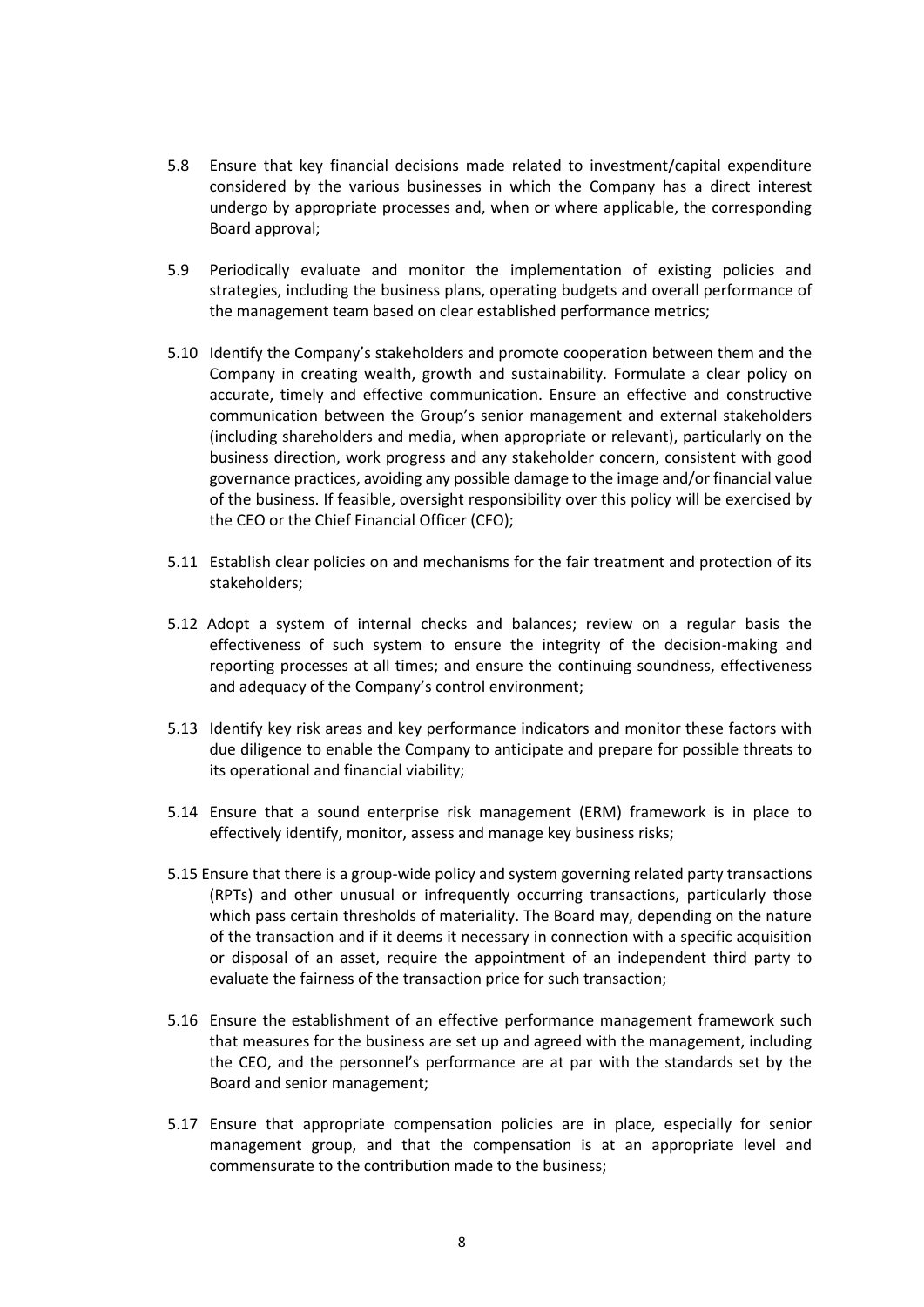- 5.18 Ensure that Group's senior management progress reports on the execution of strategic plans, financial performance of the business and in general, other matters related to the role and responsibilities of the Board, are received and properly evaluated;
- 5.19 Ensure the proper and orderly conduct of Annual Shareholders' Meetings, and such special shareholders' meetings that may be called;
- 5.20 Keep Board authority within the powers of the institution as prescribed in the articles of incorporation and by-laws of the Company and in existing laws, rules and regulations;
- 5.21 Determine which, if any, Board Committees should be constituted and to establish their respective roles and composition;
- 5.22 Establish and maintain an alternative dispute resolution system that can amicably settle disputes, conflicts, or differences between the Company and its shareholders, between shareholders, and between the Company and third parties, including the regulatory authorities. To this end, the Company may adopt the rules and procedures set forth under Republic Act No. 9285, otherwise known as the Alternative Dispute Resolution Act of 2004, as an alternative means to amicably and fairly settle such disputes, conflicts, or differences, in order to ease the tedious process of court litigation;
- 5.23 Promote an ethical culture and tone ("tone at the top") throughout the Group and provide oversight of the Company's compliance program;
- 5.24 Adopt a Code of Ethics and Business Conduct (the "Code") to provide standards for professional and ethical behavior, as well as articulate acceptable and unacceptable conduct and practices in internal and external dealings including anti-corruption practices;
- 5.25 Ensure that the Code is properly disseminated to the Board, senior management and employees. A copy of the Code shall be uploaded to the Company's website for the public's access;
- 5.26 Ensure the proper and effective implementation and monitoring of compliance with the Code and internal policies;
- 5.27 Ensure proper disclosure on all relevant and material information on individual Board members and corporate officers to enable stakeholders to evaluate their experience and qualifications, and assess any potential conflict of interests that might affect their judgment;
- 5.28 Establish an Investor Relations Office to ensure constant engagement with its shareholders. The Investor Relations team shall be present in every shareholders' meeting;
- 5.28 Establish policies, program**s** and procedures to encourage employees to actively participate in the realization of the Company's goals and in its governance; and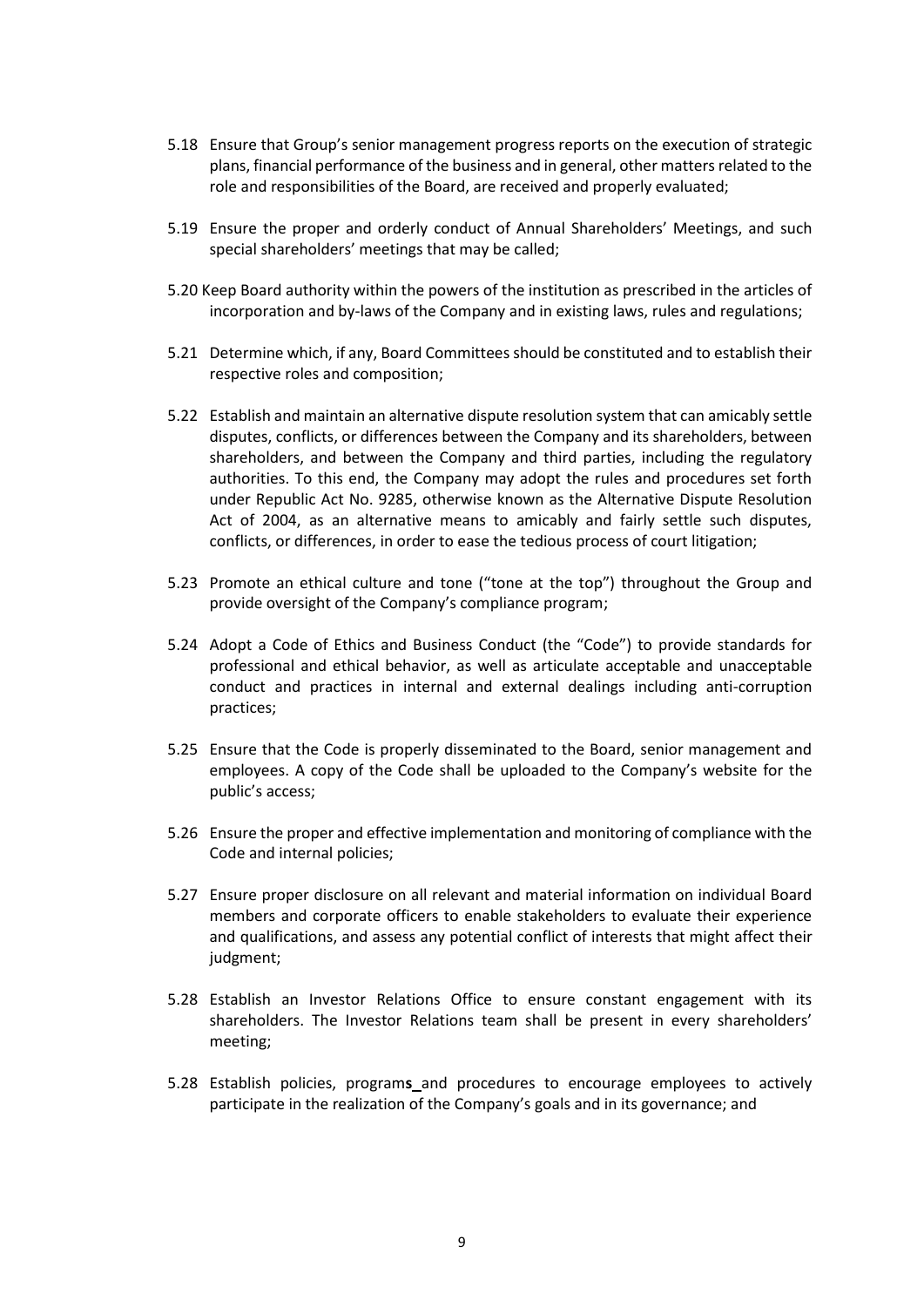- 5.30 Meet on a regular basis to carry out its responsibilities, and to convene such special or emergency meetings as may be required. Independent views during Board meetings shall be given due consideration and all such meetings shall be duly minuted.
- 5.31 Establish and monitor a management approach to support the Company's commitment to environmental stewardship (including material global climate issues), health and safety, corporate social responsibility, corporate governance and ethical practices, management of human capital in accordance with labor standards and international best practices, and other public policy matters relevant to the Company and its stakeholders (collectively, "Environmental, Social, and Governance Matters" or "ESG Matters") by providing guidance to the management in: (a) setting the Company's general strategy relating to ESG Matters, as well as developing, implementing, and monitoring initiatives and policies at the Company based on that strategy; (b) overseeing communications with employees, investors, and other stakeholders of the Company with respect to ESG Matters; and (c) monitoring and anticipating developments relating to, and improving the Company's understanding of, ESG Matters.

## **6. Duties and Responsibilities of a Director**

A Director, as a rule, shall comply with the following duties and responsibilities:

6.1 Conduct fair business transactions with the Company in accordance with applicable policies and ensure that personal interest does not prejudice or create biased Board decisions.

The basic principle to be observed is that a Director should not use his position to profit or gain some benefit or advantage for himself and/or his related interests. He should avoid situations that may compromise his impartiality. If an actual or potential conflict of interest arises, he should fully and immediately disclose it and should not participate in the decision-making process as to whether or not to approve the matter giving rise to the conflict. A Director who has a continuing material conflict of interests should seriously consider resigning, and may be asked to resign, from his position.

A conflict of interests shall be considered material if the Director's personal or business interest is antagonistic to that of the Company, or if the Director stands to acquire or gain financial advantage at the expense of the Company.

6.2 Devote time and attention necessary to properly discharge his duties and responsibilities.

A Director should devote sufficient time to familiarize himself with the Company's business. He should be constantly aware of and knowledgeable with the Company's operations to enable him to meaningfully contribute to the Board's work. He should attend and actively participate in Board and Committee meetings, review meeting materials and, if called for, ask questions or seek explanation.

6.3 Act judiciously.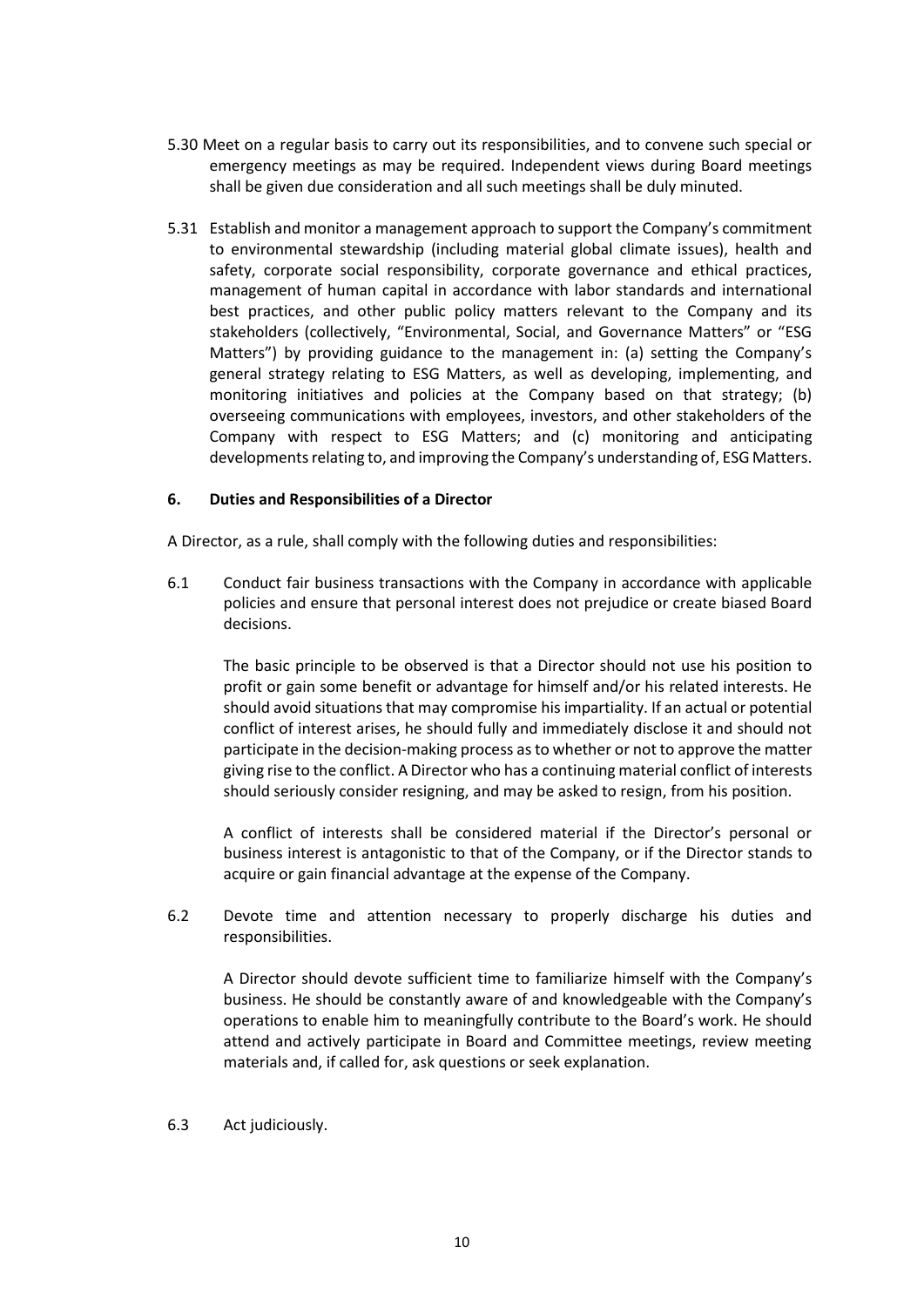Before deciding on any matter brought before the Board, a Director should carefully evaluate the issues and, if necessary, make inquiries and request clarification.

6.4 Exercise independent judgment.

A Director should view each problem or situation objectively. If a disagreement with other Directors arises, he should carefully evaluate and explain his position. He should not be afraid to take an unpopular position. Corollary, he should support plans and ideas that he thinks are beneficial to the Company.

6.5 Have a working knowledge of the statutory and regulatory requirements affecting the Company, including the contents of its Articles of Incorporation and By-Laws, the requirements of the SEC, and where applicable, the requirements of other regulatory agencies.

A Director should also keep abreast with industry developments and business trends in order to promote the Company's competitiveness. Each Director shall undergo initial onboarding training and continuing professional training (formal and informal) to keep him updated on relevant laws, regulations and various business risks relevant to the Company. The Compliance Officer/Corporate Secretary shall ensure that Directors and corporate officers shall be updated on their corporate duties and responsibilities, on current relevant laws, rules and jurisprudence, and best business practices.

6.6 Observe confidentiality.

A Director should keep secure and confidential all non-public information he may acquire or learn by reason of his positions as Director. He should not reveal confidential information to unauthorized persons without the authority of the Board.

- 6.7 To honor their responsibilities as Board members, representing all owners/shareholders and other key stakeholders, the Director must:
	- 6.7.1 Take time to understand the Aboitiz Group, its goals and strategies, its businesses, its governance, its brand and its key policies;
	- 6.7.2 Represent the Aboitiz Group positively and constructively in all external dealings, seeking to enhance the Aboitiz name and reputation;
	- 6.7.3 Perform the role of a Board member effectively, by:
		- 6.7.3.1 Regularly attending meetings;
		- 6.7.3.2 Effectively contributing during discussion;
		- 6.7.3.3 Willingly offering alternative viewpoints, to reflect own personal viewpoints;
		- 6.7.3.4 Offering any viewpoints objectively, avoiding any comments of a personal nature about another member of the Board or his/her viewpoints;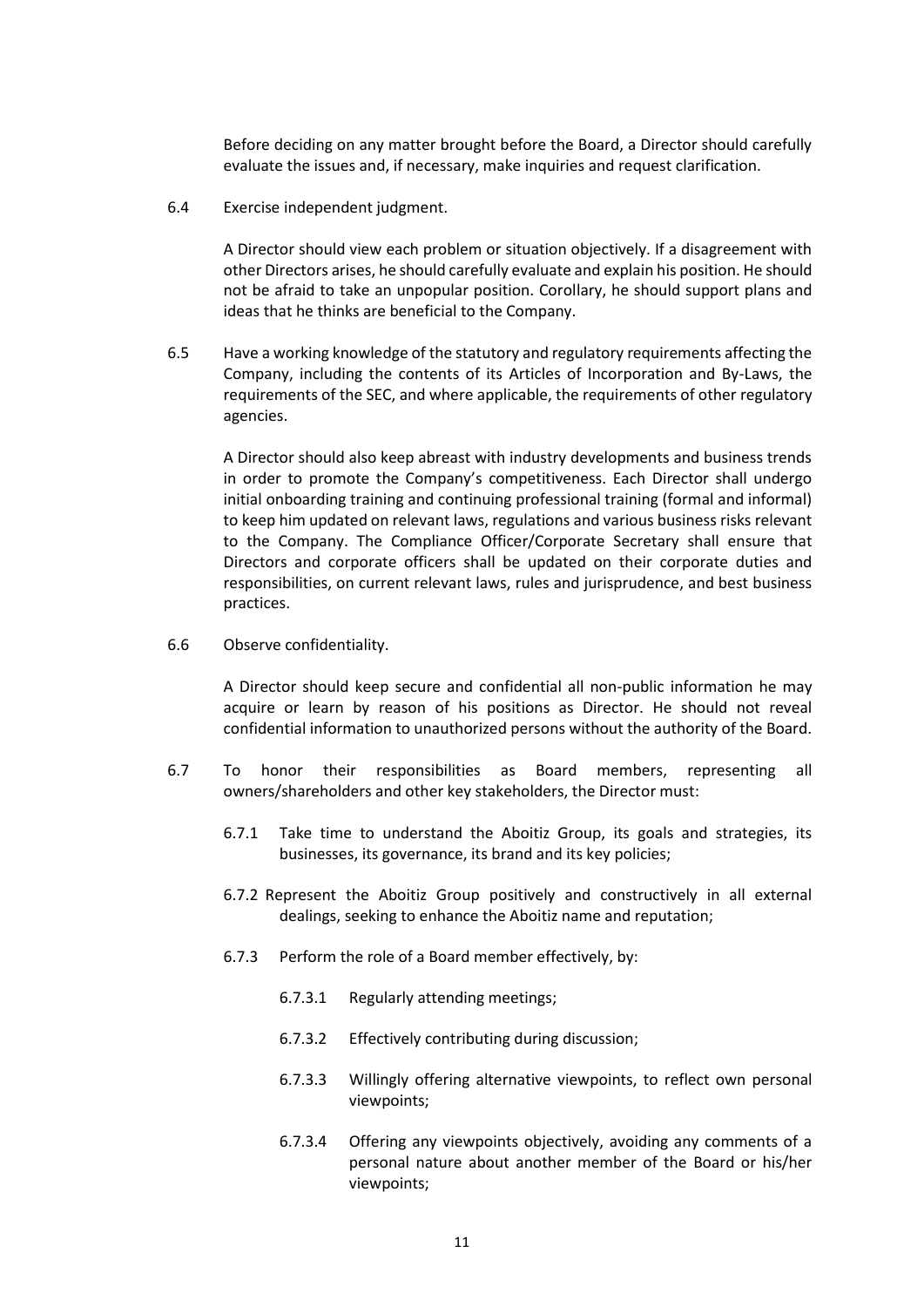- 6.7.3.5 Listening to the viewpoints of other Board members with full respect and with care, to achieve optimal understanding;
- 6.7.3.6 Fully supporting decisions made by the Board in the external arena, even if that decision did not completely reflect own viewpoints;
- 6.7.4 As an Executive Director, maintain a primary identity as a Board member, while dealing with Board matters, at the same time bringing to the Board the benefit of closer knowledge of operational considerations;
- 6.7.5 As an Independent Director, bring fully to the Board the benefit of the particular experience or expertise that encouraged the invitation to become a Board member, at the same time not feeling constrained to contribute on matters that may be outside personal experience and expertise;
- 6.7.6 Be constantly vigilant in maintaining complete confidentiality on details of Board discussions, individual viewpoints and any matters of sensitivity, other than what the Board agrees is to be communicated in a specific manner;
- 6.7.7 Seek to find ways to continuously improve the efficiency and effectiveness of the Board, taking any suggestions related to this to the Board Chairman for his consideration; and
- 6.7.8 Be prepared to receive and act upon any feedback received through the Board Chairman on ways that the member might improve performance as a Board Director.
- 6.8 A Board member may also be invited to become a member of one or more Board Committees. Such Committee(s) will have been formed by the Board to satisfy Board needs in relation to focused consideration of matters in a specific arena, as described in the Committee mandate, for the purpose of better ensuring that the Board is in a position to make properly informed decisions in that arena. To honor their responsibilities as a Board Committee member, the Board Director must:
	- 6.8.1 Become familiar with the Committee mandate;
	- 6.8.2 Become familiar with specific content areas covered by the committee, and not seek to divert into areas of content not specifically envisioned by the Committee mandate;
	- 6.8.3 Regularly attend Committee meetings;
	- 6.8.4 Actively contribute to discussion during Committee meetings;
	- 6.8.5 Willingly offer alternative viewpoints, to optimize personal experiences and opinions;
	- 6.8.6 Constructively engage with the CEO and any other senior leader of the Group, who may be consulted for the purpose of the Committee being better informed, or better positioned to offer the Board a more reliable recommendation;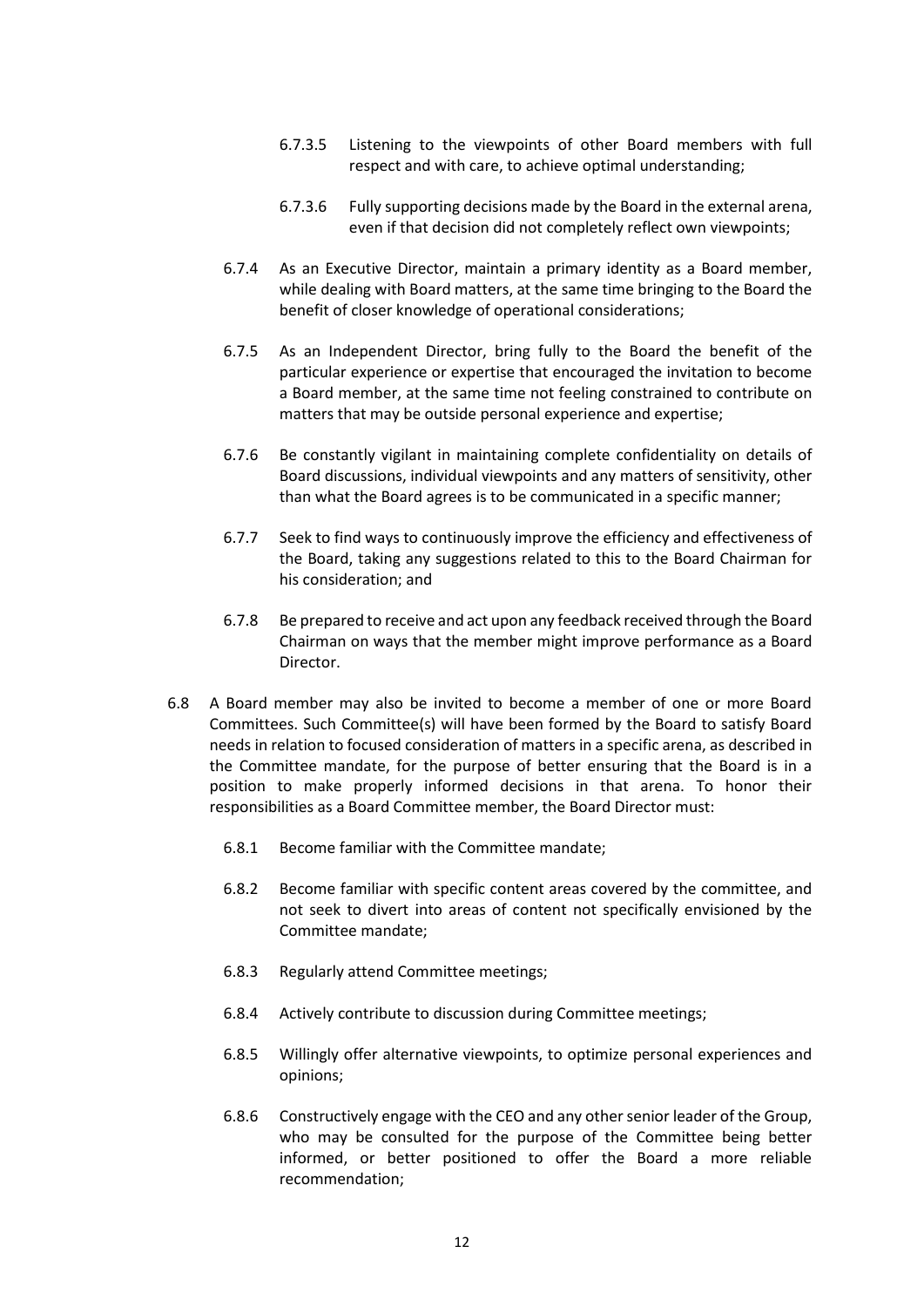- 6.8.7 Maintain external confidentiality related to details of Committee discussion, including the individual views of members, other than as agreed for formal communication to the Board and/or senior management by the Committee as a whole;
- 6.8.8 Seek to find ways to continuously improve the efficiency and effectiveness of the Committee, taking any suggestions related to this to the Committee chairman for his consideration; and
- 6.8.9 Be prepared to receive and act upon any feedback received through the Committee chairman on ways that the member might improve performance as a Committee member.
- 6.9 If a Board member accepts an invitation to act in the capacity of the chairman of the Board Committee, his responsibilities shall also include the following:
	- 6.9.1 Overseeing the conduct of the Board Committee in line with the Committee mandate, including:
		- 6.9.1.1 Managing the agenda of Committee meetings;
		- 6.9.1.2 Chairing Committee meetings, ensuring proper consideration of matters for discussion and recommendation to the full Board;
		- 6.9.1.3 Ensuring that each member of the Committee has full opportunity to express views and contribute effectively to discussion;
		- 6.9.1.4 Drawing attention to a Committee member in any situation where for one reason or another, the member is not contributing to discussion and recommendations as effectively as he/she could;
		- 6.9.1.5 Drawing to the attention of the Board Chairman any situation where for one reason or another, a Committee member is failing consistently to honor his responsibilities as a Committee member, as outlined above;
		- 6.9.1.6 Ensuring that appropriate records of Committee deliberations and conclusions are maintained; and
		- 6.9.1.7 Leading and facilitating the Committee in reporting back to the Chairman of the Board, or the Board overall, considerations and recommendations on any matter, including both majority conclusions and recommendations and minority conclusions and recommendations.

## **7. Qualifications of Members of the Board**

7.1 A member of the Board, must as a rule: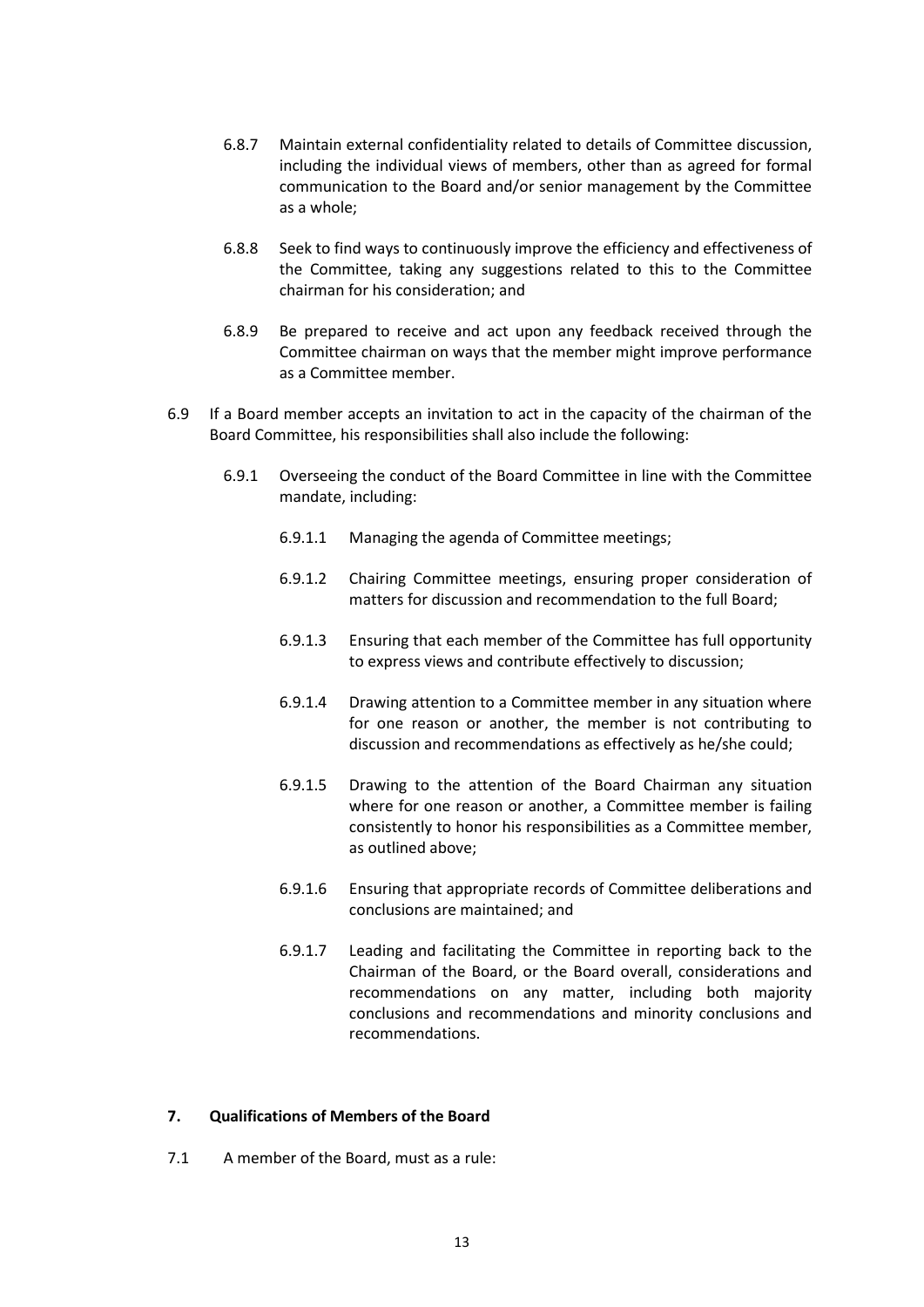- 7.1.1 be a holder of at least one (1) share of stock of the Company;
- 7.1.2 be at least a college graduate or have sufficient experience in managing the business to substitute for such formal education;
- 7.1.3 be at least twenty-one (21) years old;
- 7.1.4 be proven to possess integrity and probity;
- 7.1.5 avoid conflicts of interests;
- 7.1.6 be able to devote his time in fulfilling his duties and responsibilities as Director;
- 7.1.7 have practical understanding of the businesses of the Company;
- 7.1.8 be a member in good standing in relevant industry, business or professional organizations; and
- 7.1.9 have previous business experience.
- 7.2 An Independent Director must, as a general rule, possess a general understanding of the business of the Company. He should possess, as much as practicable, the qualifications and stature that would enable him to effectively and objectively participate in the deliberations of the Board.

A person is disqualified from being an Independent Director if:

- 7.2.1 he is, or has been in the three years immediately preceding the election, a senior officer or employee of the Company unless there has been a change in the controlling ownership of the Company;
- 7.2.2 he is, or has been in the three years immediately preceding the election, a Director of the Company; a Director, corporate officer, employee, or a substantial shareholder of the Company's subsidiaries, associates, affiliates or related companies (other than as an Independent Director of any of the foregoing);
- 7.2.3 he has been appointed in the Company, its subsidiaries, associates, affiliates or related companies as Chairman "Emeritus", "Ex- Officio" Director/ corporate officer or member of any advisory board, or otherwise appointed as assistant to the Board in the performance of its duties and responsibilities within three years immediately preceding his election;
- 7.2.4 he is, an owner of more than two percent (2%) of the outstanding capital and subscribed capital stock of the Company, or of its subsidiaries, associates, affiliates or related companies;
- 7.2.5 he is, a relative of a Director, corporate officer, or substantial shareholder of the Company or any of its related companies or of any of its substantial shareholders. For this purpose, "relative" includes a spouse, parent, child, brother, sister and the spouse of such child, brother or sister;
- 7.2.6 he is acting as a nominee of or representative of any Director of the Company or any of its related companies;
- 7.2.7 he is a securities broker-dealer of listed companies and issuer of registered securities. "Securities broker-dealer" refers to any person holding any office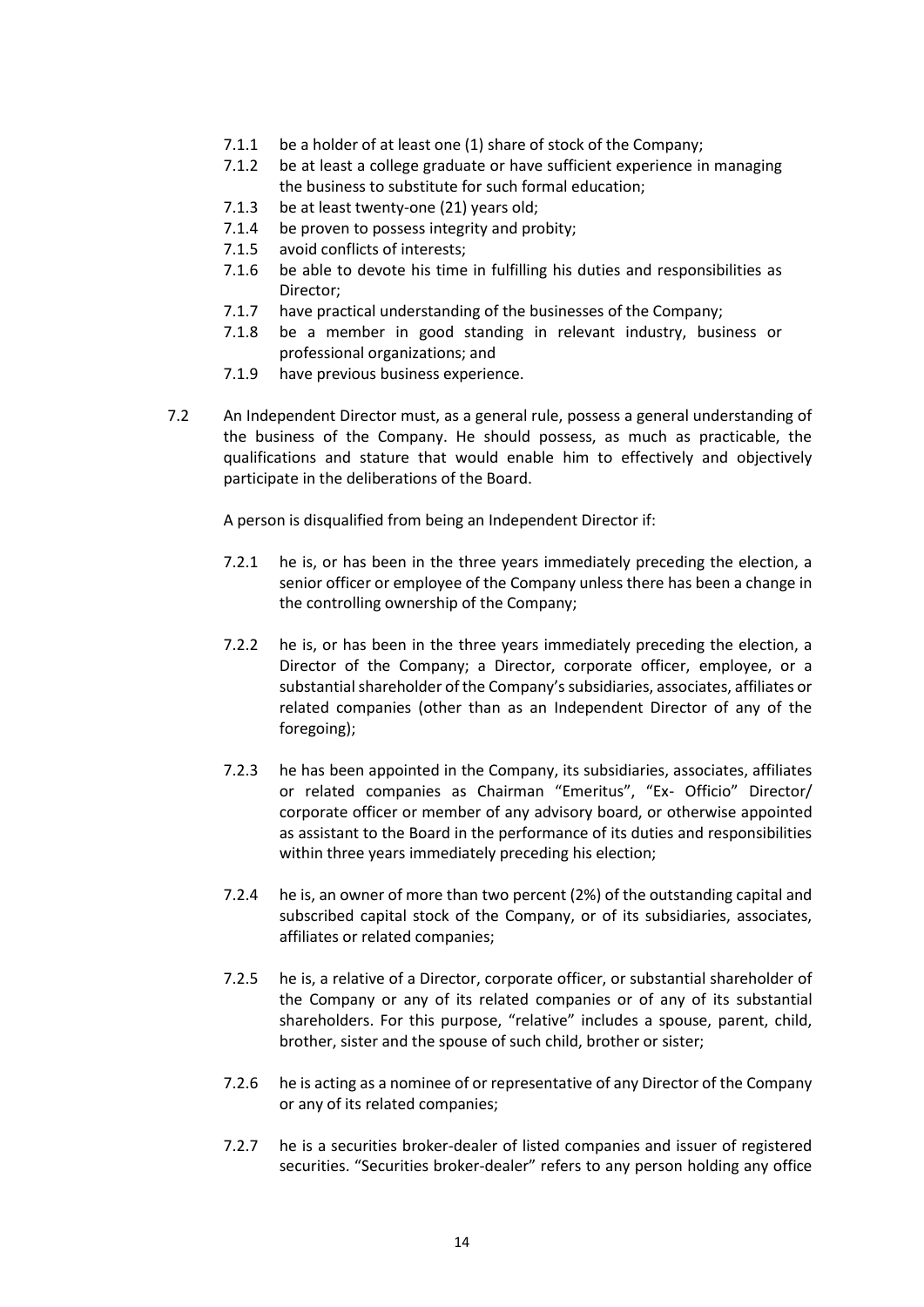of trust and responsibility in a broker-dealer firm, which includes, among others, a Director, corporate officer, principal shareholders, nominee of the broker-dealer firm to the Philippine Stock Exchange, an associated person or salesman, and an authorized clerk of the broker or dealer;

- 7.2.8 during the three (3) years immediately preceding the date of his election: (a) he has been (or is currently) retained, either in his personal capacity or through a company, as a professional adviser, auditor, consultant, agent or counsel of the Company, any of its related companies or substantial shareholders; (b) has been(or is) otherwise associated with the Company's management or any of its businesses; (c) or had (or has) any other relationship with the company that could, or could reasonably be perceived to, materially interfere with his exercise of independent judgment in carrying out his responsibilities as a director;
- 7.2.9 he is or has been engaged, whether by himself or with other persons or through a company of which he is a partner, Director or substantial shareholder, in any transactions with the Company or any of its related companies or substantial shareholder, other than such transactions that are conducted at arm's length and do not materially interfere with or influence the exercise of his independent judgment;
- 7.2.10 he is affiliated with any non-profit organization that receives significant funding from the Company or any of its related companies or substantial shareholder; and
- 7.2.11 he is employed as an executive officer of another company where any of the Company's executives serve as Directors.

## **8. Disqualifications for Board Membership**

8.1 Permanent Disqualification

The following persons shall be permanently disqualified to be a Director:

- 8.1.1 Any person convicted by final judgment or order by a competent judicial or administrative body of any crime that: (a) involves the purchase or sale of securities, as defined in the Securities Regulation Code; (b) arises out of the person's conduct as an underwriter, broker, dealer, investment adviser, principal, distributor, mutual fund dealer, futures commission merchant, commodity trading advisor, or floor broker; or (c) arises out of his fiduciary relationship with a bank, quasi-bank, trust company, investment house or as affiliated person of any of them;
- 8.1.2 Any person who, by reason of misconduct, after hearing, is permanently enjoined by a final judgment or order of the SEC, *Bangko Sentral ng Pilipinas* (BSP) or any court or administrative body of competent jurisdiction from: (a) acting as underwriter, broker, dealer, investment adviser, principal distributor, mutual fund dealer, futures commission merchant, commodity trading advisor, or floor broker; (b) acting as Director or corporate officer of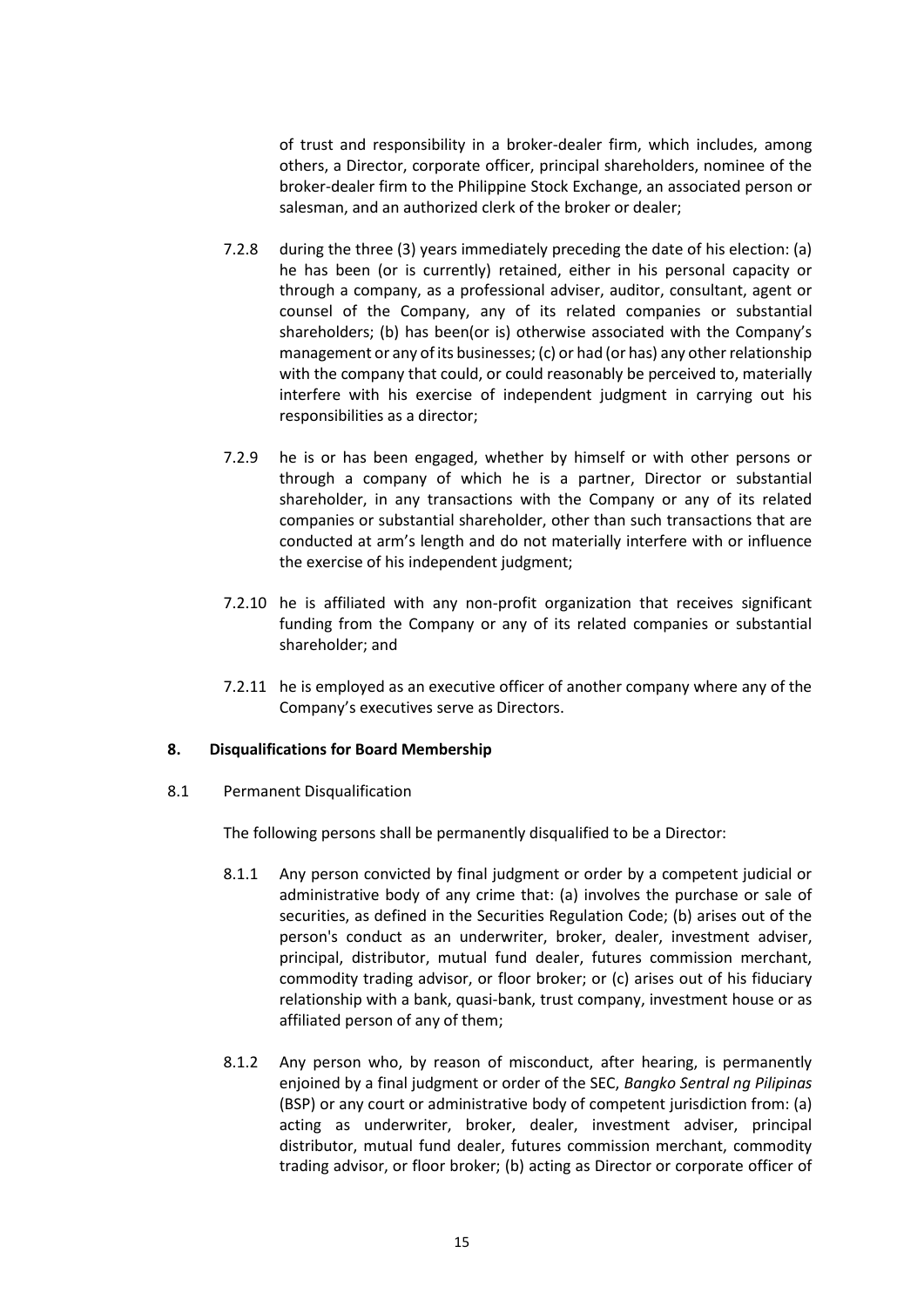a bank, quasi-bank, trust company, investment house, or investment company; (c) engaging in or continuing any conduct or practice in any of the capacities mentioned in sub-paragraphs (a) and (b) above, or willfully violating the laws that govern securities and banking activities.

The disqualification shall also apply if such person is currently the subject of an order of the SEC, BSP or any court or administrative body denying, revoking or suspending any registration, license or permit issued to him under the Corporation Code, Securities Regulation Code or any other law administered by the SEC or BSP, or under any rule or regulation issued by the SEC or BSP, or has otherwise been restrained to engage in any activity involving securities and banking; or such person is currently the subject of an effective order of a self-regulatory organization suspending or expelling him from membership, participation or association with a member or participant of the organization;

- 8.1.3 Any person convicted by final judgment or order by a court or by competent administrative body of an offense involving moral turpitude or fraud, such as embezzlement, theft, *estafa*, counterfeiting, misappropriation, forgery, bribery, false affirmation, perjury or other fraudulent acts;
- 8.1.4 Any person found guilty of violating of any provision of the Securities Regulation Code, the Corporation Code, or any other law, rule or order issued or enforced by the SEC or BSP;
- 8.1.5 Any person judicially declared to be insolvent;
- 8.1.6 Any person found guilty by final judgment or order of a foreign court or equivalent financial regulatory authority of acts, violations or misconduct similar to any of the acts, violations or misconduct listed in the foregoing paragraphs;
- 8.1.7 Conviction by final judgment of an offense punishable by imprisonment for a period exceeding six (6) years, or a violation of the Corporation Code committed within five (5) years prior to the date of his election or appointment;
- 8.1.8 If the Independent Director becomes an officer or employee of the Company, he shall be automatically disqualified from being an Independent Director; and
- 8.1.9 Any person found guilty of violations of any grounds that may be provided by other regulatory rules and regulations.
- 8.2 Temporary Disqualification

Any of the following shall be a ground for the temporary disqualification of a Director:

8.2.1 Refusal to fully disclose the extent of his business interest as required under the Securities Regulation Code and its Implementing Rules and Regulations. This disqualification shall be in effect as long as his refusal persists;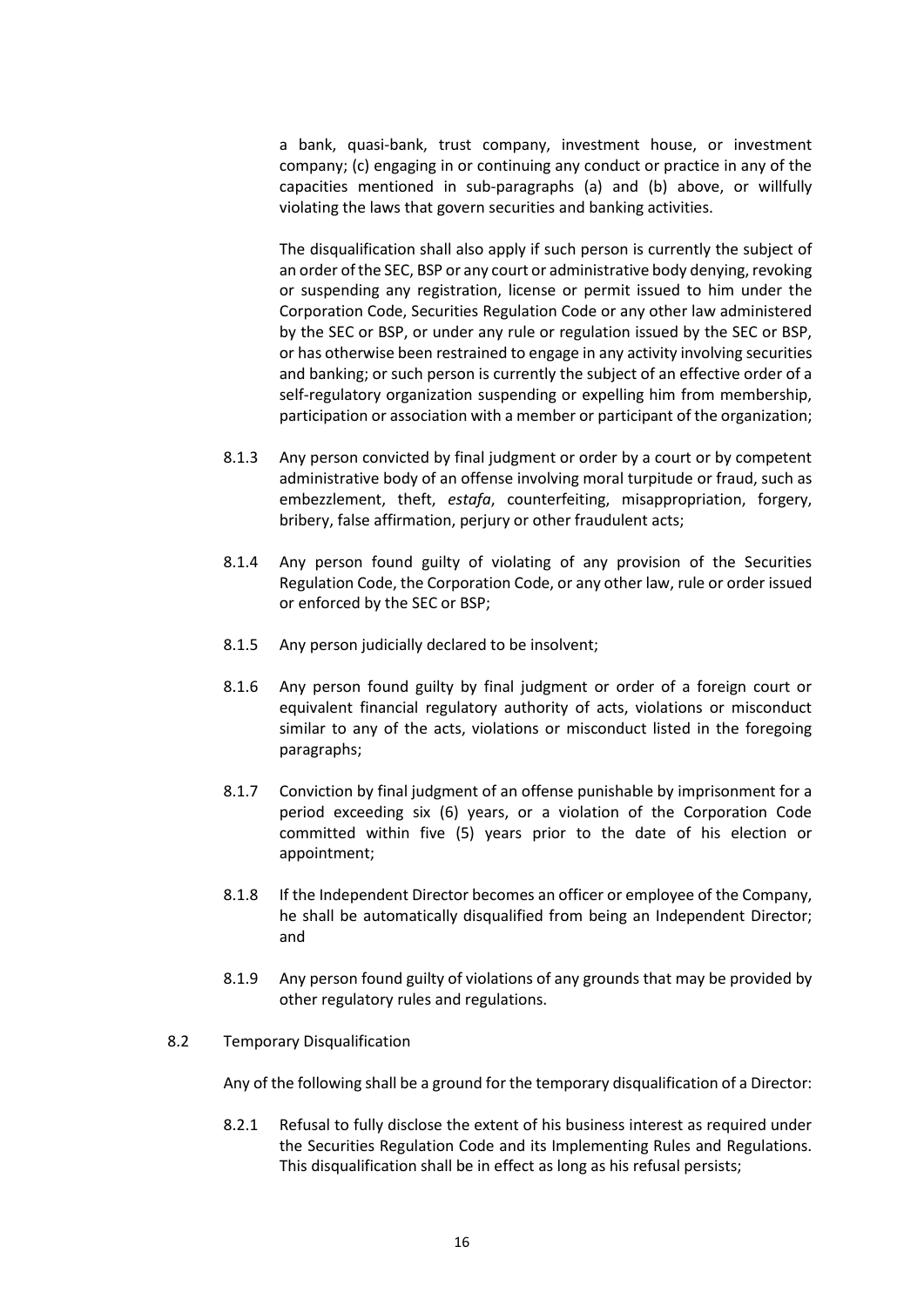- 8.2.2 Absence or non-participation in more than fifty percent (50%) of all meetings, both regular and special, of the Board of Directors during his incumbency, on any twelve (12) month period during said incumbency, unless the absence is due to illness, death in the immediate family or serious accident. This disqualification applies for purposes of the succeeding election;
- 8.2.3 Dismissal or termination for cause as Director of any publicly-listed company, public company, or issuer of registered securities and holder of a secondary license from the SEC. This disqualification shall be in effect until he has cleared himself of any involvement in the cause that gave rise to his dismissal or termination;
- 8.2.4 Being under preventive suspension by the Company;
- 8.2.5 Conviction, although not yet final, of grounds for the disqualification of Directors; and
- 8.2.6 If the beneficial equity ownership of an Independent Director in the Company or its subsidiaries and affiliates exceed two percent (2%) of its outstanding and subscribed capital stock. The disqualification from being elected as Independent Director shall be lifted if the limit is later complied with.

A temporarily disqualified Director shall, within sixty (60) business days from such disqualification, take the appropriate actions to remedy or correct the disqualification. If he fails or refuses to do so for unjustified reasons, the disqualification shall become permanent.

## **9. Selection of the Members of the Board of Directors and Officers**

The Company, through its Board of Directors has adopted a policy of appointing a diverse set of Directors. The Company may, if the Board considers it necessary, use the services of professional search firms to identify potential candidates for Directors in the Company.

The Board of Directors and Officers, as a rule, are selected and elected to serve the organization according to the procedures set forth in the Company's By-Laws, and with particular focus on Director's and corporate officer's ability to perform the duties and responsibilities as specified in this Manual.

The Board Corporate Governance Committee shall screen and evaluate Directors and corporate officers based on the following:

- 9.1 background and character;
- 9.2 skills and credentials;
- 9.3 ability to act in good faith in the interest of the Company and its stakeholders;
- 9.4 capacity to provide business continuity;
- 9.5 possession of a keen understanding of the businesses of the Company; and
- 9.6 qualifications and standing as specified in this Manual.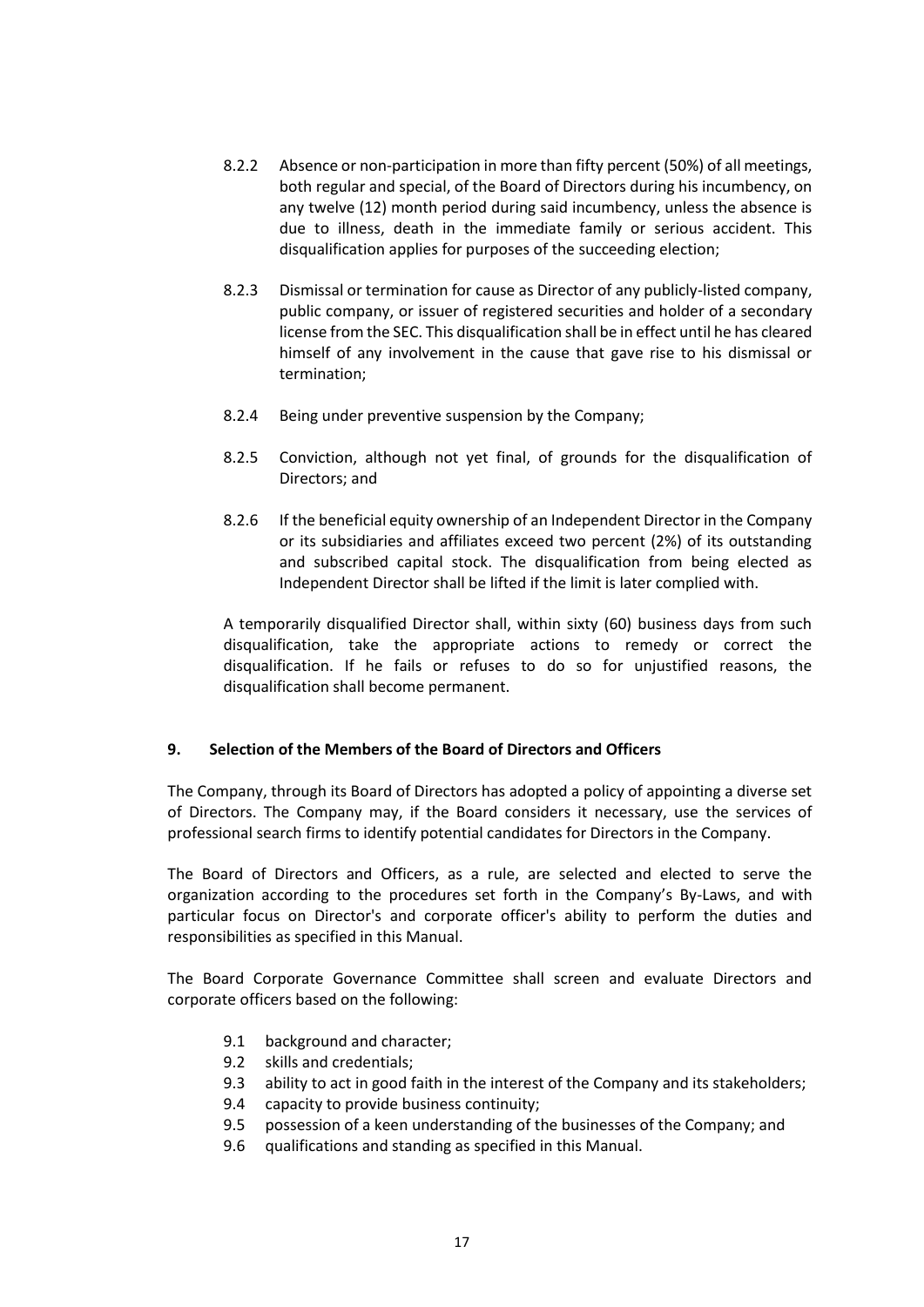The Board may, when required, select or appoint its own members upon recommendation by the Board Corporate Governance Committee. It may appoint members of senior management as a director. The invitation to join the Board is extended by the Board itself subject to requirements for the election of Directors at the Annual Shareholders' Meeting.

The Company does not believe it should establish term limits, except for Independent Directors where the Company complies with the requirements of SEC Memorandum Circular No. 19, Series of 2016 prescribing term limits for Independent Directors. As a rule, Independent Directors may serve for a maximum of nine (9) consecutive years, starting from 2012, making sure however that the shareholders' legal right to vote and be voted as Directors remains inviolable. If the Company wants to retain an Independent Director who has served for nine consecutive years, the Board shall provide meritorious justifications and advise the shareholders of such justifications during the Annual Shareholders' Meeting.

The Company also conducts an annual assessment of the performance of the Board as a body, of the Chairman, of each of the individual Directors, and corporate officers such as the Chief Risk Officer, Compliance Officer, and Group Internal Audit Head.

## **10. Guidelines in the Number of Directorships**

The Board may adopt guidelines on the number of directorships that its members can hold in other publicly listed companies, always making sure however that the shareholders' legal right to vote and be voted as Directors remains inviolable. In setting the limit to the number of directorships, the Board should take into consideration the ability of the Director to diligently and effectively perform their duties and responsibilities and the nature and kind of corporations they may be Directors of, regardless of the number of directorships they may be holding.

The Board shall consider the following criteria in the determination of the number of the directorships for Board members:

- 10.1 The nature of the business of the Company;
- 10.2 Age of the Director;
- 10.3 Number of directorship/active memberships and officerships in other corporations or organizations; and
- 10.4 Possible conflict of interests.

In general, the optimum number of directorships a Director shall hold shall be directly related to the capacity of a Director to perform his duties diligently.

The CEO and other Executive Directors shall submit themselves to a low active limit on membership in other corporate boards. The same low limit shall apply to Independent, Non-Executive Directors who serve as full-time executives in other corporations. In any case, the capacity of Directors to serve with diligence shall not be compromised.

The Corporate Secretary shall maintain a list of directorships of each Director and of the CEO both within and outside the Aboitiz Group. To this end, the CEO and each Director shall inform and regularly update the Corporate Secretary of their directorships in other companies. Each Director shall notify the Board, through the Corporate Secretary, prior to his acceptance of any directorship outside the Aboitiz Group during his/her term. Directors are requested at all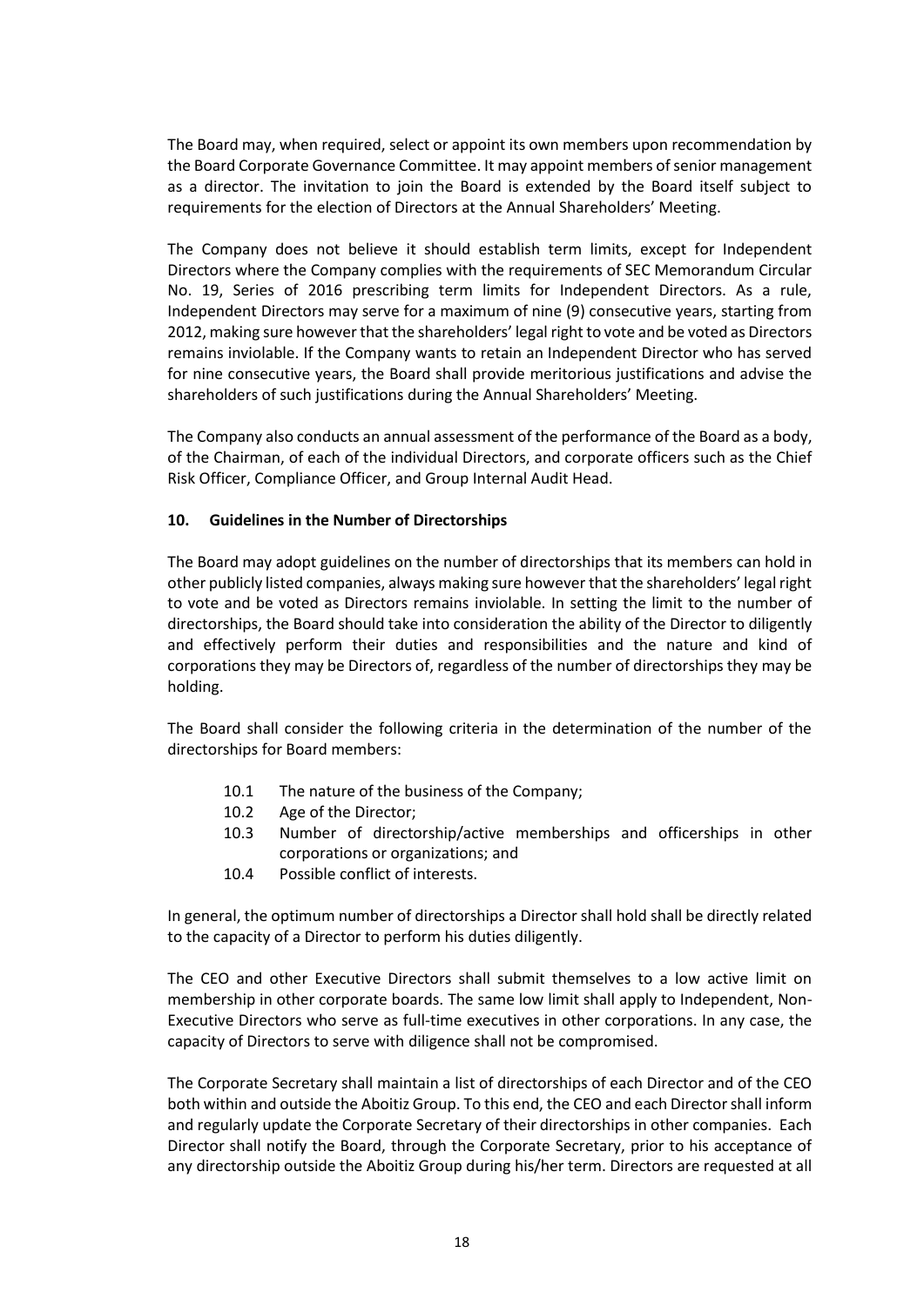times to bear in mind the provisions of Article II, Section 1 of the Company's By-Laws that prohibit Directors from engaging in any business that competes with or is antagonistic to that of the Company or any of its subsidiaries or affiliates.

## **11. Conflict of Interests/Business Interest Disclosure**

At all times Directors have a duty to avoid conflict of interests. Thus, a Director must not do anything for and on behalf of the Company where his motivation and loyalties would be divided in that his own self-interest, or someone connected or related to him, may be given equal or higher stature to that of the Company. Directors are required to disclose and seek prior approval of any conflict that cannot be avoided, in accordance with the Company's conflict of interest policy. Directors have a duty to account to the Company for any profit or gain he may have obtained as a result of such, and as a consequence thereof, the Company may exercise certain rights against the Director for acting in circumstances with conflicts of interests.

# **12. Board Meetings and Quorum Requirement**

The members of the Board should attend its regular and special meetings in person or through video/teleconferencing conducted in accordance with the rules and regulations of the SEC.

Independent Directors should always attend Board meetings. Unless otherwise provided in the Company's by-laws, their absence shall not affect the quorum requirement. However, the Board may, to promote transparency, require the presence of at least one Independent Director in all its meetings.

The Company's annual reports shall disclose the Directors' record of attendance in Board meetings for the year.

# **13. Adequate and Timely Information**

To enable the members of the Board to properly fulfill their duties and responsibilities, the management team should provide them with complete, adequate and timely information about the matters to be taken up in their meetings.

Reliance on information volunteered by management would not be sufficient in all circumstances and further inquiries may have to be made by a member of the Board to enable him to properly perform his duties and responsibilities. Hence, members should be given independent access to management and the Corporate Secretary.

The information may include the background or explanation on matters brought before the Board, disclosures, budgets, forecasts and internal financial documents.

The members, either individually or as a Board, and in furtherance of their duties and responsibilities, should have access to independent professional advice at the Company's expense.

## **14. Accountability and Audit**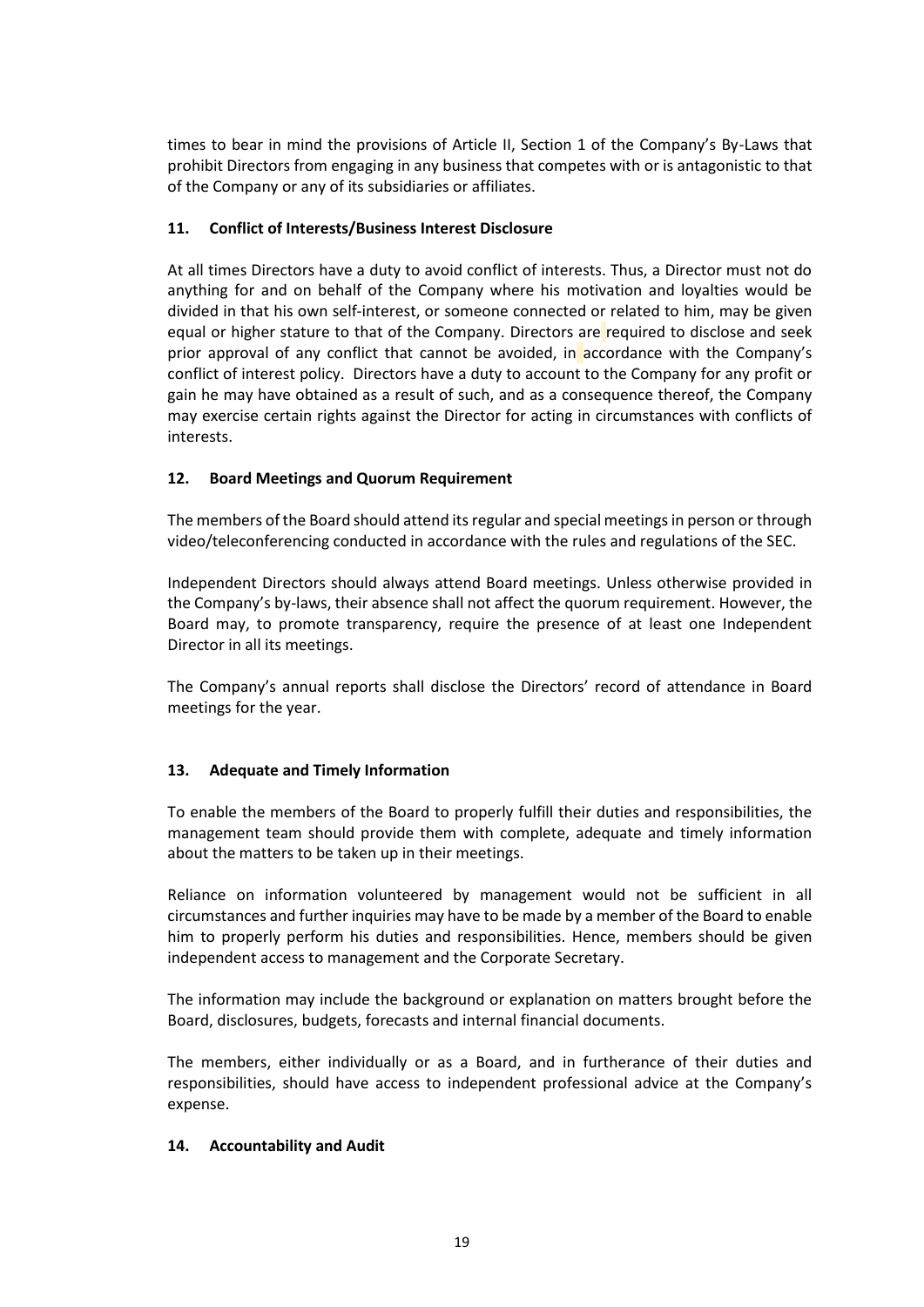The Board is primarily accountable to the shareholders. It should provide them with balanced and comprehensive assessment of the Company's performance, position and prospects that may adversely affect the Company's business, on a quarterly basis, including interim and other reports, as well as reports to regulators that are required by law.

Thus, it is essential that management provide all members of the Board with accurate and timely information that would enable the Board to comply with its responsibilities to the shareholders.

Management should formulate, under the oversight of the Board Audit Committee, the rules and procedures on financial reporting and internal controls in accordance with the following guidelines:

- 14.1 The extent of its responsibility in the preparation of the financial statements of the Company, with the corresponding delineation of the responsibilities that pertain to the external auditor, should be clearly explained;
- 14.2 An effective system of internal control that will ensure the integrity of the financial reports and protection of the Company's assets should be maintained for the benefit of all shareholders and stakeholders;
- 14.3 On the basis of the approved audit plans, internal audit examinations should cover, at the minimum, the evaluation of the adequacy and effectiveness of controls that cover the Company's governance, operations and information systems, including the reliability and integrity of financial and operational information, effectiveness and efficiency of operations, protection of assets, and compliance with contracts, laws, rules and regulations; and
- 14.4 The Company should consistently comply with the financial reporting requirements of the SEC.

The Board, after consultations with the Board Audit Committee, shall recommend to the shareholders an external auditor duly accredited by the SEC who shall undertake an independent audit of the Company, and shall provide an objective assurance on the manner by which the audited financial statements shall be prepared and presented to the shareholders.

## **15. Policy on Trading of Company Securities**

- 15.1 Trading in Company securities by Directors, corporate officers and employees shall be in accordance with the Company's policy on trading of Company securities. All Directors, corporate officers and employees are prohibited from trading (buying or selling) in Company securities while in possession of material non-public information. All Directors, corporate officers and employees are also prohibited from passing such material non-public information to any person who may use such information to trade in the Company securities;
- 15.2 A Director or a corporate officer must inform the Corporate Secretary of his beneficial ownership in Company securities not later than one (1) day after their election or appointment. Likewise, he must inform the Corporate Secretary of any change in his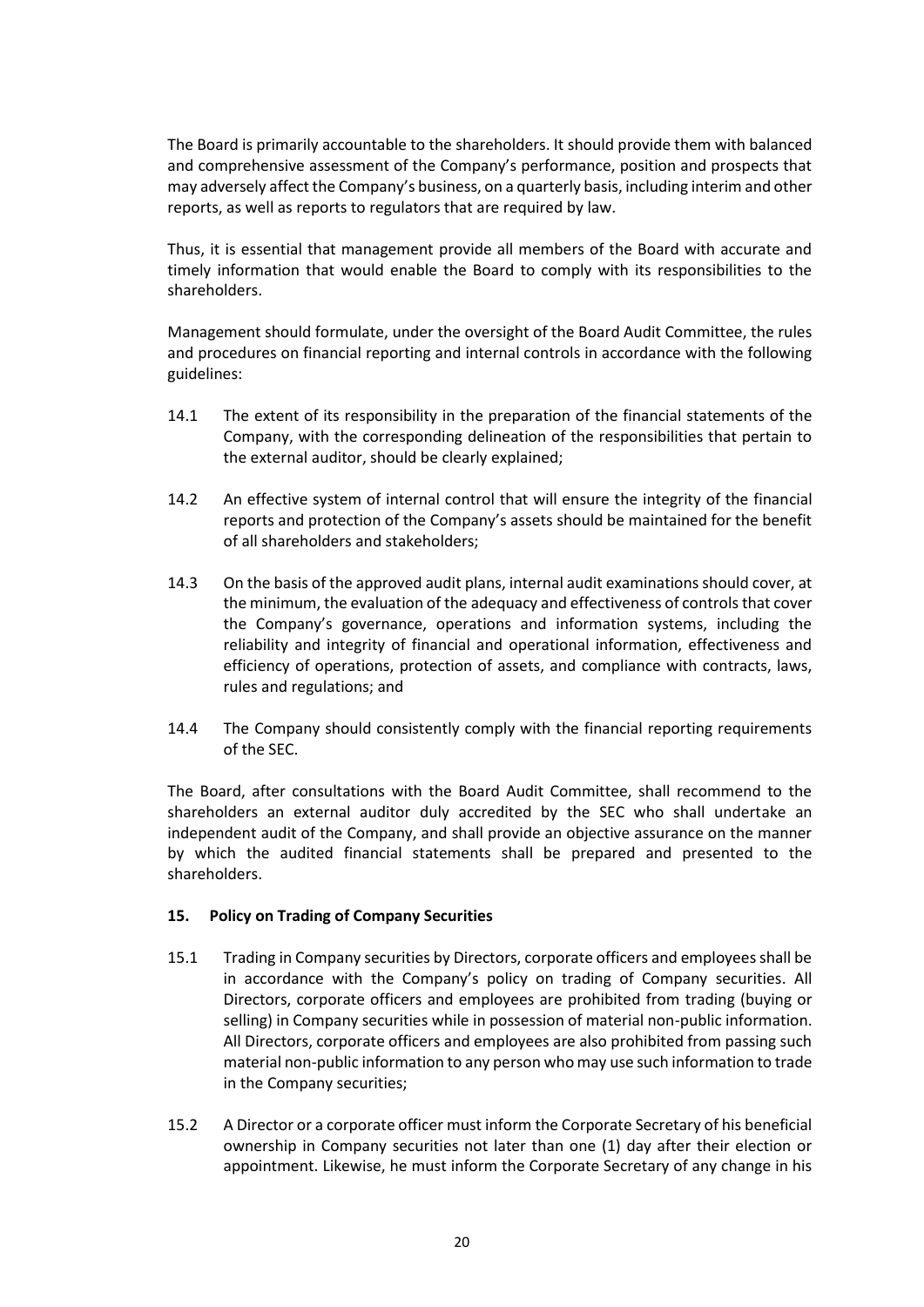beneficial ownership of Company securities not later than a day after the acquisition or disposal of Company securities.

For purposes of the reportorial requirements of the SEC and the PSE, a Director's or a corporate officer's beneficial ownership of Company securities shall include not only Company securities which he directly owns but also Company securities which are:

- 15.2.1 held by members of his immediate family who share the same household;
- 15.2.2 held by a partnership in which he is a general partner;
- 15.2.3 held by a corporation of which he is the controlling shareholder; and
- 15.2.4 subject to any contract, arrangement or understanding which gives him control, voting power or power to invest with respect to such Company securities.

## **16. Policy on Performance Assessment of the Board, Board Committees, and Senior Management**

The Board of Directors shall annually assess the performance of the Board as a governing unit, the various Board Committees, the individual Directors and Committee Members, and the key officers (including the CEO, the Chief Risk and Reputation Officer, the Compliance Officer, **the Corporate Secretary** and the Group Internal Audit Head).

## **16.1 Criteria**

The Board of Directors shall set the scope and criteria for the self-assessment questionnaires for Directors, which may include questions on: (i) the Company's compliance with applicable, and best corporate governance practices and principles; (ii) the individual Director's participation, engagement, and contribution to the Board and Board Committees; and (iii) an evaluation of the performance by the Board of its duties and responsibilities as provided in this Manual, Charter Documents, and governing policies.

#### **16.2 Process**

- 16.2.1 The assessment period shall be the fiscal year of the Company. The Directors will be requested to accomplish the assessment forms during the last quarter of the fiscal year.
- 16.2.2 The Board Secretariat shall compile, analyze, and present the results of the annual performance assessment to the Board Corporate Governance Committee. The Board of Directors may also require that the performance assessment be supported by an external facilitator every three (3) years.
- 16.2.3 The Shareholder Relations Officer shall submit to the Board Secretariat: (a) all comments and feedback received from individual shareholders gathered from the Company's Annual/Special Stockholders' Meeting, and (b) all comments and feedback received via the shareholder's portal in the Company's website. The Corporate Secretary shall report such comments and feedback to the Board Corporate Governance Committee.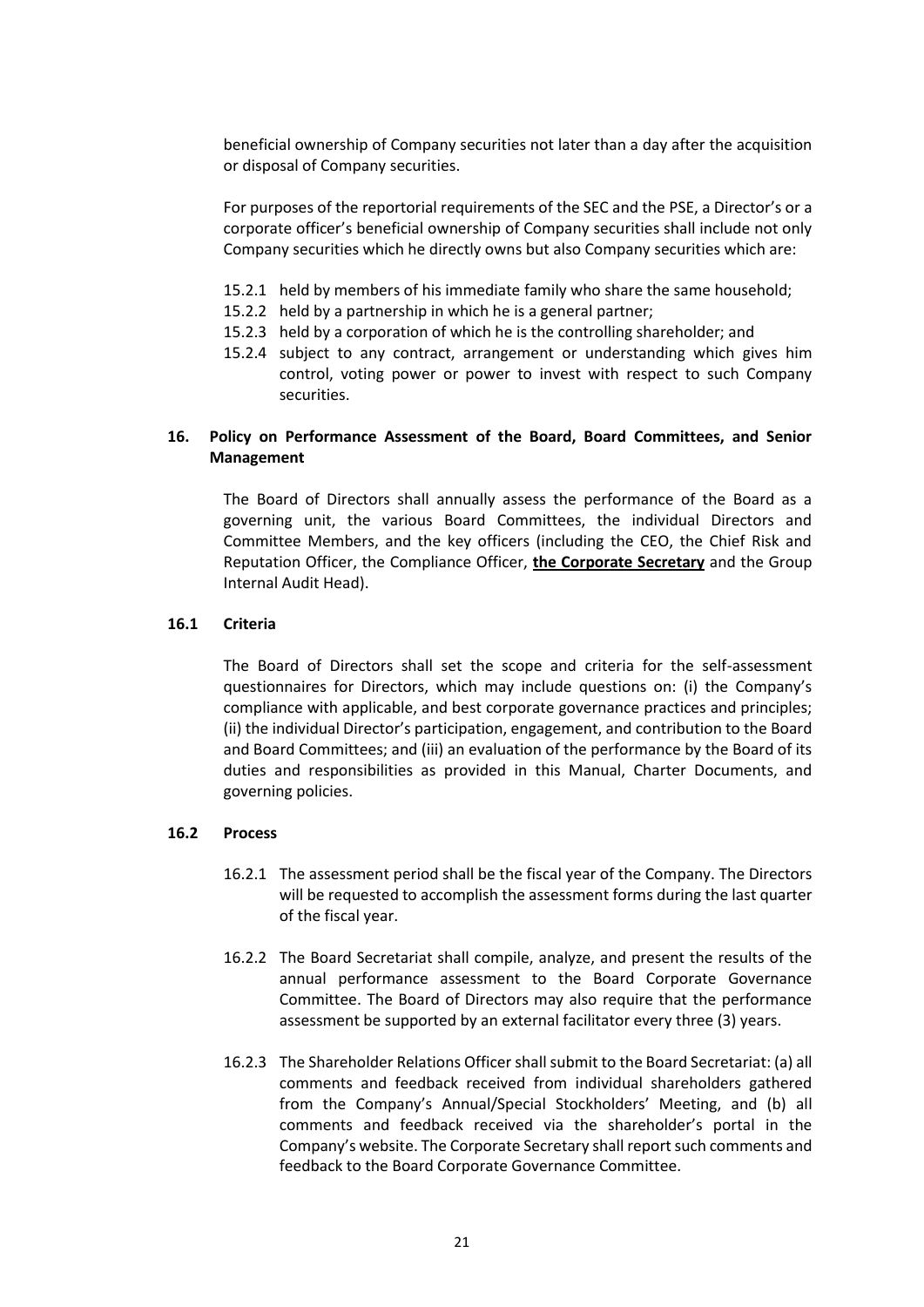## **C. Board Committees**

To aid in complying with the principles of good corporate governance, the Board shall constitute the following Committees.

## **1. Board Environmental, Social, and Corporate Governance (ESCG) Committee**

1.1 Composition

The Board may create a **Board ESCG** Committee which may be composed of at least three (3) Directors, three (3) of whom must be Independent Directors **and Nonexecutive Directors**, and two (2) non-voting members in the persons of the Chief Human Resources Officer, Chief External Affairs Officer, and the Compliance Officer, or any Company Officers performing said functions.

## 1.2 Purpose

The Board believes that it can usefully supplement its ability to make decisions related to governance principles and guidelines effectively and in a timely manner if it can delegate the task of preparing a strategic agenda for the Board and ensuring that the Board is given the information necessary for making good governance decisions. The **Board ESCG** Committee assists the Board and not pre-empt any board responsibilities in making the final decisions on corporate governance, nomination and compensation matters. The **Board ESCG** Committee shall adopt a Committee charter.

In performing its duties, the **Board ESCG** Committee shall maintain effective working relationships with the Board and the Company's senior leadership. To perform his or her role effectively, each Committee member must obtain an understanding of the detailed responsibilities of Committee membership as well as the Group's business and operating environment.

The **Board ESCG** Committee has six (6) main broad responsibilities:

- 1.2.1 Develop and recommend to the Board a set of corporate governance principles, including independence standards and otherwise taking a leadership role in shaping the corporate governance of the Group;
- 1.2.2 Assist the Board by developing and recommending for its approval a set of governance guidelines applicable to the selection, contribution and conduct of Board members; and based on the approved guidelines to conduct periodic evaluations of the performance of Board members against the approved criteria;
- 1.2.3 Assist the Board by developing for approval criteria for the identification and selection of Independent Non-Executive Directors and Executive Directors, and by making specific recommendation to the Board on the Director or Directors to be nominated for election at the next annual meeting of shareholders;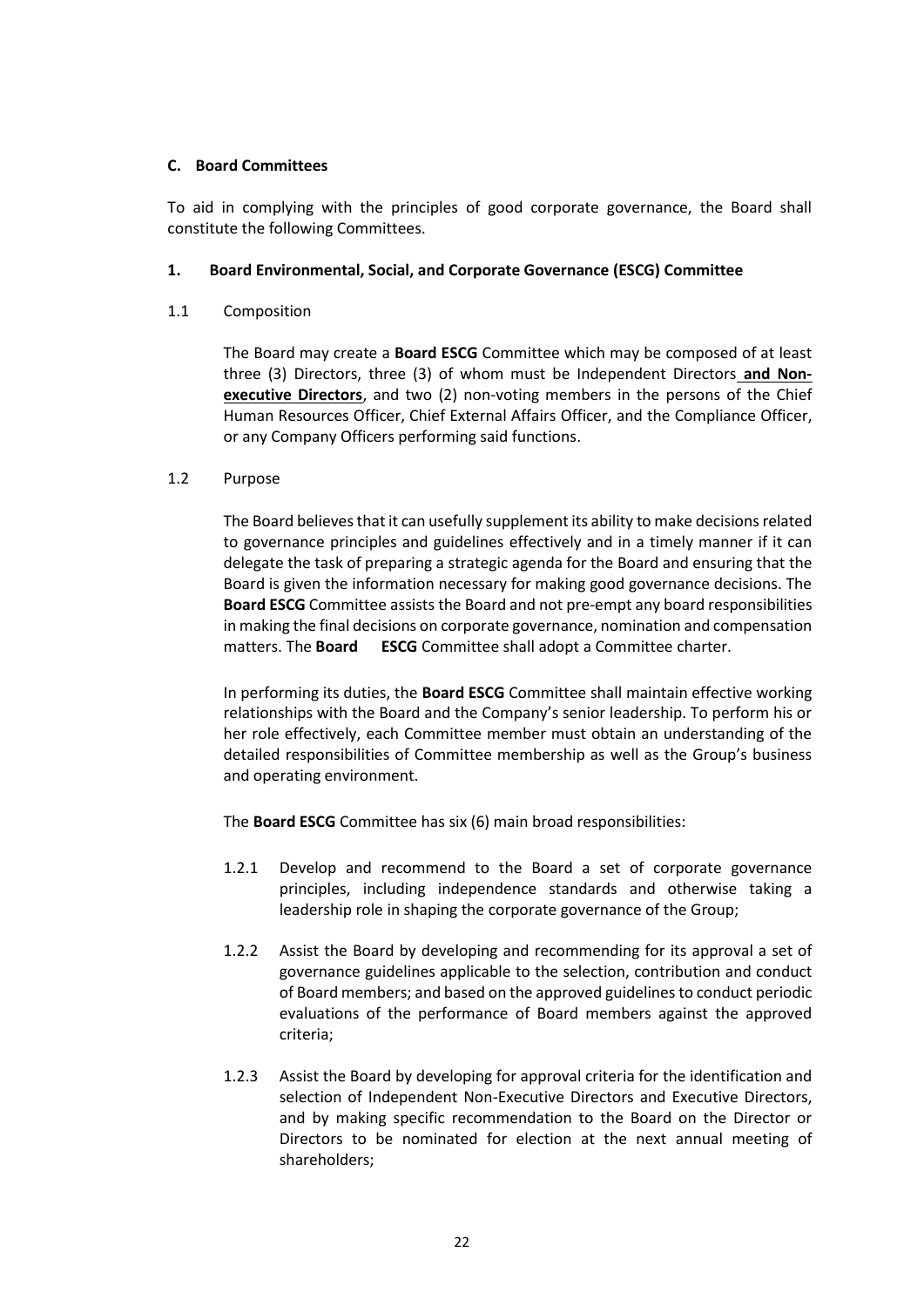- 1.2.4 Assist the Board by ensuring that appropriate senior leadership succession planning is in place throughout the Group and recommending to the Board appropriate potential and actual successors to the CEO and other key senior leadership roles; and
- 1.2.5 Assist the Board by considering and recommending goals and objectives relevant to Board Director and senior leadership compensation, and making recommendations for compensation structures and levels for Board Directors, the CEOs and other senior leaders.
- **1.2.6 Assist the Board by establishing and group-wide integrated approach in addressing its ESG commitments by recommending guidelines and policies related to ESG Matters material to the businesses, operations, performance or public image of the Aboitiz Group, and assess current ESG practices with the intend to align with material and emerging ESG principles and best practices.**

In performing its duties, the **Board ESCG** Committee shall have the authority to retain at the expense of the Group, such outside counsel, experts and other advisors as it determines appropriate to assist it in the full performance of its functions, subject to Board approval of such appointment.

The Board ESCG Committee is required to contribute to the management of the Group's affairs to ensure good governance, as outlined here, and in doing so to act honestly and in good faith with a view to the best interest of the stakeholders.

1.3 Duties and Responsibilities

The Board ESCG Committee shall represent the Board in discharging its responsibility relating to issues around the Group's governance principles and guidelines, nomination of persons into Board and Group senior leadership roles and the various compensation matters as outlined below. The Board ESCG Committee does not have decisionmaking authority, except in the circumstances described herein or where on the extent that such authority is expressly delegated by the Board.

- 1.3.1 Environmental, Social, and Corporate Governance Principles and Guidelines
	- 1.3.1.1 In consultation with the Group's senior leadership, develop and recommend to the Board a set of corporate governance guidelines and keep abreast of developments in practice and expectations related to corporate governance, making appropriate recommendations to the Board on the basis of such developments;
	- 1.3.1.2 Develop, and annually review the Manual on Corporate Governance, including policies and procedures by which the Group will operate, the by-laws of the Company to ensure their continued adequacy and relevance, and terms of reference for Board Committees;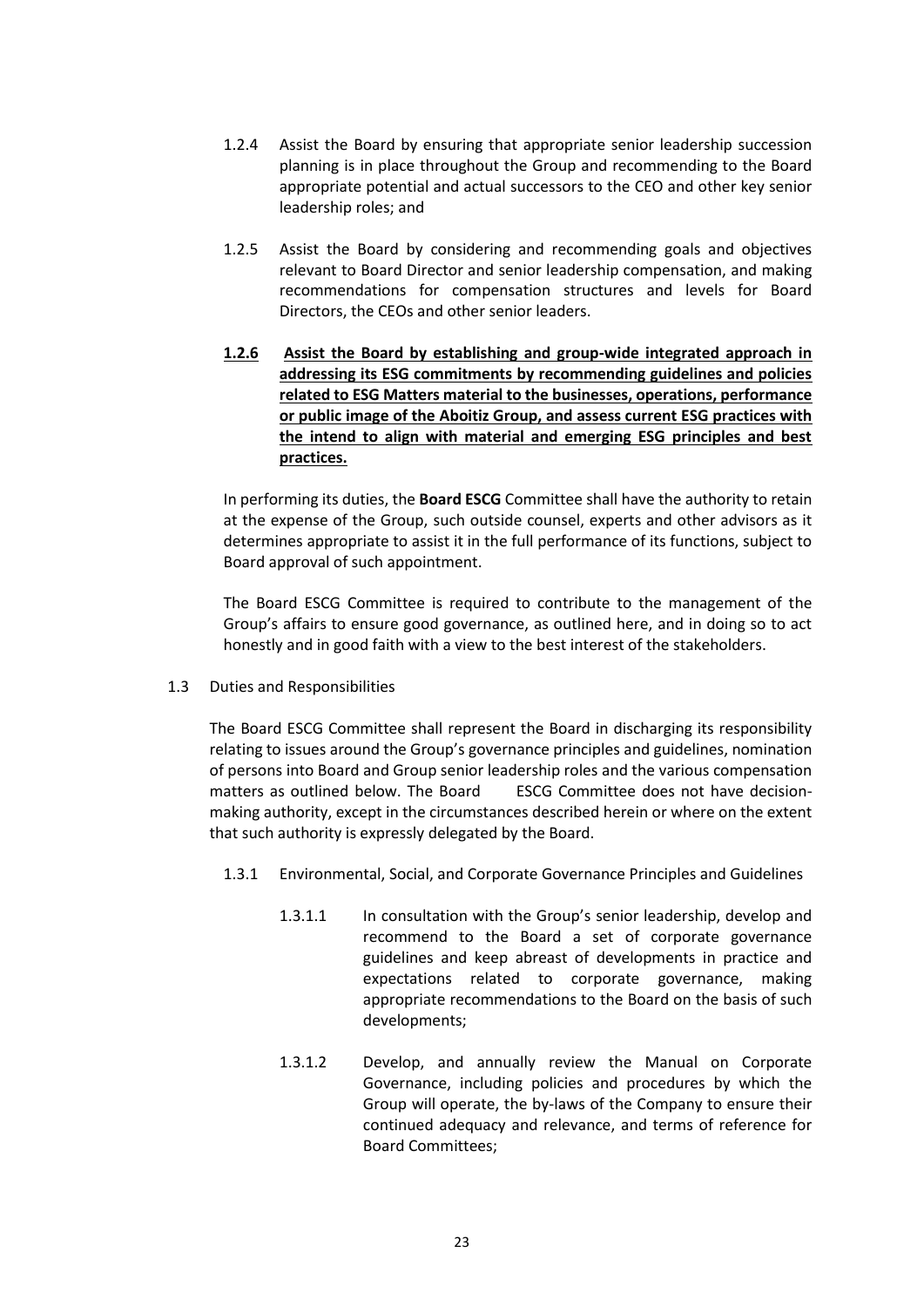- 1.3.1.3 Review and develop policies specific to Group disclosures, including how and when some key stakeholders, including Board members and Group senior leaders, are advised of pending disclosures;
- 1.3.1.4 Evaluate and monitor governance structures and processes, including policy development and processes for Board monitoring/oversight, providing insights to best practices in corporate governance policies;
- 1.3.1.5 Identify and develop recommendations on Board conflict of interests and discipline by-laws, policies and processes;
- 1.3.1.6 Develop, in conjunction with the Board Chairman and the CEO, Board goals and priorities to ensure effective governance alignment with the Group's strategic and corporate planning activities;
- 1.3.1.7 Monitor the Group's fiduciary and regulatory responsibilities with respect to external reporting, i.e., corporate plan, annual report and the like;
- 1.3.1.8 Respond to any matter that may be referred to the Committee by the Board of Directors, and act according to the nature of the referral;
- 1.3.1.9 Ensure that all shareholders have access to officially disclosed corporate and relevant information by the way of the following media:
	- 1.3.1.9.1 Official disclosure statements submitted to the PSE and SEC;
	- 1.3.1.9.2 Press Releases;
	- 1.3.1.9.3 Annual reports and other materials to shareholders;
	- 1.3.1.9.4 On-line electronic mail containing regular interim and other published materials to shareholders;
	- 1.3.1.9.5 Investor/Shareholder meetings with key people in the Group;
	- 1.3.1.9.6 Analyst's briefings; and
	- 1.3.1.9.7 Written communications.
- 1.3.1.10 Handle investor and shareholder queries by coordinating with departments with primary information and ensure that investors/shareholders have easy and direct access to officially designated spokespersons for clarifying information, issues and for conveying concerns; and
- 1.3.1.11 Obtain feedback from investors and shareholders by way of regular formal research/surveys and informal meetings and gettogethers.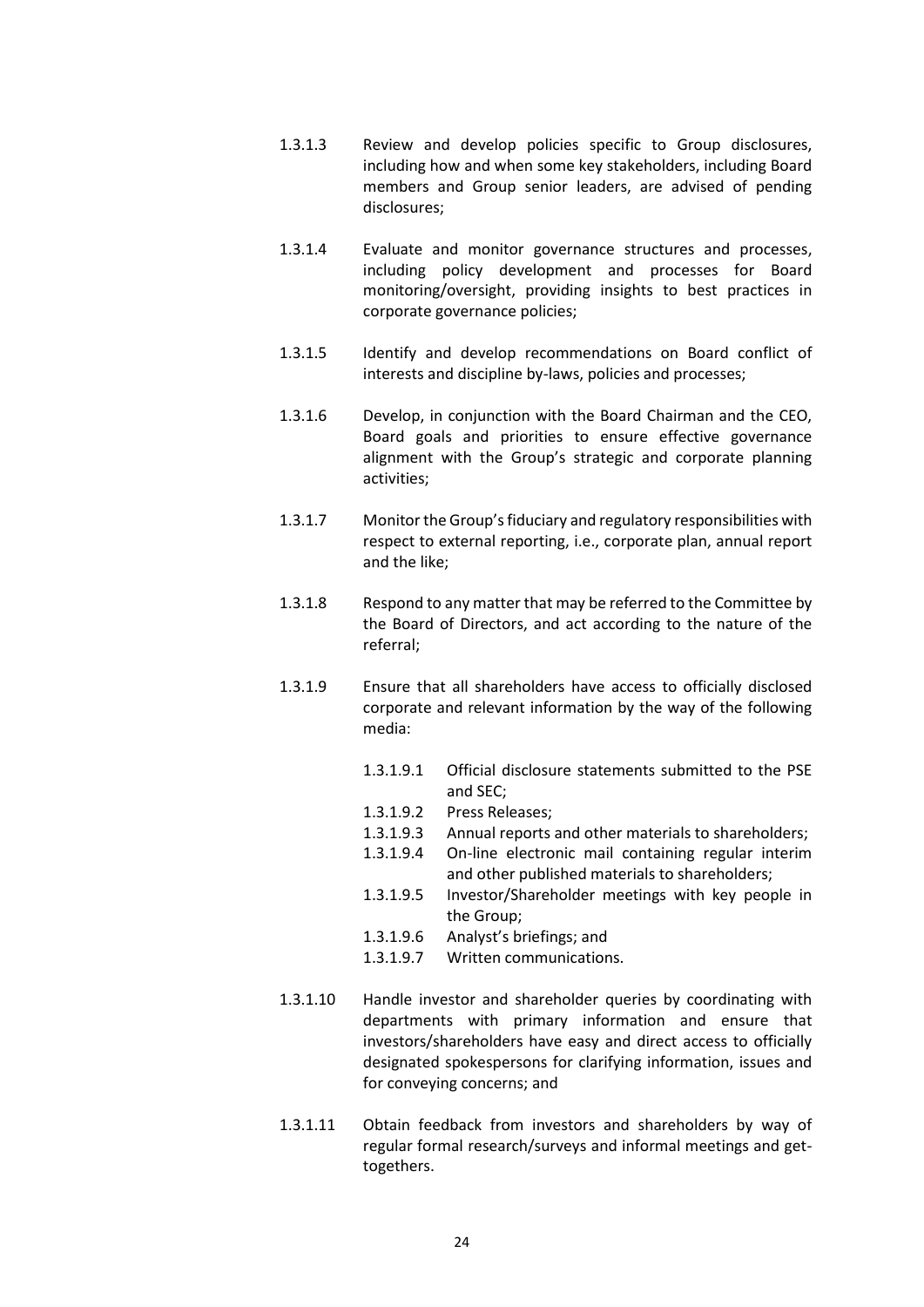- 1.3.1.12 Oversees the Company's general strategy with respect to current and emerging ESG issues that are material to the businesses, operations, performance or reputation of the Aboitiz Group, and to consider and recommend policies, guidelines, practices, and disclosures that conform with that strategy.
- 1.3.1.13 Oversees the Company's reporting and disclosure with respect to material ESG issues made in compliance with laws and regulations.
- 1.3.2 Governance on Selection and Performance of Board Members
	- 1.3.2.1 Develop a set of governance guidelines applicable to the selection, contribution and conduct of Board members and submit to the Board for approval;
	- 1.3.2.2 Develop and recommend to the Board appropriate means of overseeing and evaluating the contribution and conduct of Board members;
	- 1.3.2.3 Submit to the Board for approval contract formats for Board Directors;
	- 1.3.2.4 Conduct periodic evaluations of the performance of Board members against the approved criteria; and
	- 1.3.2.5 Recommend to the Chairman of the Board appropriate recognition in situations of positive contribution to the Board in terms of the guidelines, and/or remedial actions to be taken in situations of less than positive contribution to the Board in terms of the approved guidelines.
- 1.3.3 Nomination of Board Directors
	- 1.3.3.1 Develop criteria for the identification and selection of Independent Non-Executive Directors, Executive Directors, and Senior Management, and submit the criteria to the Board for approval;
	- 1.3.3.2 Develop a suggested policy for the contracting and regular rotation of Board Independent Directors every two (2) years, or at such other intervals as the Board may determine from time to time;
	- 1.3.3.3 On an ongoing basis, identify and track potential Director appointees to Board positions, either from internal or external sources;
	- 1.3.3.4 As required, due to resignation or non-renewal of an Independent Non-Executive Director, an Executive Director, or Senior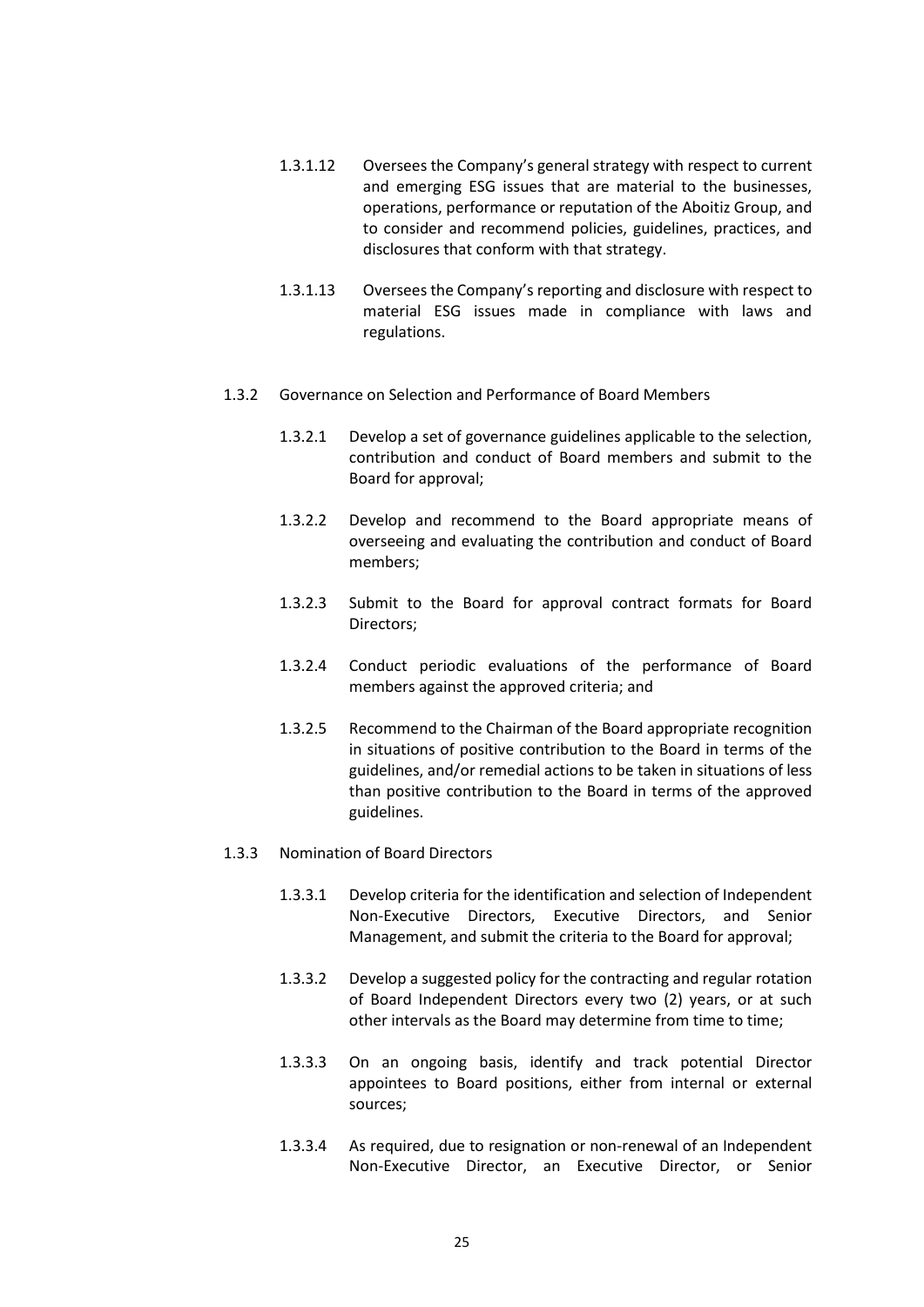Management in the event of a Board decision to expand Board membership, make specific recommendations to the Board on replacement or appointment of new Directors for the Board to consider and recommend to a subsequent annual or special meeting of shareholders;

- 1.3.3.5 Using the prior approved format, prepare a draft of the contract to apply to any new or renewed Director for approval by the Board; and
- 1.3.3.6 Ensure that all new Directors are fully aware of the appropriate governance guidelines and other matters necessary to enable them to perform their directorial duties to expectations.
- 1.3.4 Senior Leadership Role Nominations
	- 1.3.4.1 Ensure that appropriate senior leadership succession planning is in place throughout the Group, both in terms of program design and in terms of consistent execution;
	- 1.3.4.2 Periodically receive and consider reports related to succession planning from the Group senior leadership, through the CEO;
	- 1.3.4.3 Evaluate the balance of skills, knowledge and experience required for the CEO and other senior leadership roles, and on this basis, identify candidates who may be suitable as potential successors to those roles, and their state of readiness to assume those responsibilities, if necessary; and
	- 1.3.4.4 Recommend to the Board the actual successor to the CEO and other key senior leadership roles, including the CFO, the Chief Strategy Officer, the Chief Human Resources Officer, and any other senior role agreed by the Board and the CEO from time to time, in the event of the current incumbent's resignation, termination, or nonrenewal of his/her contract for any reason.

#### 1.3.5 Compensation

- 1.3.5.1 Review and recommend to the Board frameworks or policies for remuneration and expense reimbursement or allowances for Board Directors of various categories (Independent Directors, Non-Executive Directors; and Executive Directors), including supplemental remuneration, if any, for Board committee membership;
- 1.3.5.2 Develop and recommend to the Board the format of the typical Director contract, for each of the three (3) categories, setting out the role, expectations and requirements of the Director, along with the term, remuneration and other conditions of contract;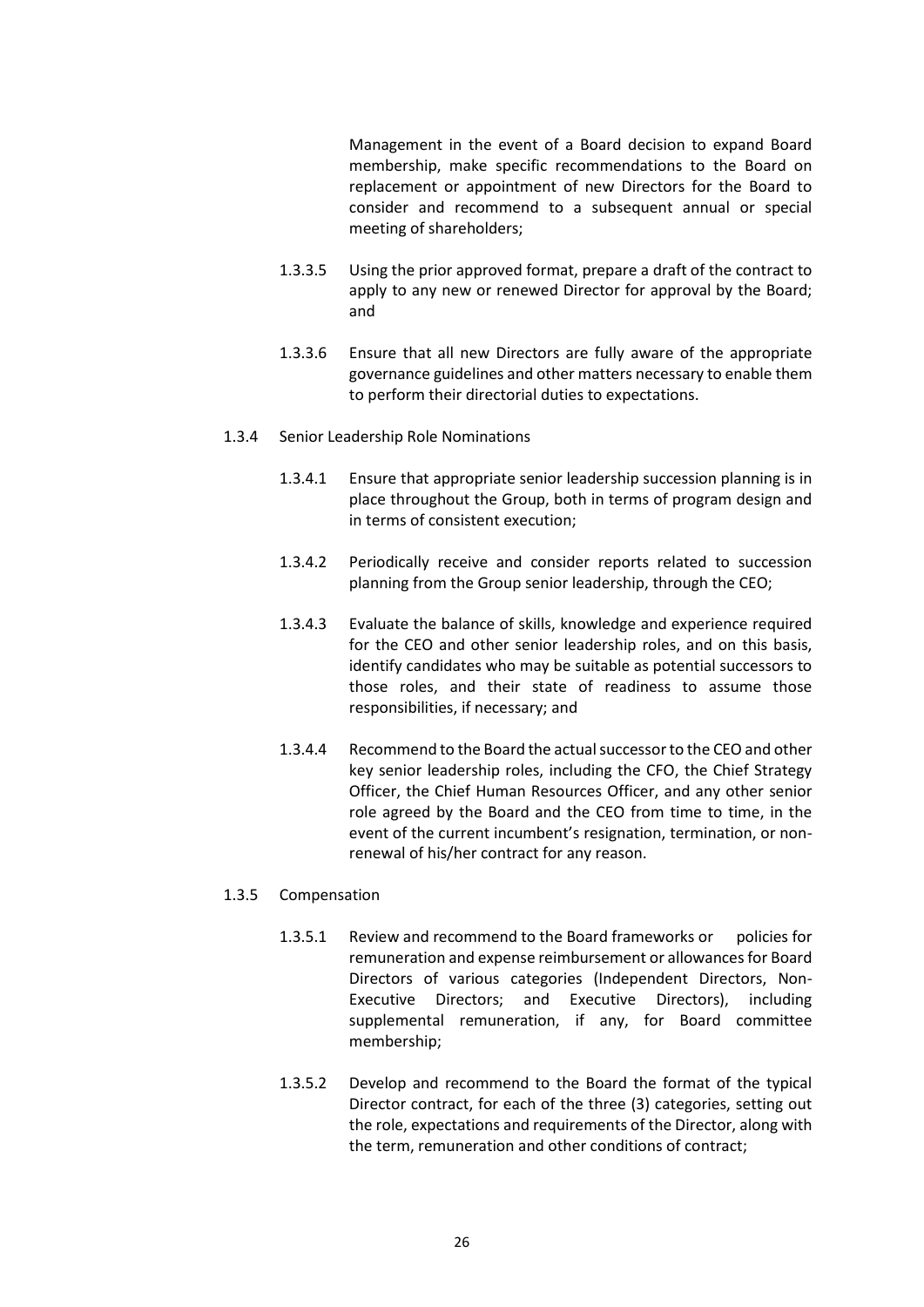- 1.3.5.3 Review and provide recommendations to the Board on the frameworks or broad policy for compensation of key Group senior leaders (including the CEO), including long term incentive plans, ESOPs, etc. In reviewing the appropriateness of the compensation policies, the Board ESCG Committee is expected to take into account all factors, which it deems necessary. The objective of such policy shall be to ensure that the compensation structure will be adequate to attract potential successors to key leadership roles, as well as to ensure that current Group senior leaders are provided with appropriate incentives to encourage enhanced performance and are, in a fair and responsible manner, rewarded for their individual contributions to the success of the Group;
- 1.3.5.4 Where a senior leader of the Aboitiz Group is subject to a specific contract of employment for a defined period, recommend to the Board the appropriate contract terms and conditions at the outset, and on renewal, to ensure that the contractual terms and any payments made are fair to the senior leader and the Group, so that successful contribution is appropriately rewarded while failure is not, and that the duty to mitigate loss is fully recognized. No Executive Director of the Board is to be involved in discussions or recommendations related to his or her own compensation; and
- 1.3.6 Code of Ethics and Business Conduct
	- 1.3.6.1 Periodically review the Company's Code for relevance and ensure the proper and effective implementation and monitoring of compliance by Directors, officers, management and employees with the Company's Code of Ethics and Business Conduct and other internal governance policies.

The members of the **Board ESG** Committee shall perform such other duties and functions as may be enumerated in the **Board ESG** Committee Charter.

1.4 Policy on Executive Remuneration

The Company rewards its individual Directors and corporate officers based on ability to execute his duties and responsibilities. It is the Company's philosophy to reward based on individual performance. Performance is evaluated and compensation is reviewed on an annual basis. The Company ensures that it pays its Directors and corporate officers competitively by comparing rates with other Philippine-based companies through a market salary survey. Changes in Board compensation, if any, should come at the suggestion of the Board ESCG Committee but with full discussion and concurrence by the Board.

The Company's annual reports and information and proxy statements shall include a clear, concise and understandable disclosure of all fixed and variable compensation that may be paid, directly or indirectly, to its Directors and top four (4) management officers during the preceding fiscal year.

## **2. Board Audit Committee**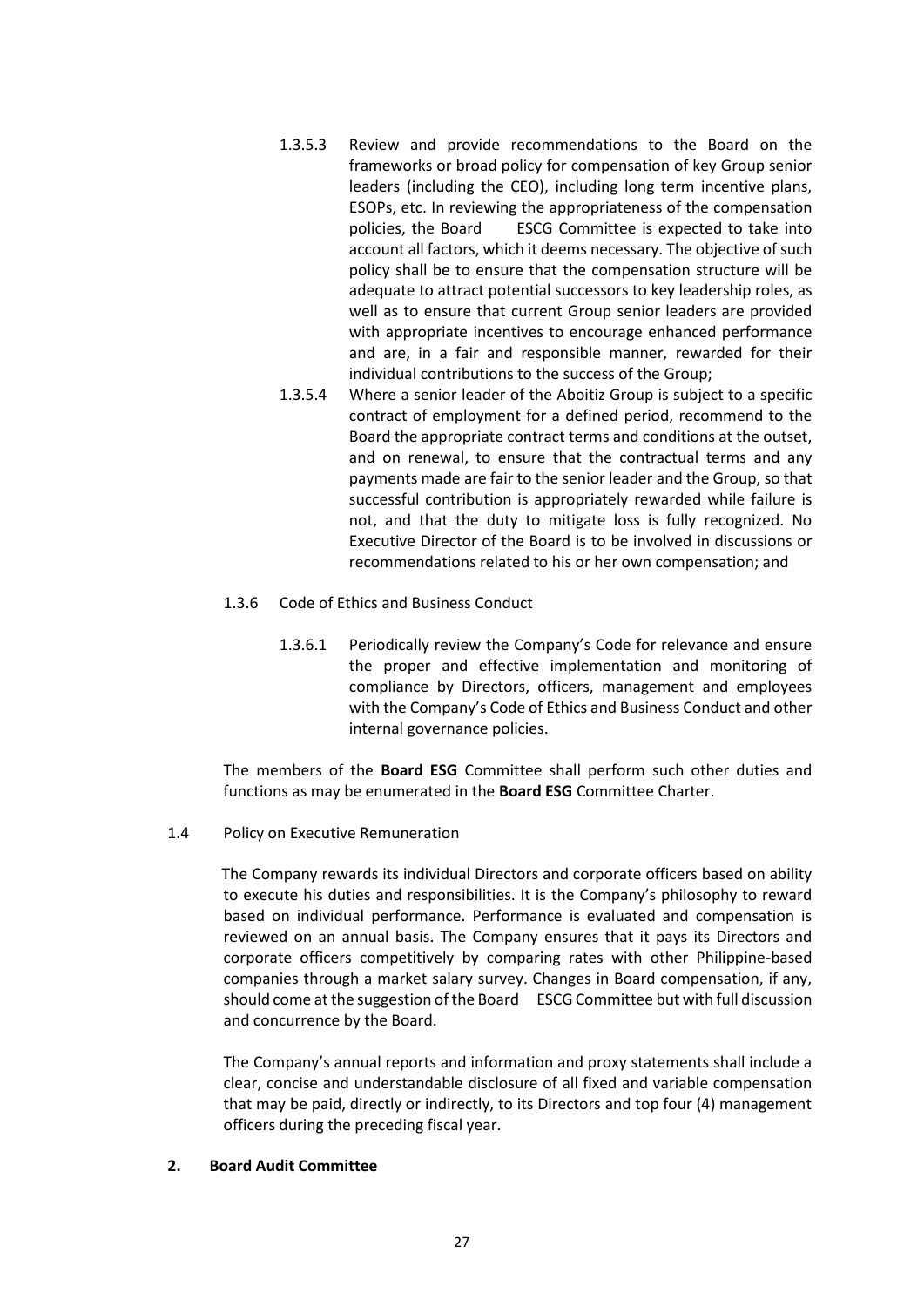## 2.1 Composition

The Board Audit Committee shall be composed of (**5**) Directors, **three** (**3**) of whom shall be Independent Directors and **non-executive directors**. The Chairman of the Board Audit Committee shall be an Independent Director. Each member shall preferably have accounting and finance backgrounds, and one (1) member with audit experience, shall have adequate understanding, familiarity and competence at most of the Company's financial management systems and environment. The members shall attend the necessary training programs to enhance their understanding of their roles and to develop and maintain the required technical knowledge to discharge their functions effectively.

The Committee may invite the CFO and any other member of the management team to attend the Board Audit Committee meetings for purposes of discussing and clarifying any matters pertaining to the financial reports of the Company.

The Board Audit Committee shall ensure that a succession plan is in place. In the absence of the Chairman, the other Independent Director shall take his place.

#### 2.2 Purpose

The Board believes that it can usefully supplement its ability to make audit decisions effectively and in a timely manner if it can delegate the tasks of preparing a strategic audit agenda and providing oversight over the Company's financial reporting policies, practices and control, and internal and external audit functions based on information necessary for making good audit related decisions. The Board Audit Committee is intended to assist the Board and not pre-empt any Board responsibilities in making any final audit related decisions.

In performing its duties, the Board Audit Committee shall maintain effective working relationships with the Board and Group senior leadership. To perform his or her role effectively, each Committee member shall obtain an understanding of the detailed responsibilities of Committee membership as well as the Group's business and operating environment.

The Board Audit Committee provides assistance to the Board in fulfilling its responsibility to the shareholders, potential shareholders, governmental and/or regulatory bodies, and investment community relating to:

- 2.2.1 The integrity of the Company's financial statements;
- 2.2.2 The Company's compliance with legal/regulatory requirements, including the necessary monitoring, coordination and facilitation for compliance;
- 2.2.3 The independent auditor's qualifications and independence;
- 2.2.4 The performance of the Company's internal audit function and independent auditors;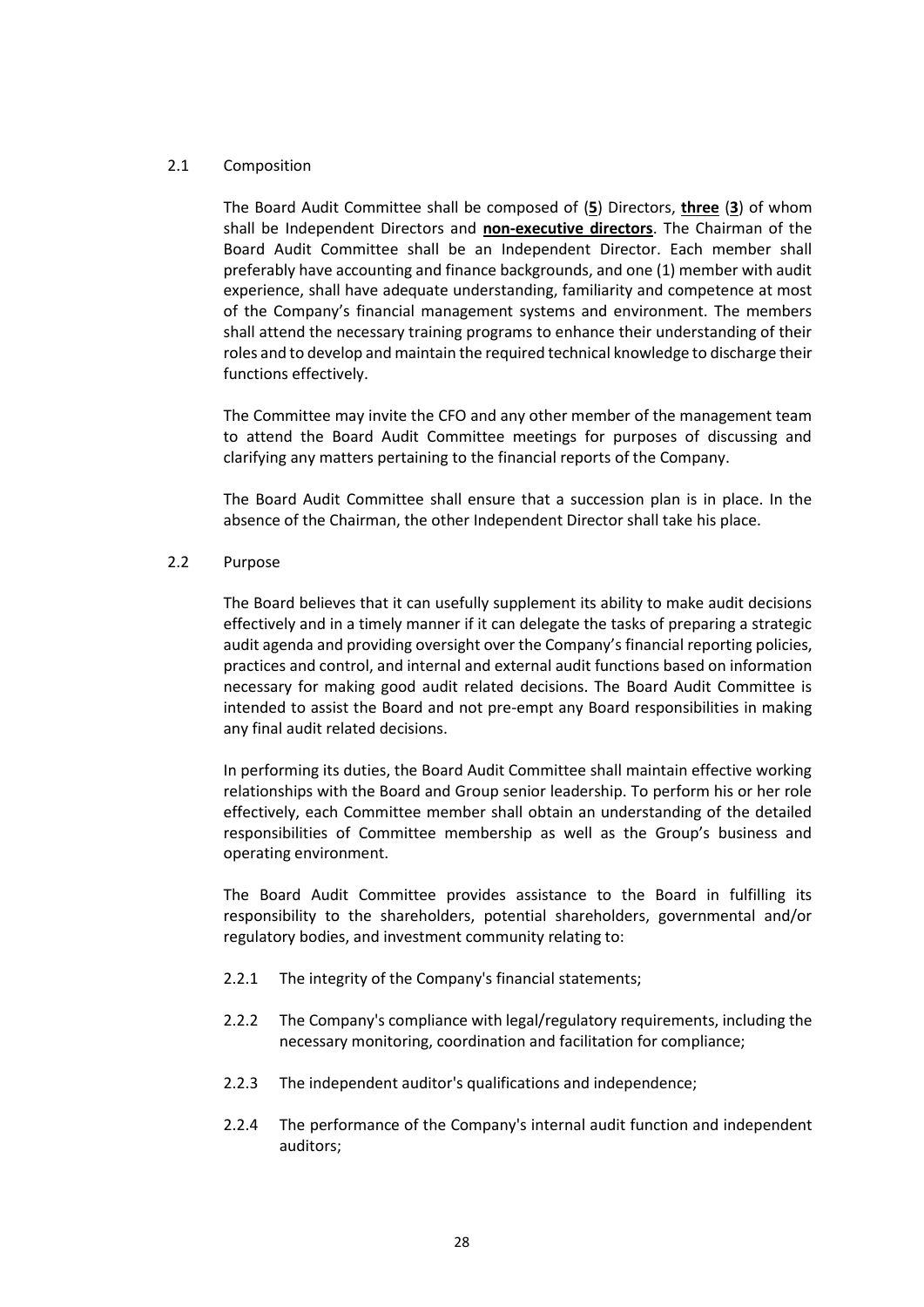- 2.2.5 Adequacy and effectiveness of the Company's internal control system, governance processes and risk management processes, and reviewing the performance of the Company's internal audit function; and
- 2.2.6 Open channels of communication among the Company's independent auditors, management, the internal auditing department and the Company.

As part of this process, the external auditors will report to the Board Audit Committee, and the Group Internal Auditor will also report to the Board Audit Committee from a functional perspective. In performing its duties, the Board Audit Committee has the authority to engage and compensate independent counsels and other advisors, which the Board Audit Committee determines are necessary to carry out its duties, subject to Board approval.

The Board Audit Committee is required to ensure that corporate accounting and reporting practices of the Company are in accordance with all legal requirements and are of the highest quality. Each Committee member must exercise the care, diligence and skills that a reasonably prudent person would exercise in comparable circumstances.

2.3 Executive Sessions

The Committee shall hold, at least once a year, an executive session with the Group Internal Audit, the external auditors, management and corporate officers such as the CEO, the Chief Operating Officer, the CFO, the Chief Legal Officer, the Compliance Officer, and the Chief Risk Management Officer. These meetings will provide an opportunity to discuss audit, management and Committee performance. All Non-Executive Directors shall attend the executive session.

2.4 Duties and Responsibilities

The Board Audit Committee shall represent the Board in discharging its responsibility relating to audit related matters of the Group as outlined below. It does not have decision-making authority, except in the circumstances described herein or on the extent that such authority is expressly delegated by the Board.

The Board Audit Committee shall perform the following:

## 2.4.1 Internal Controls

- 2.4.1.1 Perform oversight financial management functions, specifically in the areas of managing credit, market, liquidity, operational, legal and other risks of the Company, and crisis management. This function shall include regular receipt from management of information on risk exposures and risk management activities;
- 2.4.1.2 Review the appointment and performance of the internal auditor, who shall functionally report directly to the Board Audit Committee. The Board Audit Committee shall also review the organizational structure, qualifications, staffing and budgeting of the internal audit function. This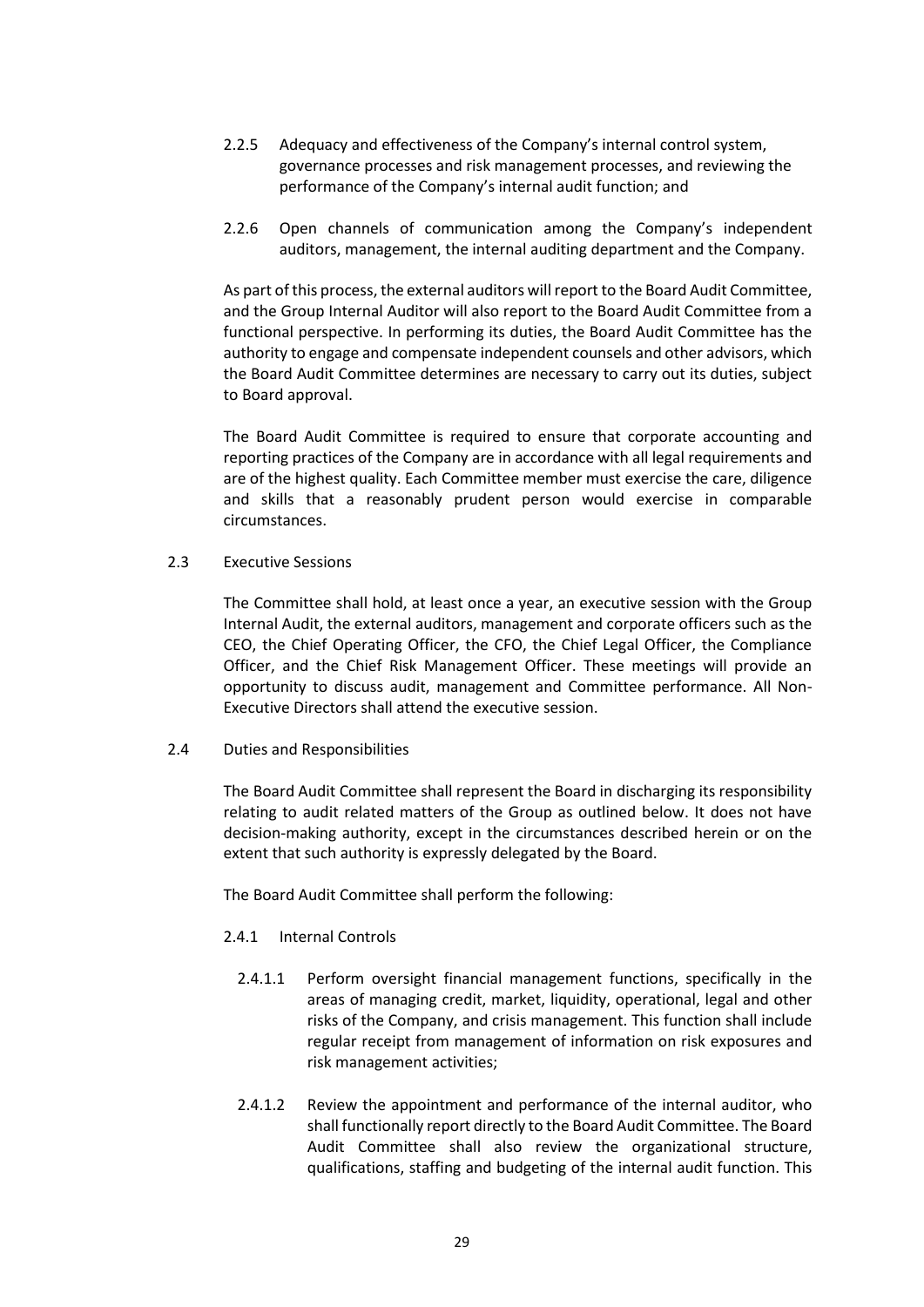includes the adequacy of resources and independence of the internal auditor. It shall ensure that, in the performance of the work of the internal auditor, he shall be free from interference by outside parties;

- 2.4.1.3 Monitor and review the adequacy of design, compliance and effectiveness of the Company's internal control system, risk management and governance processes. This includes assessment of control environment including IT systems and functions and ensuring that the results of the assurance reviews are discussed at Board Audit Committee in relation to the impact on significant risk exposures and control issues, corporate governance issues and other matters;
- 2.4.1.4 Review and approve the annual internal audit plan to ensure its conformity with the objectives of the Company. The plan shall include the audit extent and scope, resources and budget necessary to implement it. The Board Audit Committee shall likewise assess and approve audit outsourcing requirements, when necessary;
- 2.4.1.5 Review of internal auditor's evaluation of the internal controls;
- 2.4.1.6 Monitor the effectiveness, integrity and adherence of the Group's financial reporting systems, financial reports and other financial matters, management information systems and internal control systems;
- 2.4.1.7 Receive and review on a quarterly basis the internal audit reports from the Group Internal Audit (GIA). The internal audit report shall contain:
	- 2.4.1.7.1 description of the progress of the internal audit plan;
	- 2.4.1.7.2 summary of internal audit activities and significant reports;
	- 2.4.1.7.3 description of any significant deficiencies in the internal control systems and procedures of the Company;
	- 2.4.1.7.4 summary of any significant difficulties or disagreements with management, or scope restrictions encountered in the course of the internal audit's work; and
	- 2.4.1.7.5 any significant unresolved issues.
- 2.4.1.8 Review and provide comments to the Group senior leadership and the Board on any revised or changed financial standards, policies, procedures, systems and controls as may be proposed from time to time;
- 2.4.1.9 Review formal quarterly and annual financial reports prior to disclosure, and advise the senior leadership and the Board of any concerns emerging from that review;
- 2.4.1.10 Review reports of the GIA, eliciting any opportunities for the improvement of the various internal control procedures, or particular areas where new or more detailed controls or procedures are desirable to increase efficiency and mitigate potential risks, and recommend to the Board for approval and to the senior leadership for implementation;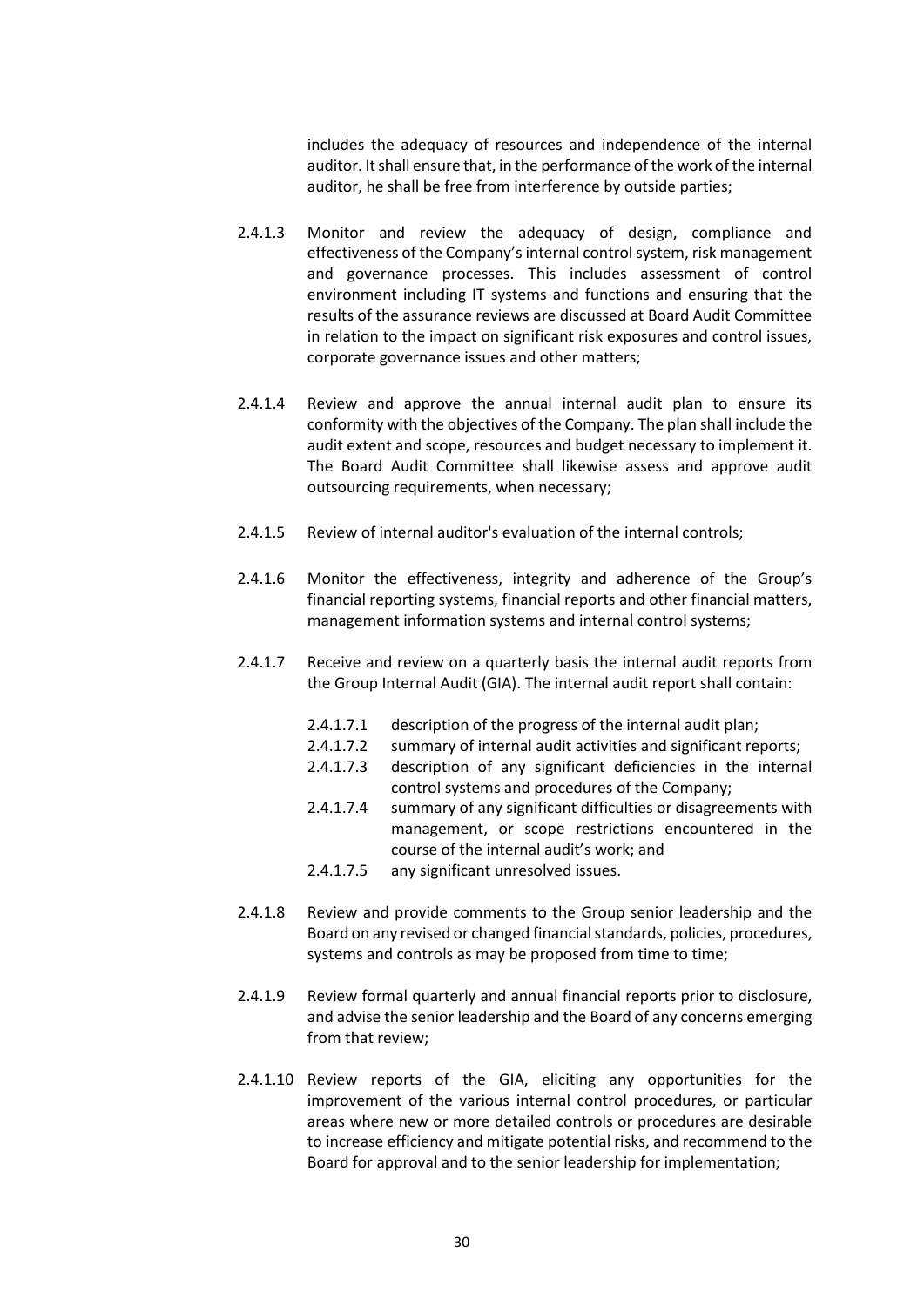- 2.4.1.11 Review management's monitoring of compliance with the Group's Code of Ethics and Business Conduct;
- 2.4.1.12 Identify, monitor and report to the Board the Group's exposure to fraud including: (a) management's due attention to ethical considerations regarding the Group's policies and practices; (b) the standard of corporate conduct in areas such as arm's length dealings and potential conflict of interests;
- 2.4.1.13 Establish, oversee and periodically review the procedures and policies in place which enable "whistleblowing". These procedures are designed to encourage and ensure that employees may make complaints regarding accounting, internal control, auditing, illegal or unethical practices or other related matters on a confidential and anonymous basis, and without fear of some form of retribution;
- 2.4.1.14 Review the findings of any significant examination by regulatory agencies concerning the Group's financial matters;
- 2.4.1.15 Review and approve the hiring policies regarding partners, employees and former partners and employees of the Group's external auditors, and make appropriate recommendations to the Board;
- 2.4.1.16 Prepare and implement a Business Continuity Plan for the Group; and
- 2.4.1.17 Perform oversight functions over the Company's internal and external auditors and ensure that the internal and external auditors act independently from each other, and that both auditors are given unrestricted access to all records, properties and personnel to enable them to perform their respective audit functions.
- 2.4.2 External Controls
- 2.4.2.1 Select, monitor and review the independence, performance and effectiveness, scope of work, fees and remuneration of external auditors, in consultation with the CEO, the CFO and the Group Internal Audit, and where appropriate, recommend to the Board the re-appointment or replacement of the current external auditor with another, after having conducted a rigorous search. The Board Audit Committee shall review periodically the significance of the non-audit fees paid to the external auditor vis-à-vis its total annual income and the Company's total consultancy expenses;
- 2.4.2.2 At least annually, the Board Audit Committee shall evaluate the independent auditors' professional qualifications, performance, independence and compensation. The evaluation shall include a review of the qualifications, performance and independence of the lead partner of the independent auditors;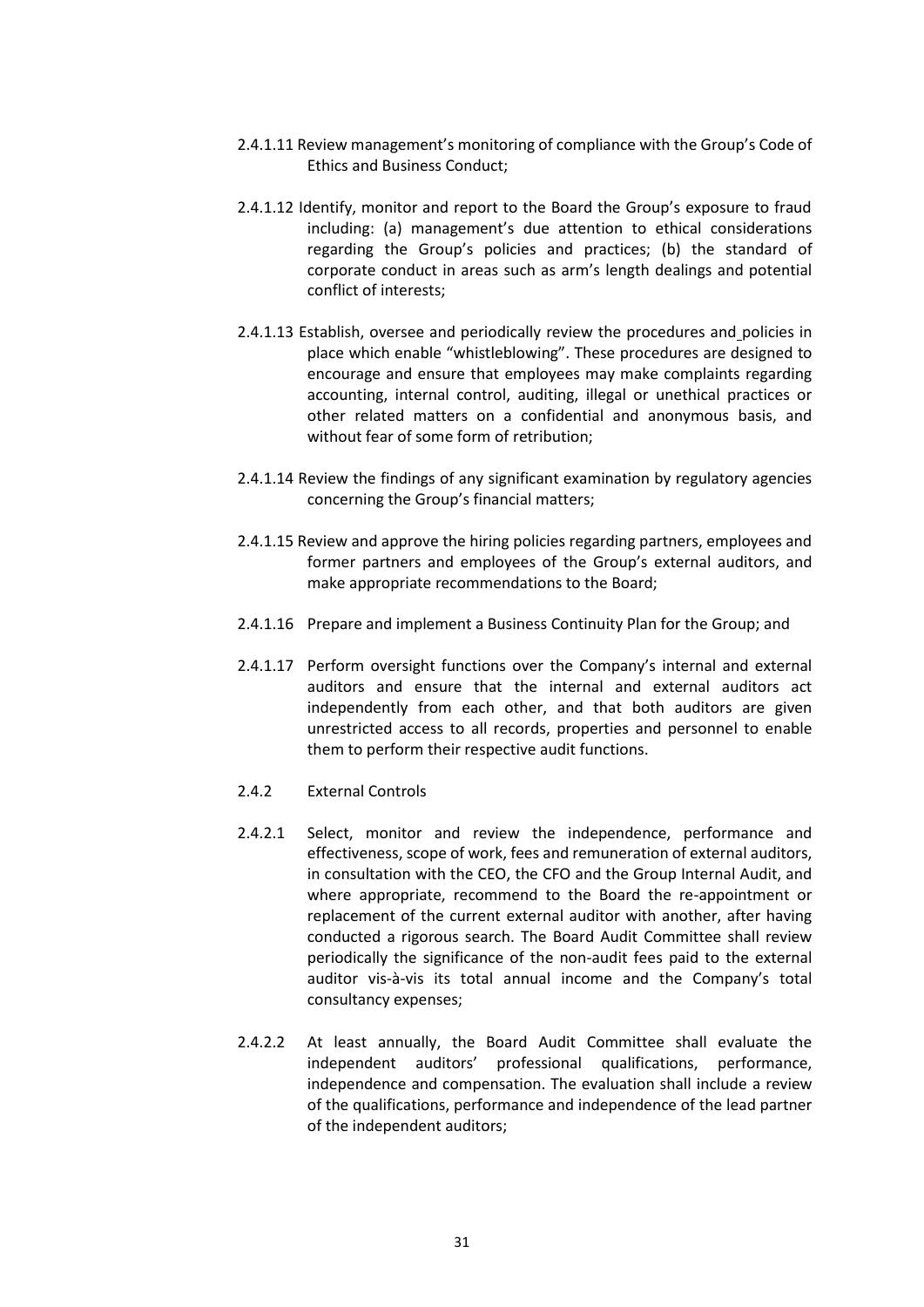- 2.4.2.3 Ensure that independent auditors comply with the International Standards on the Professional Practice of Internal Auditing (ISPPIA);
- 2.4.2.4 Ensure that external auditors are ultimately accountable to the Board and to the shareholders of the Group;
- 2.4.2.5 At least annually, obtain and review the completeness and timeliness of the report from the independent auditors (the "Auditor's Report") describing the Company's internal quality control procedures, any material issue raised by the most recent internal quality control review or peer review of the Company or by any inquiry or investigation by government or regulatory authorities within the preceding five (5) years, and the recommended steps to be taken to deal with such issues. The Board Audit Committee shall review and discuss the Auditor's Report with the independent auditors and management, and make specific recommendations to the Board of Directors for adoption. The Committee has oversight role to assess management's competence regarding financial reporting responsibilities including aggressiveness and reasonableness of decision;
- 2.4.2.6 Meet with external auditors and the CFO to review the scope of the proposed audit for the current year and the audit procedures to be utilized. At the conclusion of the audit, receive the external Auditor's Report, reviewing and discussing their comments and recommendations, in consultation with the CEO and the Group CFO, and make specific recommendations to the Board for adoption;
- 2.4.2.7 Consider whether the external auditor's performance of specific nonaudit services are compatible with the auditor's independence, and if so, determine the specific policies and processes to be adopted as part of the external auditor's appointment to ensure that independence is maintained. The non-audit work, if allowed, should be disclosed in the Annual Report; and
- 2.4.2.8 Provide an open avenue of communication where necessary between Group senior leadership, the Group Internal Auditor, the Board and the external auditor.
- 2.4.3 Financial Reporting and Other Public Disclosure
- 2.4.3.1 Review the external auditor's management comment letter and management's responses thereto, and enquire as to any disagreements/restrictions between management and external auditor. Review any unadjusted differences brought to the attention of management by the external auditors and the resolution of the same;
- 2.4.3.2 Review and approve the Group's interim consolidated financial statements and accompanying Management's Discussion and Analysis (MD&A). Review and make recommendations to the Board on approval of the Company's annual audited financial statements and MD&A before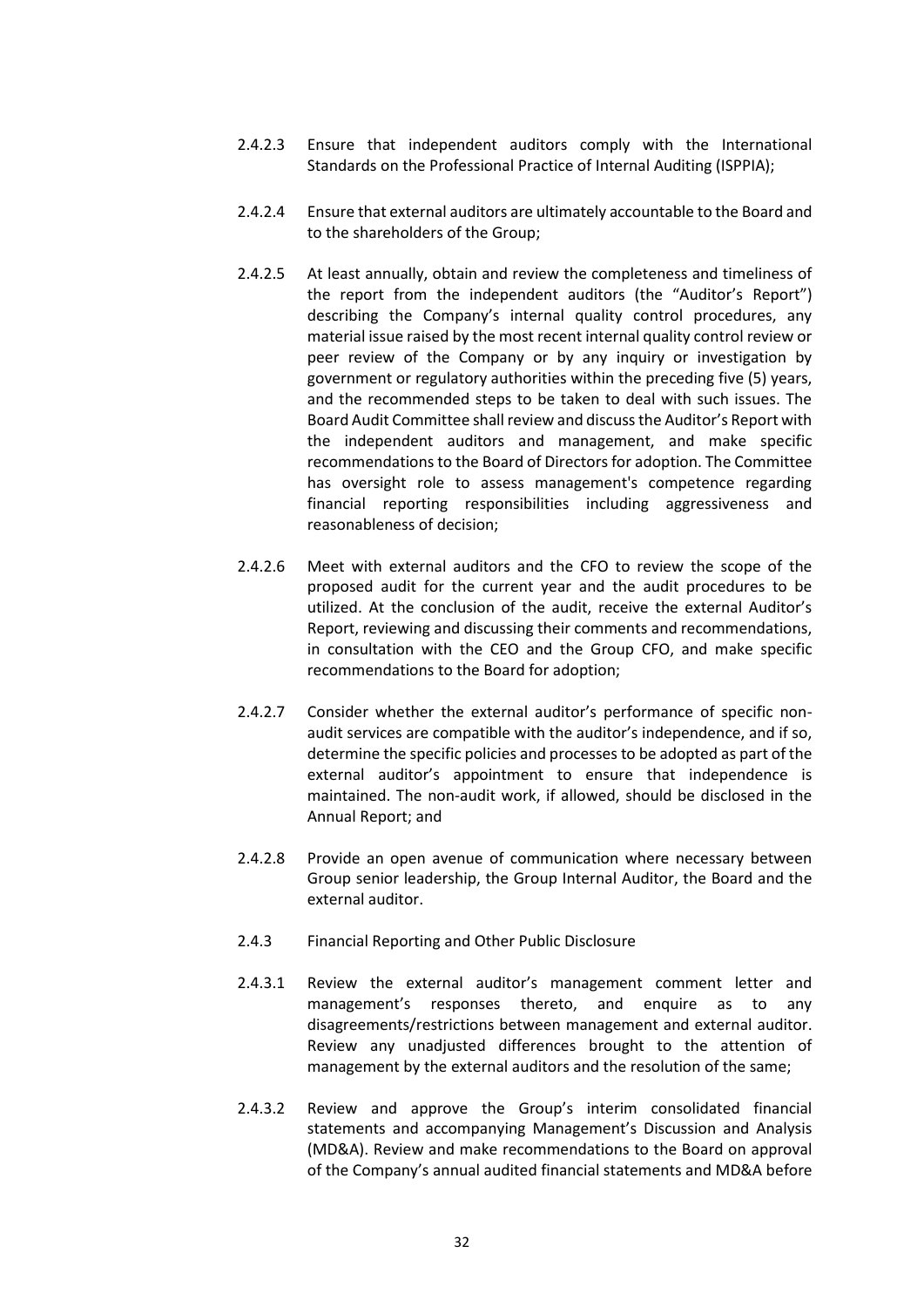they are disclosed to the public or included in the annual reports to the shareholders. The review on the financial statements shall focus on compliance with tax, legal and regulatory requirements and changes in major judgmental areas to aid the Board in determining whether the Company is still a going concern as defined by existing accounting policies and practices;

- 2.4.3.3 Review and approve the Group's policy on external communication and disclosure of materials and information, including the form and generic content of any quarterly earning's guidance, and of any financial disclosure provided to investment analysts and rating agencies;
- 2.4.3.4 Where applicable, approve financial earnings and press releases after having performed a review with management and having had the required discussions with the independent auditors; and
- 2.4.3.5 Review and discuss with the CEO, the CFO and the external auditors the accounting policies and financial statement presentations which may be viewed as critical, and review and discuss any significant changes to the accounting policies, standards, interpretations and major issues of the Group, such as the adequacy of the Company's internal controls and any special audit steps adopted in light of material control deficiencies.
- 2.4.3.6 Perform oversight function over the following:
	- 2.4.3.6.1 Identification of material errors and fraud, and sufficiency of risk controls;
	- 2.4.3.6.2 Review of actions or measures in case of finding of error or fraud in financial reporting;
	- 2.4.3.6.3 Review of unusual or complex transactions including all related party transactions;
	- 2.4.3.6.4 Assessment of financial annual and interim reports as to completeness, clarity, consistency and accuracy of disclosures of material information including subsequent events and related party transactions;
	- 2.4.3.6.5 Review and approval of management representation letter before submission to external auditor;
	- 2.4.3.6.6 Communications of the Board Audit Committee with legal counsel covering litigation, claims, contingencies or other significant legal issues that impact financial statements;
	- 2.4.3.6.7 Fair and balanced review of financial reports; and
	- 2.4.3.6.8 Assessment of correspondence between the Company and regulators regarding financial statement filings and disclosures.
- 2.4.3.7 Review of analysis prepared by management and/or the independent auditor setting forth significant financial reporting issues, reasonableness of estimates, assumptions, and judgments made in connection with the preparation of the financial statements;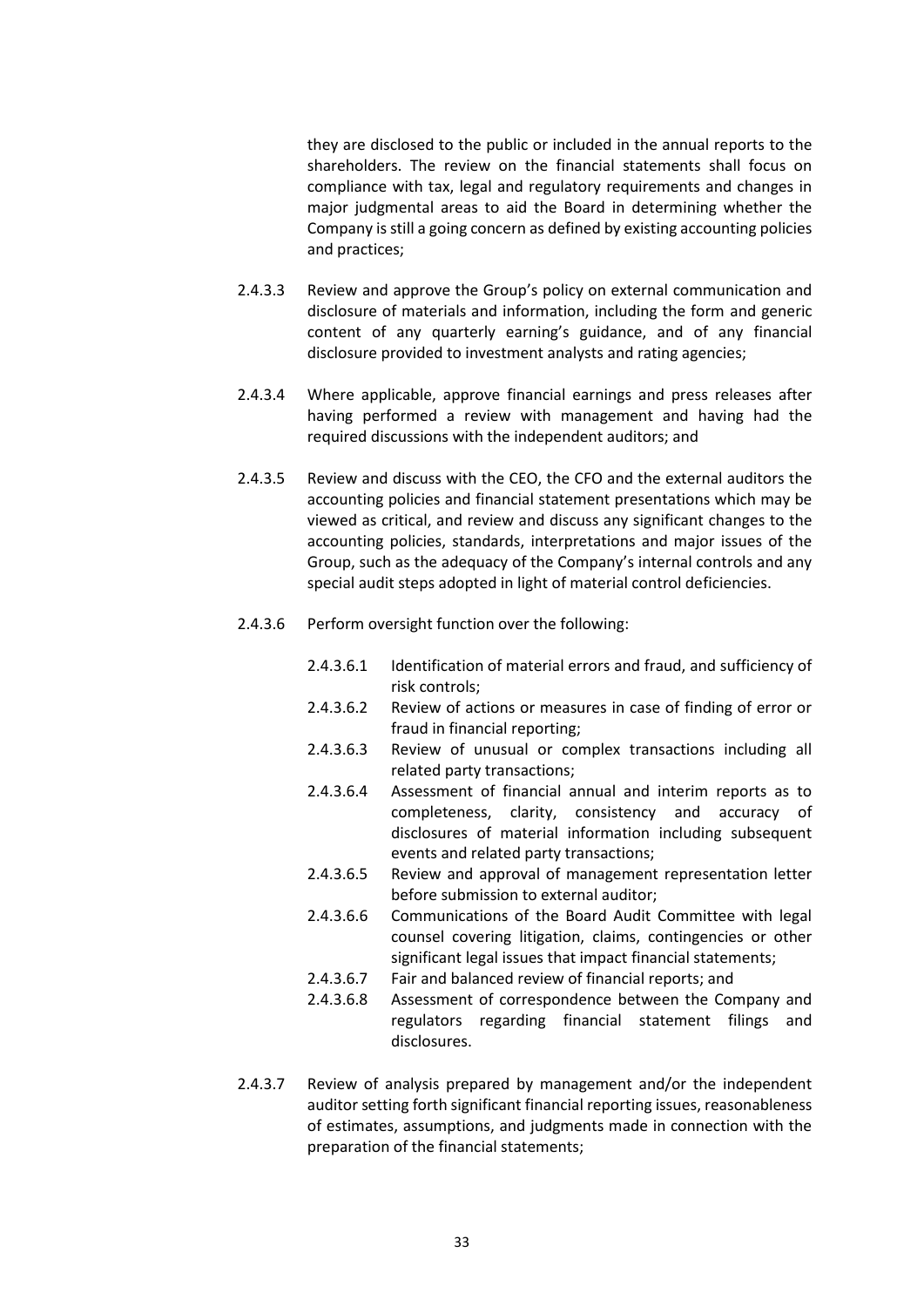- 2.4.3.8 Establish and maintain procedures for the receipt, retention, and treatment of complaints received by the Company regarding public reporting, accounting, internal accounting controls or auditing matters;
- 2.4.3.9 Review and report to the Company any issue that may arise with respect to the quality or integrity of the Company's financial statements. The Board Audit Committee shall also immediately discuss such matters with the Company's management;
- 2.4.3.10 In consultation with the independent auditors and internal auditors, review and monitor the effectiveness and integrity of the Company's financial reporting processes and systems, management information systems, information technology security and the overall internal control structure over finance, operations and information systems, including disclosure controls and procedures; and
- 2.4.3.11 Review with the independent auditors, the internal auditors and management the extent to which changes or improvements in financial or accounting standards and applications, as approved by the Board Audit Committee, have been implemented.
- 2.5 General Audit Policy
	- 2.5.1 It is the policy of the Company to maintain a corporate audit function as one means of providing management with information to better manage and control the operations of the Aboitiz Group, for which the management is responsible;
	- 2.5.2 It is the GIA's policy to operate in compliance with guidelines approved by the Board Audit Committee and ratified by the Board;
	- 2.5.3 Corporate Audit is an independent assurance function assigned with the responsibility to examine and evaluate all activities of the Company, its affiliates, and subsidiaries as a service to management;
	- 2.5.4 The Company has in place an independent internal audit function performed by the GIA, through which its Board, senior management, and shareholders are provided with reasonable assurance that its key organizational and procedural controls are effective, appropriate, and complied with.
	- 2.5.5 The GIA shall report to the Board Audit Committee;
	- 2.5.6 The minimum internal control mechanisms for management's operational responsibility shall center on the CEO, being ultimately accountable for the Company's organizational and procedural controls;
	- 2.5.7 The scope and particulars of the Company's system of effective organizational and procedural controls is based on the following factors: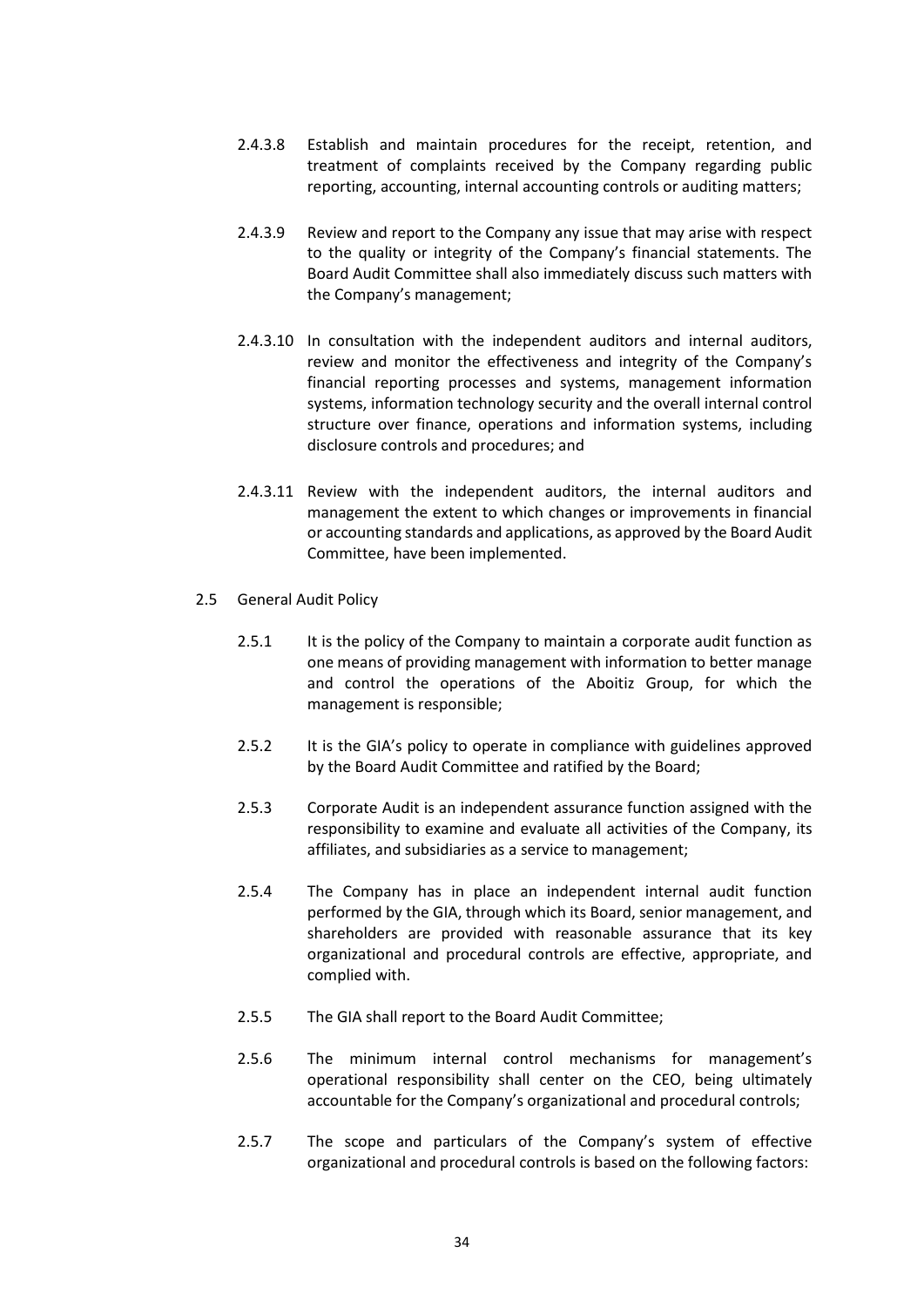- 2.5.7.1 the nature and complexity of the Company's business and the business culture;
- 2.5.7.2 the volume, size and complexity of transactions;
- 2.5.7.3 the degree of risk;
- 2.5.7.4 the degree of centralization and delegation of authority;
- 2.5.7.5 the extent and effectiveness of information technology; and
- 2.5.7.6 the extent of regulatory compliance.
- 2.5.8 The GIA shall submit to the Board Audit Committee and management an annual report on the internal audit department's activities, responsibilities and performance relative to audit plans and strategies as approved by the Board Audit Committee. The annual report should include the significant risk exposures, control issues and such other matters as may be needed or requested by the Board and management. GIA should certify that the audit activities are conducted in accordance with the International Standards on the Professional Practice of Internal Auditing. If it could not make such certification, it shall disclose to the Board and management the reasons why it has not fully complied with the said standards.
- 2.6 Policy with regard to the External Auditor
	- 2.6.1 An external auditor enables an environment of good corporate governance as reflected in the financial records and reports of the Company. An external auditor shall be selected and appointed by the shareholders upon recommendation of the Board Audit Committee;
	- 2.6.2 The reasons for the resignation, dismissal or cessation from service and the date thereof of an external auditor shall be reported in the Company's annual and current reports. This report shall include a discussion of any disagreement with the former external auditor on any matter of accounting principles or practices, financial statement disclosure or auditing scope or procedure. A preliminary copy of the said report shall be given by the Company to the external auditor before its submission;
	- 2.6.3 The external auditor of the Company shall not at the same time provide the services of an internal auditor to the same client. The Company shall ensure that other non-audit work shall not be in conflict with the functions of the external auditor;
	- 2.6.4 The Company's external auditor shall be rotated or the handling partner shall be changed every five (5) years or earlier, or as required by law and the Board Audit Committee shall further consider whether, in order to assure continuing auditor independence, there should be regular rotation of the audit firm itself; and
	- 2.6.5 If an external auditor believes that the statements made in the Company's annual report, information statement or proxy statement filed during his engagement is incorrect or incomplete, he shall present his views in said reports.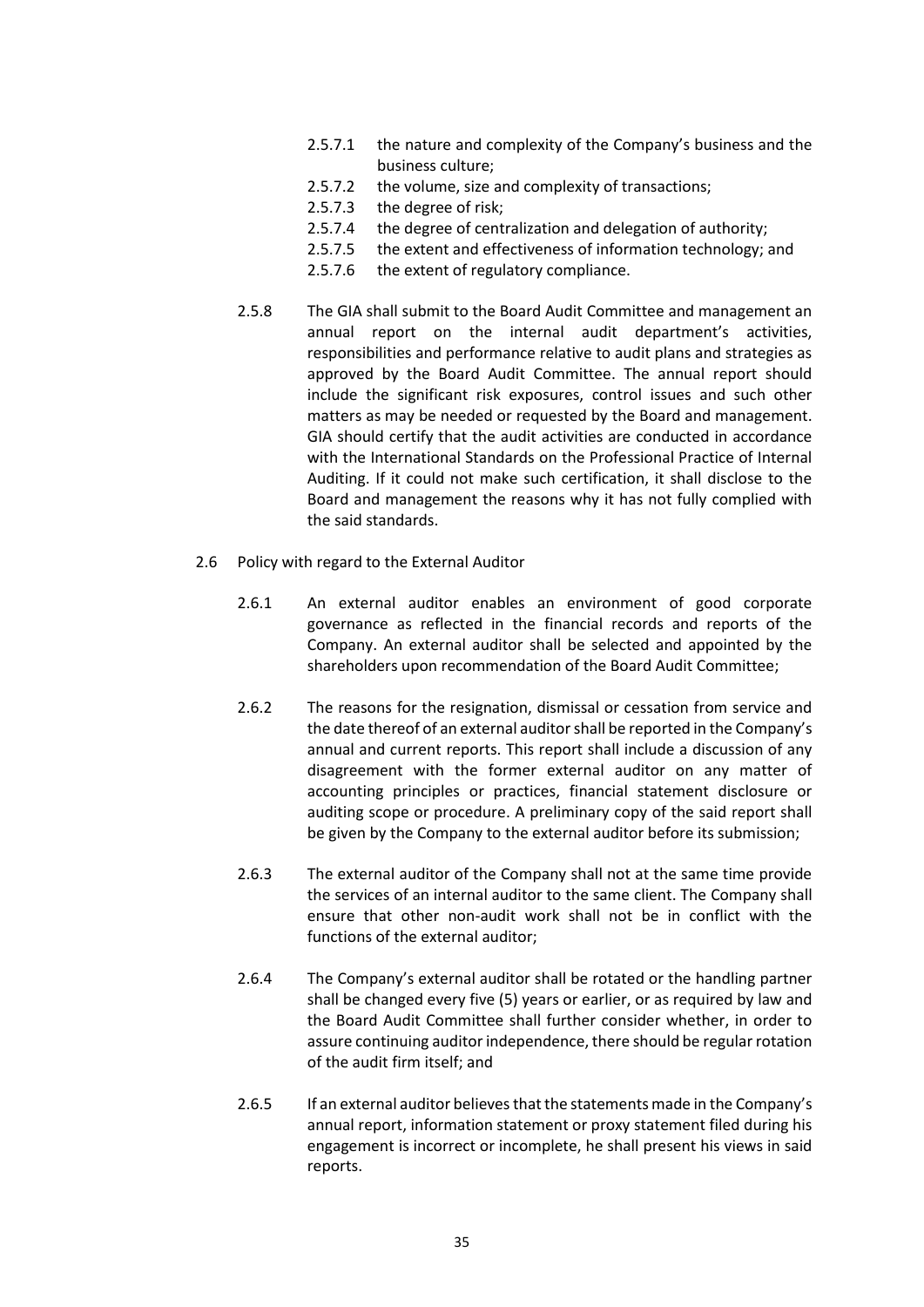The members of the Board Audit Committee shall perform such other duties and functions as may be enumerated in the Board Audit Committee Charter and the Internal Audit Charter.

#### **3. Board Risk and Reputation Management Committee**

3.1 Composition

The Board Risk and Reputation Management Committee shall be composed of at least five (5) Directors, **with atleast fifty percent (50%) of whom shall be** an Independent Director **and non-executive directors;, and two (2**) non-voting members in the persons of the CFO and the Chief Risk Officer**, or any Company Officers performing said functions**.

#### 3.2 Purpose

The Board believes that it can usefully supplement its ability to make decisions related to risk management effectively and in a timely manner if it can delegate to a Risk and Reputation Committee the task of preparing an appropriate strategic agenda for the Board and ensuring that the Board is given the information necessary for making good risk management decisions. The Committee is intended to assist the Board and not pre-empt any Board responsibilities in making any decisions related to risk management. The Board Risk and Reputation Management Committee shall adopt a Committee Charter.

In performing its duties, the Board Risk and Reputation Management Committee shall establish and maintain constructive and collaborative working relationships with the Board and the Group senior leadership. It shall exercise oversight functions on the Group's reputation management, including corporate brand and communication strategy. The Board Risk and Reputation Management Committee shall also ensure the establishment of a governance structure that will support its framework.

To perform his or her role effectively, each Committee member will obtain an understanding of the detailed responsibilities of Committee membership as well as the Group's business and operating environment.

The primary purpose of the Board Risk and Reputation Management Committee is to assist the Board, and to some extent the Board Audit Committee, in fulfilling its corporate governance responsibilities relating to risk and reputation management of the Group. The Board Risk and Reputation Management Committee also assists in defining the Group's risk appetite and oversees the Group's risk profile and performance against the defined risk appetite.

The Board Risk and Reputation Management Committee is responsible for overseeing the identification, measurement, monitoring and controlling of the Group's principal business and reputation risks. Each Committee member must exercise the care, diligence and skills that a reasonably prudent person would exercise in comparable circumstances.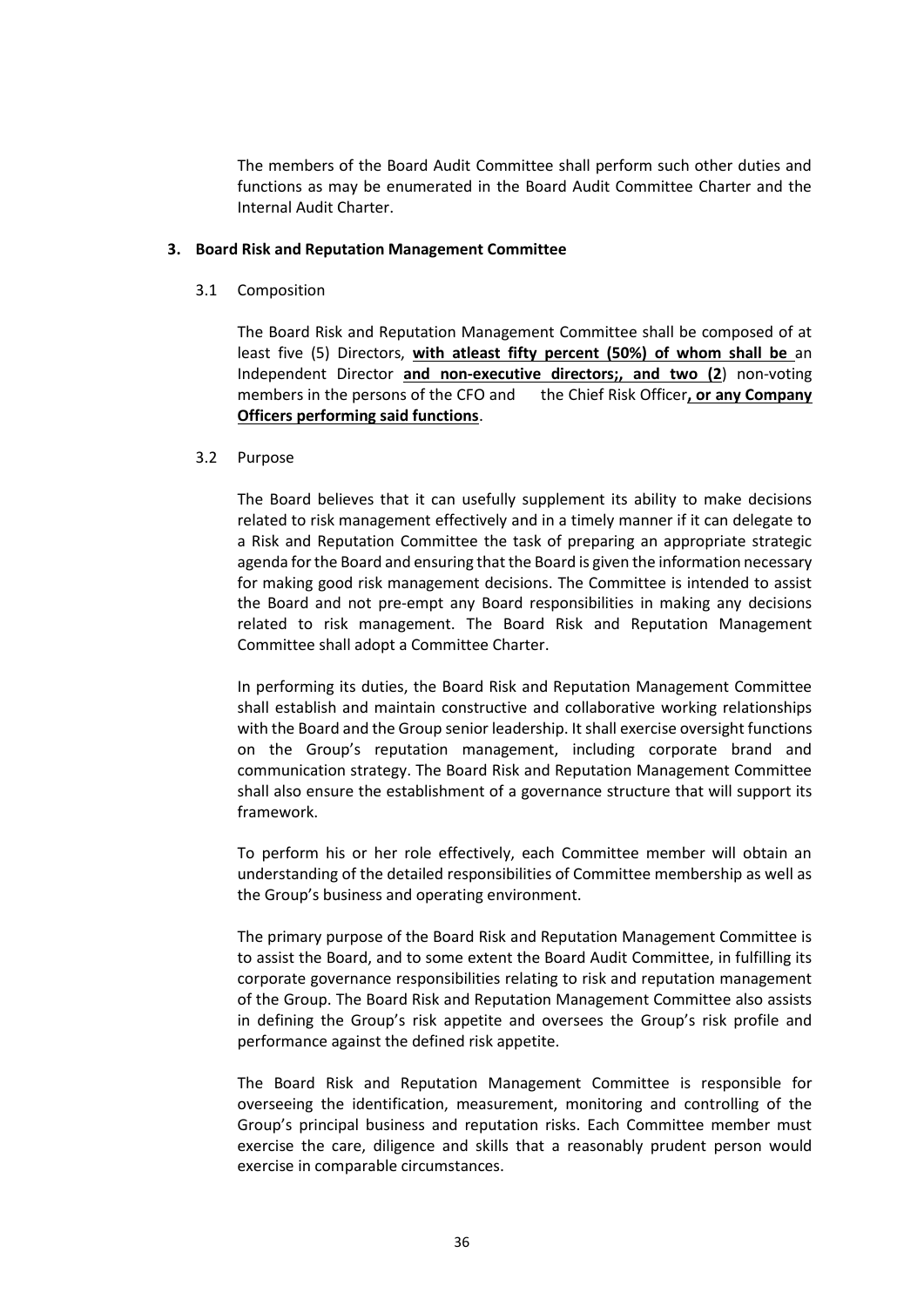The Board Risk and Reputation Management Committee, in fulfilling its role, shall establish a constructive, collaborative relationship, with the Group's senior leadership, especially, the CEO, the Chief Risk Officer, the Chief Reputation Officer, and the heads of each of the businesses within the Group.

The Board Risk and Reputation Management Committee is required to contribute to the management of the Group's risk and reputation management, and in doing so to act honestly and in good faith with a view to the best interest of all stakeholders.

3.3 Duties and Responsibilities

The Board Risk and Reputation Management Committee shall represent the Board in discharging its responsibility relating to risk and reputation management related matters around the Group as outlined below. The Committee does not have decision-making authority, except in the circumstances described herein or to the extent that such authority is expressly delegated by the Board.

- 3.3.1 At least annually, review and consider the Group's risk management policy, from time to time. For this purpose, the Board Risk and Reputation Management Committee may consider operational risks, environmental risks, financial and asset risks, other than those coming within the purview of the Board Audit Committee, security risks, and any other form of risk as approved by the Board. The Board Risk and Reputation Management Committee shall provide a forum to review exposures and strategies to mitigate risks with relevant Group senior leaders and business managers and make recommendations to the Board related to changes to the policy based on this review;
- 3.3.2 Undertake a periodic review of the delegated authorization and control levels. Following consultation with the CEO and CFO, make recommendations to the Board related to any changes in these levels seen to be appropriate based on this review;
- 3.3.3 Review the Group's senior leadership's proposed risk appetite statement at least annually and if advisable, recommend it for Board approval;
- 3.3.4 Review with the Group senior leadership key policies and procedures for the effective identification, measurement, monitoring and controlling of the Group's credit, market, and liquidity risk (as well as other treasuryrelated risk) consistent with the Group's approved risk limits and overall risk appetite. As appropriate, recommend to the Board those policies for adoption. At least annually, the Board Risk and Reputation Management Committee shall review these policies and procedures and recommend changes it considers appropriate;
- 3.3.5 Review with the Group senior leadership key policies and procedures for the effective identification, measurement, monitoring and controlling of other forms of risk, including operational, environmental and security risks,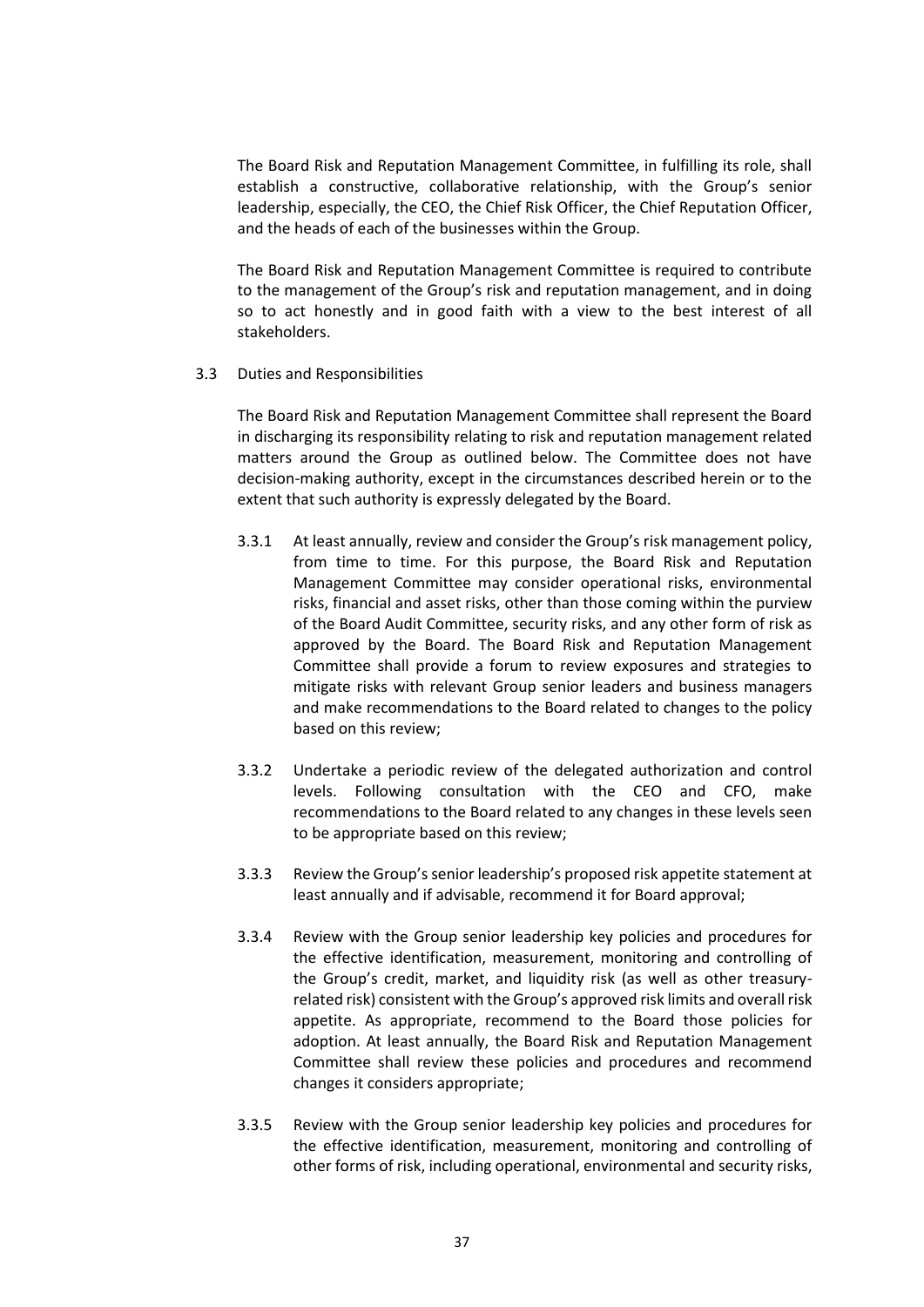in consultation with individual business leaders and risk managers, consistent with the Group's approved risk limits and overall risk appetite. As appropriate, recommend to the Board those policies for adoption. At least annually, the Board Risk and Reputation Management Committee shall review these policies and procedures and recommend changes it considers appropriate;

- 3.3.6 Review with the Group senior leadership key policies and procedures for the effective identification of the Group's reputation and legal risks. Annually, the Board Risk and Reputation Management Committee shall review management's report on compliance with these policies and procedures and report back to the Board;
- 3.3.7 Monitor and review the Group's senior leadership's reports on the Group's risk profile, identifying material risks associated with the Group's business and operations, emerging risk issues and trends and compliance with the risk limits and policies and procedures established with a view to assessing overall adherence to the Group's defined risk appetite;
- 3.3.8 As and when appropriate, recommend to the Board seeking expert advice from external providers for specific needs for which internal expertise is unavailable, or for which an independent perspective is considered valuable, and with the Board's approval, having conducted a formal search, recommend to the Board the particular adviser to be appointed for that advice;
- 3.3.9 Ensure the proper implementation of the reputation management framework across the Group by identifying, evaluating and monitoring reputation issues to mitigate risk;
- 3.3.10 Review with the Group senior leadership the results of the reputation survey that is conducted annually by the reputation management team;
- 3.3.11 Review with the Group senior leadership the Group's corporate brand and communication strategy;
- 3.3.12 Review with the Group senior leadership the exposures and strategies that will mitigate reputation risks; and
- 3.3.13 Review with the Group senior leadership the social media strategy and corporate policy in place, as well as strategy and programs on corporate social responsibility to ensure that these are updated.

The members of the Board Risk and Reputation Management Committee shall perform such other duties and functions as may be enumerated in the Board Risk and Reputation Management Committee Charter.

## **4. Board Related Party Transactions (RPT) Committee**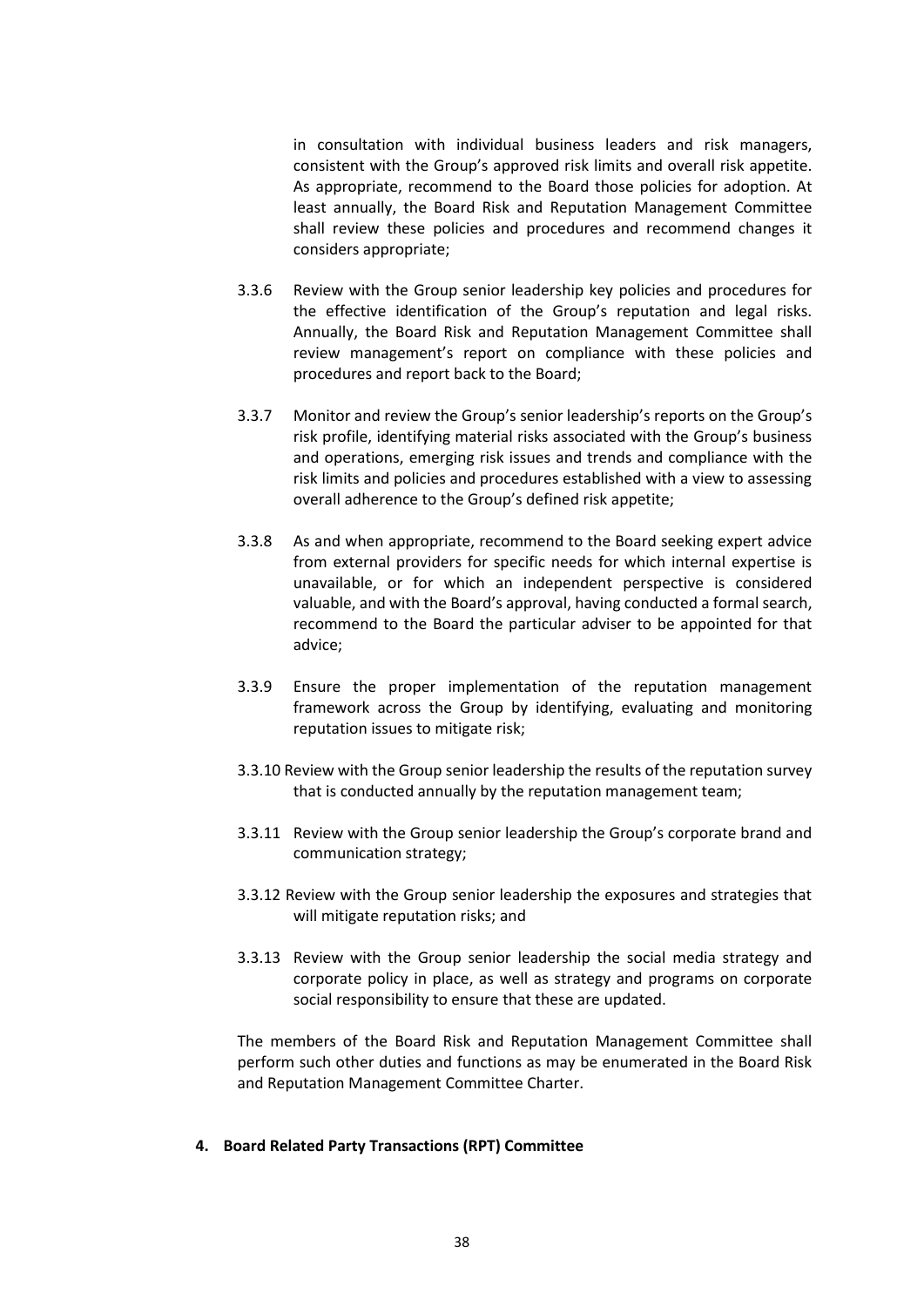## 4.1 Composition

The Board RPT Committee shall be composed of at least three (3) Independent Directors and non-executive directors, The Chairman of the Committee must be an Independent Director.

## 4.2 Purpose

The Board believes that it can usefully supplement its ability to make decisions involving transactions of the Company with related parties (Related Party) more effectively if it can delegate work to an RPT Committee. The Board RPT Committee shall review all material related party transactions of the Company. The Board RPT Committee shall assist the Board and not pre-empt the execution of the Board responsibilities in making any decisions related to Related Party transactions. The Board RPT Committee shall, as a rule, adopt a Committee Charter.

# 4.3 Duties and Responsibilities

The Board RPT Committee shall ensure that all transactions with, or for the benefit of, any Related Party, are on terms and conditions that are arm's length and within market rates, with sufficient documentation, and coursed through all appropriate levels of approval authority.

The Board RPT Committee shall provide guidance on the review, monitoring and reporting of related party transactions.

The members of the Board RPT Committee shall perform such duties and functions as enumerated in the Board RPT Committee charter.

# **5.** Board Executive Committee

## 5.1 Composition

The Board Executive Committee shall be composed of five (5) regular members, as follows: at least two (2) members shall be Non-Executive Directors (including the Chairman of the Board of Directors); and not more than three (3) members shall be Executive Directors (including the President and Chief Executive Officer).

## 5.2 Purpose

The Board Executive Committee shall assist the Board of Directors in overseeing the Company's day-to-day operations. This will ensure agility in the management of the Company and in strategic decision-making, as well as compliance with the Company's governance policies, during the intervening period between Board meetings.

5.3 Duties and Responsibilities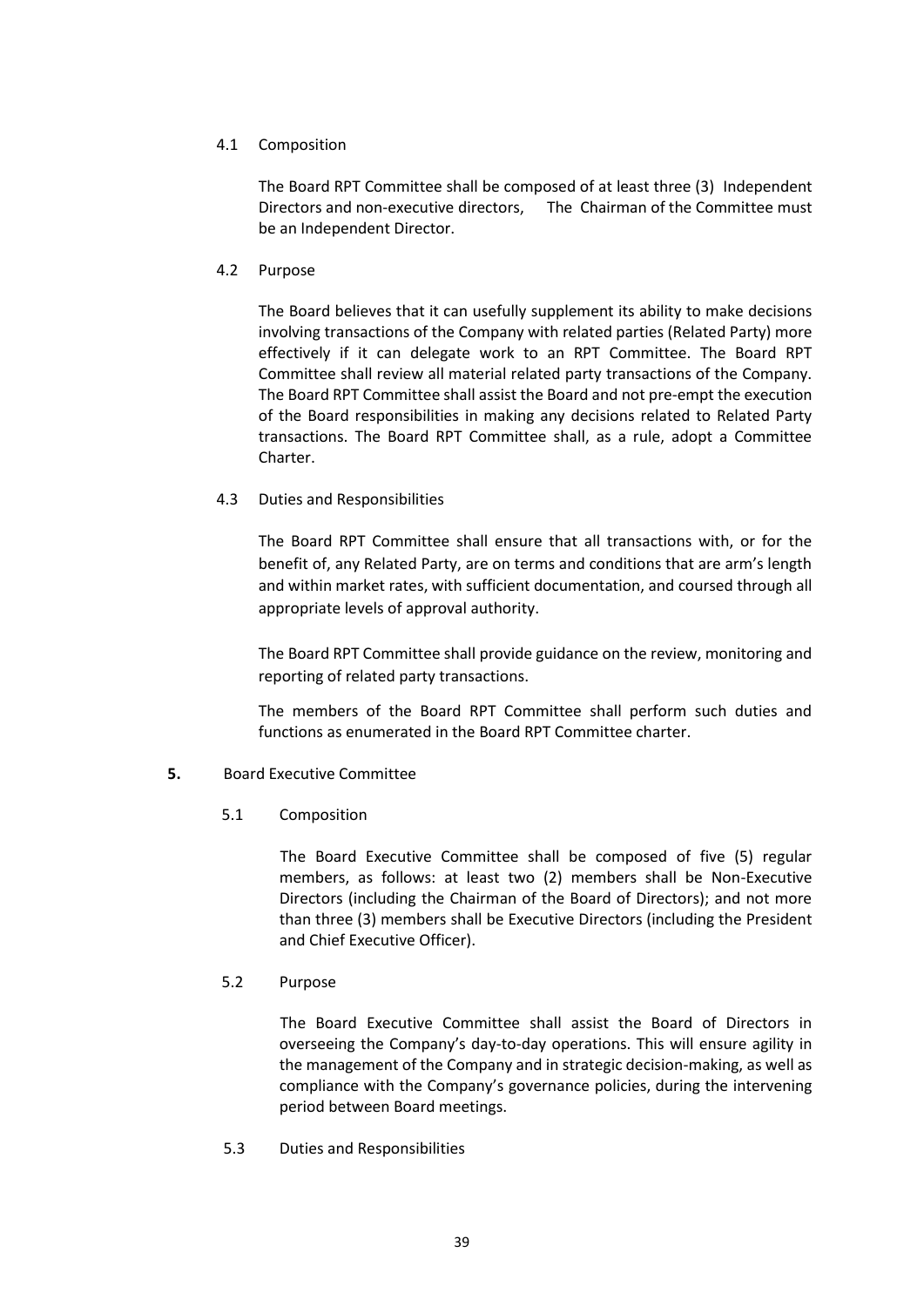In accordance with Section 9, Article III of the Amended By-Laws (2014), when the Board of Directors is not in session, the Committee shall have and may exercise the powers of the Board of Directors in the management of the business and affairs of the Company, except with respect to:

- a. Approval of any action for which stockholders' approval is also required;
- b. Filling of vacancies in the Board of Directors or in the Executive Committee;
- c. Amendment or repeal of the By-laws or the adoption of new By-laws;
- d. Amendment or repeal of any decision or resolution of the Board of Directors which by its express terms is not so amendable or repealable; and
- e. Distribution of dividends to the shareholders.

The Board of Directors may, from time to time, delegate specific powers to the Committee, except those powers which have already been expressly delegated by the Board of Directors to other committees.

Actions by the Committee done within the scope of its powers shall not require approval or ratification by the Board of Directors in order to be valid and effective.

## **6. Board Cyber and Information Security Committee**

**6.1 Composition**

**The Committee shall consist of at least three (3) directors. At least one (1) of the members of the Committee must be an independent director, and one (1) member is the Chairman of the Board Risk and Reputation Management Committee.**

**In the performance of its duties and responsibilities, the Board may appoint external consultants or key officers within the Aboitiz Group who are subject-matter experts to act as ex-officio, non-voting members.**

## **6.2 Purpose**

**The purpose of the Board Cyber and Information security Committee is to carry out the responsibilities delegated by the Board of the Company in relation to its duty to provide strategic direction and ensure the establishment of a system of governance (processes, policies, controls, and management) for the Company and its Strategic Business Units ("SBU", collectively the "Aboitiz Group") on matters relating to cyber and information security.**

**6.3 Duties and Responsibilities**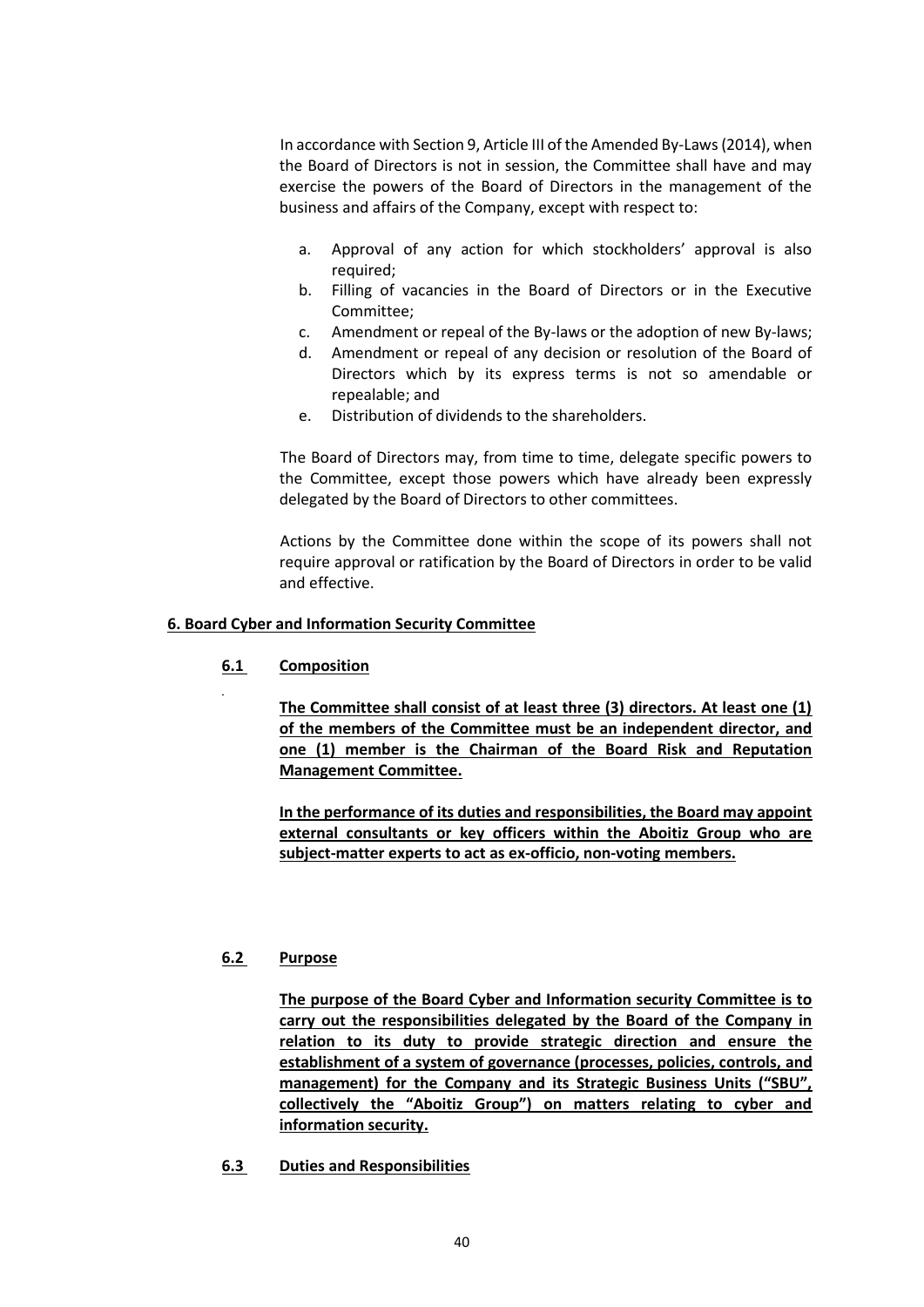**To carry out its purposes, the following are the duties and responsibilities of the Board Cyber and Information Security Committee, among others:**

- **1. Ensure that cyber and information security-related strategies and implementation plans are aligned with the overall business objectives of the Aboitiz Group;**
- **2. Review and assess the adequacy of the Group's cyber and information security programs and strategies against industry benchmarks and best practices, and make recommendations on enhancements;**
- **3. Assess the effectiveness of the Group's data breach incident response and recovery plan, including disclosure, investigation, remediation, and post-breach security measures;**
- **4. Provide oversight and understand the Group's cyber and information security risks, including the potential likelihood, frequency and severity of cyber-attacks, information disclosures and data breaches;**
- **5. Oversee activities related to cyber and information security programs and top-level policies that include privacy and security issues; Review significant cyber and information security investments and expenditures and make recommendations, where appropriate;**
- **6. Assess the potential impact of cyber and information security risks on the Aboitiz Group's businesses, operations, and reputation and endorse to the Board Risk and Reputation Management Committee, at least annually, the Aboitiz Group's: (i) risk appetite and risk tolerance of the Company and its SBUs in terms of cyber and information security, (ii) risk management objectives and strategies with respect to cyber and information security; and (iii) cyber and information security-related business continuity and recovery plans;**
- **7. Ensure that cyber and information security programs capitalize on opportunities, create business value, comply with laws and regulations, and manage threats, including issues that may arise from changing trends in the regulatory landscape, developments in the industry, and innovations in technology; and**
- **8. Review and approve, at least annually, any amendments or improvements to the Aboitiz Group cyber and information security programs, initiatives, and other related policies.**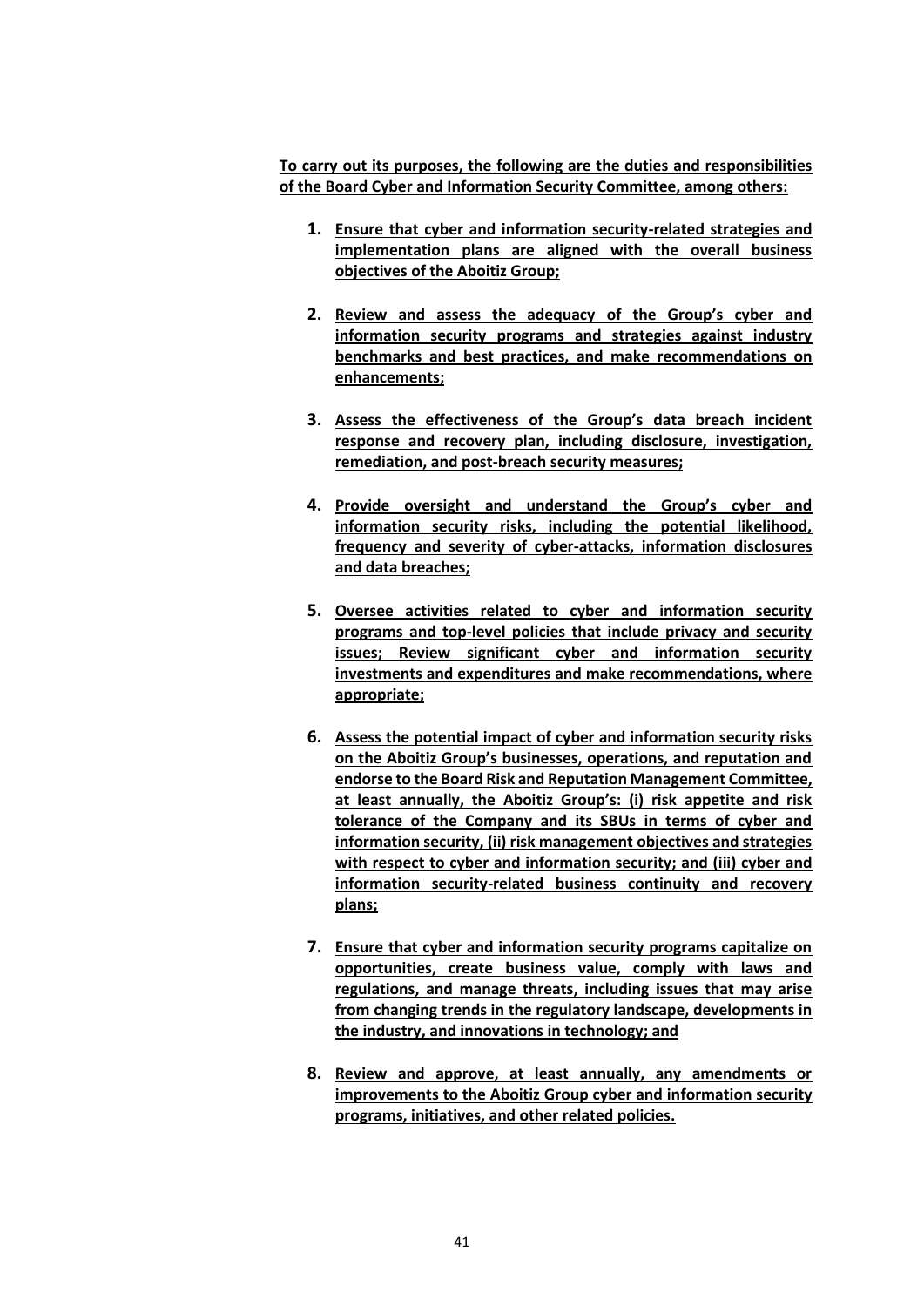# **The members of the Board Cyber and Information Security Committee shall perform such other duties and functions as may be enumerated in the Board Cyber and Information Security Committee Charter.**

#### **D. The Corporate Secretary**

#### **1. Qualifications**

- 1.1 He must be an officer of the Company and appointed by the Board;
- 1.2 Loyal to the mission, vision and specific business objectives of the Company;
- 1.3 He must be a citizen and a resident of the Philippines;
- 1.4 Considering his varied functions and duties, he must possess administrative and interpersonal skills, as well as financial and accounting skills;
- 1.5 He must have a working knowledge of the operations of the Company; and
- 1.6 He must be aware of the laws, rules and regulations necessary in the performance of his duties and responsibilities.

#### **2. Duties and Responsibilities**

The Corporate Secretary:

- 2.1 Gathers and analyzes all documents, records and other information essential to the conduct of his duties and responsibilities to the Company;
- 2.2 Keeps abreast on relevant laws, regulations, all governance issuances, relevant industry developments and operations of the Company, and advises the Board and the Chairman on all relevant issues as they arise;
- 2.3 Assists the Board and Board Committees in the conduct of their meetings, including preparing an annual schedule of Board and Board Committee meetings and the annual board calendar, and assisting the chairs of the Board and its Committees to set agendas for those meetings;
- 2.4 Assists the Board in making business judgments in good faith and in the performance of their responsibilities and obligations;
- 2.5 Attends and personally prepares the minutes of all Board and shareholder meetings, except when justifiable causes, such as illness, death in the immediate family and serious accidents, prevent him from doing so;
- 2.6 Safekeeps and preserves the integrity of the minutes of the meetings of the Board, its Committees, and shareholders, as well as the other official records of the Company;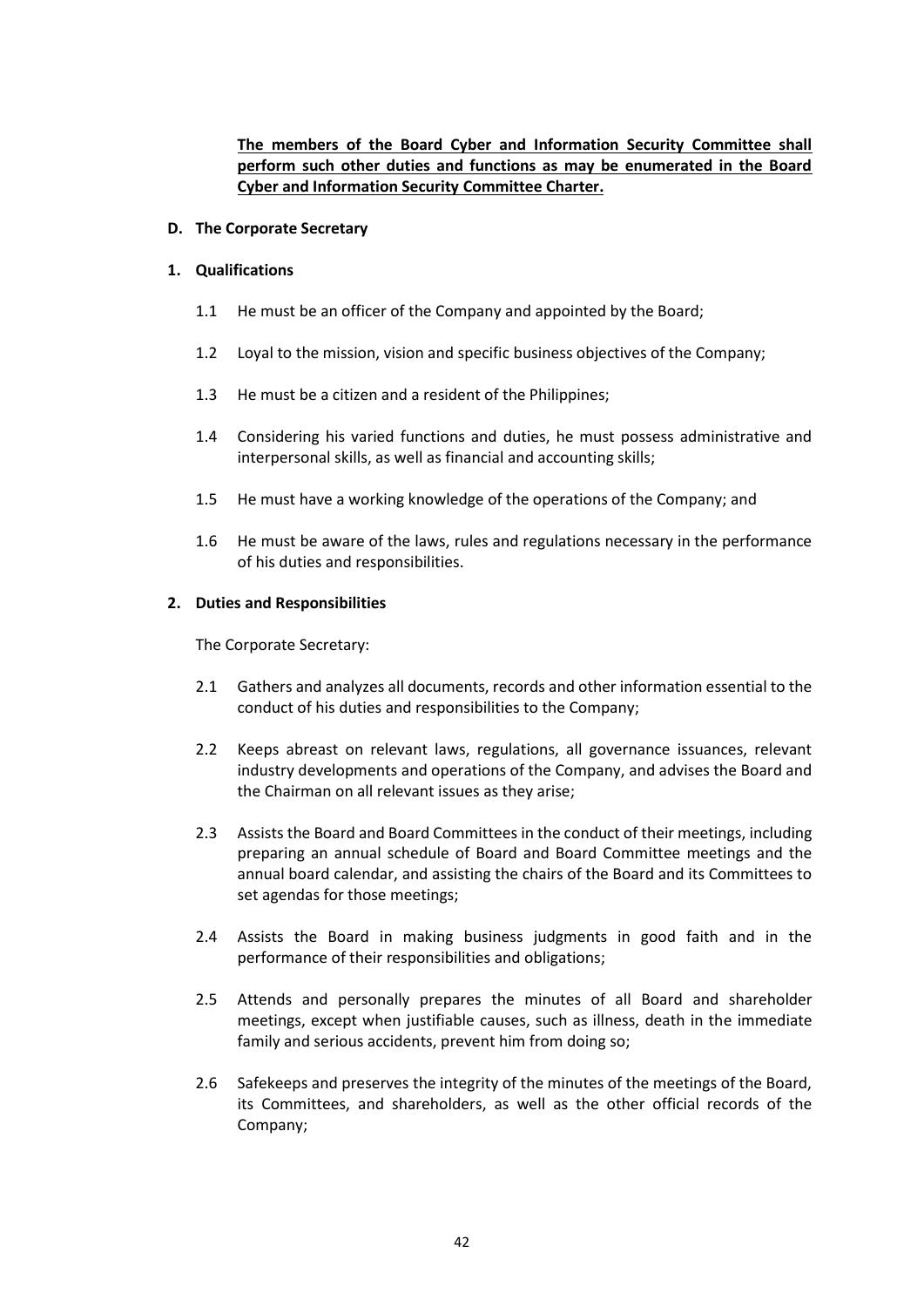- 2.7 Ensures that all Board and Board Committee and shareholder-related procedures, rules and regulations are strictly followed by the members;
- 2.8 Works fairly and objectively with the Board, management and shareholders and contributes to the flow of information between the Board and its Committees, and the Board and its stakeholders, including shareholders;
- 2.9 Informs members of the Board, in accordance with the by-laws, of the agenda of their meeting at least five working days in advance, and ensures that the members have before them accurate information that will enable them to arrive at intelligent decisions on matters that require their approval;
- 2.10 Provides notice of and organizes meetings of shareholders;
- 2.11 Manages corporate records related to the share registry as well as stock transfers and dividends;
- 2.12 Ensures proper onboarding of new Directors (i.e., orientation on the Company's business, charter, articles of incorporation and by-laws, among others), and implements continuing education programs for Directors;
- 2.13 Advises on the establishment of Board Committees and their terms of reference;
- 2.14 Performs required administrative functions;
- 2.15 Oversees the drafting of the by-laws and ensures that they conform to regulatory requirements;
- 2.16 Attends annually a training on corporate governance and the Code of Ethics and Business Conduct;
- 2.17 Manages corporate formalities of subsidiaries; and
- 2.18 Performs such other duties and responsibilities as may be provided by the Chief Executive Officer, the Board or SEC.

## **III. INFORMATION SECURITY MANAGEMENT**

The Company recognizes that information security management is an important component of corporate governance and shall adopt the general principles and implement best practices for information security management.

# **IV. SUSTAINABILITY POLICY**

The Company is committed to strike a balance between economic growth and social development, and environmental stewardship in the conduct of its business. To this end, the Company shall identify its stakeholders in the communities where its businesses operate to implement programs that promote environmental preservation as well as social and economic development.

Thus, the Company shall: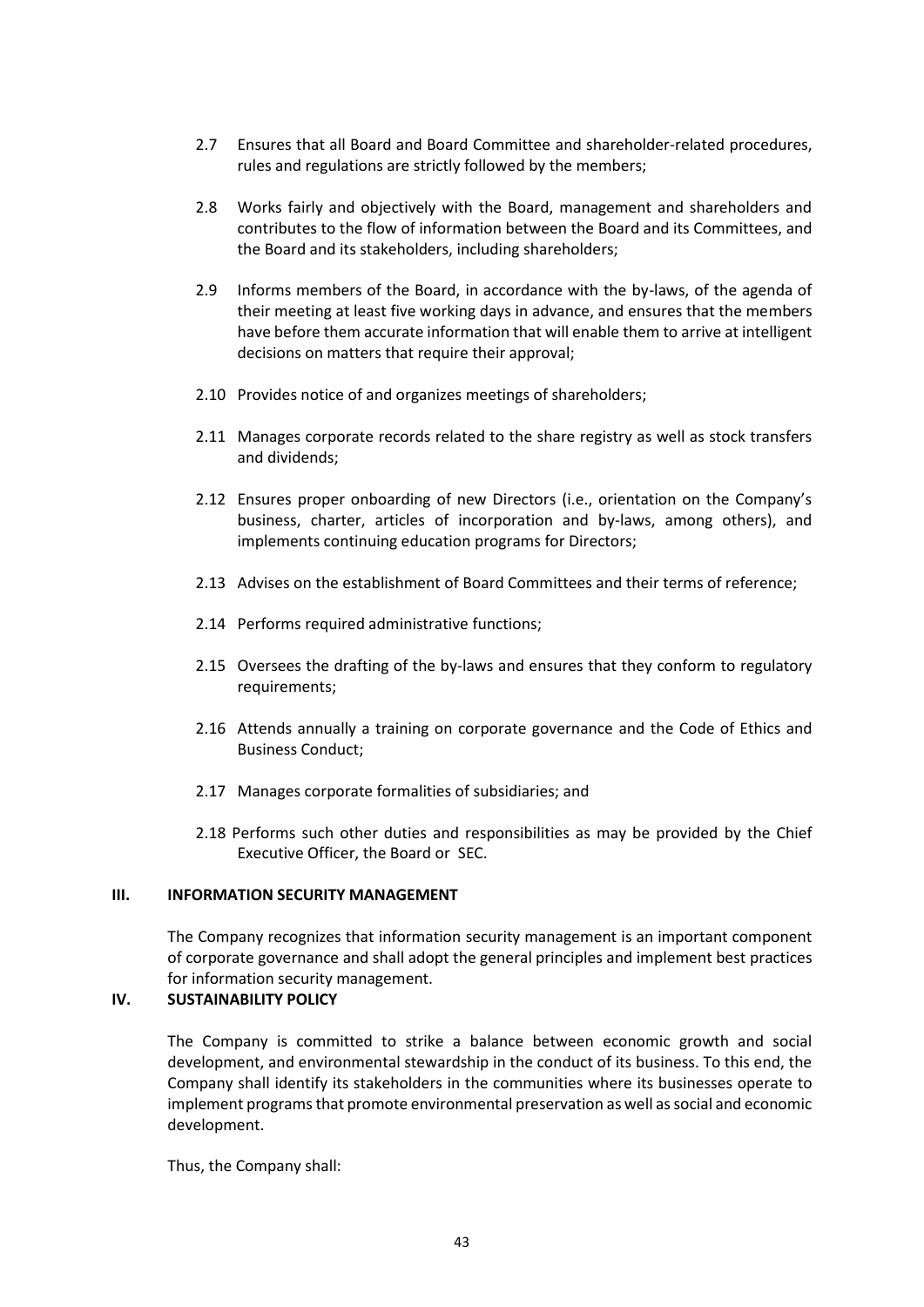- a. Have a clear and focused policy on the disclosure of non-financial information.
- b. Adopt a framework which serves as the Company's guide in monitoring, measuring and improving its impact in the economy, environment, and the society.
- c. Determine focus areas which shall be monitored and reported through a sustainability report using the widely accepted framework such as, but not limited to the Global Reporting Initiative (GRI).

## **V. COMMUNICATION PROCESS**

## **A. Availability of Information**

This Manual shall be available for inspection by any shareholder of the Company at reasonable hours on business days.

## **B. Dissemination**

All Directors, corporate officers, division and department heads are tasked to ensure the thorough dissemination of this Manual to all employees and related third parties, and to likewise enjoin compliance in the process.

## **C. Department Copies**

An adequate number of printed copies of this Manual must be reproduced under the supervision of Human Resources Department, with a minimum of at least one (1) hard copy of the Manual per department.

# **VI. ONBOARDING AND TRAINING PROCESS**

## **1. Onboarding for First-Time Directors**

The Board Secretariat shall ensure that first-time Directors receive a comprehensive onboarding orientation prior to attending their first board meeting. The onboarding session shall include an overview of a director's duties and responsibilities as members of the Board and Board Committees, the Company's corporate governance policies and programs, and the Company's overall operations, including the following:

- a. History, mission, and vision of the Company;
- b. The Group purpose, culture, branding, and core values;
- c. Overview of the Company including an introduction to the Company's charter documents;
- d. The Composition of the Board and Board Committees;
- e. Code of Ethics and other relevant company policies;
- f. Board and Board Committee Charters; and
- g. Board and Board Committee Meeting Schedule.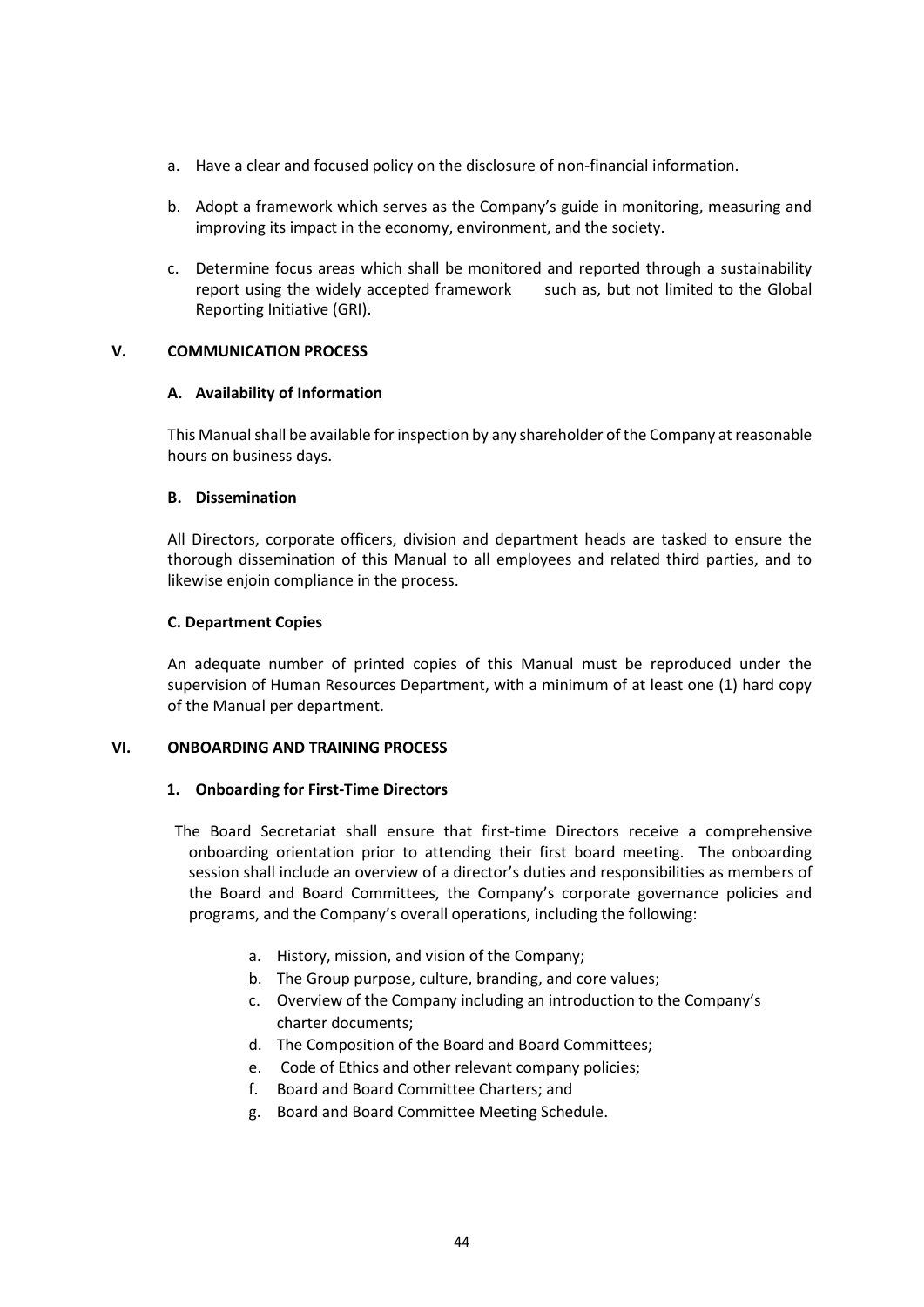The onboarding session may also include meetings with the Chairman of the Board, the other Board members, the CEO, the Compliance Officer, the Corporate Secretary, and other relevant corporate officers.

## **2. Continuous Training and Development Program for Directors and Officers**

2.1 The Company's Directors and corporate officers shall participate in continuous training and development programs (the "Programs") to enhance their understanding of their roles and to develop and maintain the required knowledge to discharge their functions effectively.

All incumbent Directors and key officers (as identified by the Board of Directors) are required to attend at least four (4) hours of training programs, seminars and/or workshops annually on topics relevant to the Company and to their respective roles, either through in-house training or external courses accredited by the SEC. The Board Secretariat may arrange for in-house seminars on SEC-prescribed topics that are of relevance to the Company, such as industry developments, emerging risks, new laws, and new regulations.

- 2.2 Directors and key officers required by the Board to attend relevant programs, seminars, and/or workshops under Clause 2.1 above shall provide the Board Secretariat a copy of his or her certificate of attendance thereof within three (3) business days from completing the same. The Board Secretariat is required to submit the relevant certificate of attendance to the SEC within ten (10) business days from receipt of such documentation from each Director and key officer.
- 2.3 The Board Secretariat shall keep records of attendance and participation of each Director and key officer at the required training programs, seminars, and/or workshops, as well as the details thereof.

# **VII. REPORTORIAL OR DISCLOSURE SYSTEM OF THE COMPANY'S SUSTAINABILITY AND CORPORATE GOVERNANCE POLICIES**

- A. The Company abides by the principle of transparency to prevent mismanagement and misappropriation by any stakeholder of the Company's assets. The reports or disclosures required under this Manual shall be prepared and submitted to the SEC by the responsible Committee or corporate officer through the Company's Compliance Officer.
- B. All material information shall be publicly and timely disclosed. Such information shall include earnings results, acquisition or disposal of assets, Board changes, related party transactions, shareholdings of Directors and changes to ownership. Management in close consultation with the Compliance Officer shall formulate the Company's policies in relation to disclosures of related party transactions, in compliance with the rules as the SEC may issue from time to time. When it deems it necessary, the Board of Directors may appoint an independent party to evaluate the fairness of the transaction price for the acquisition or disposal of assets.
- C. Other information that shall always be disclosed as required by law includes remuneration (including stock options) of all Directors and corporate officers.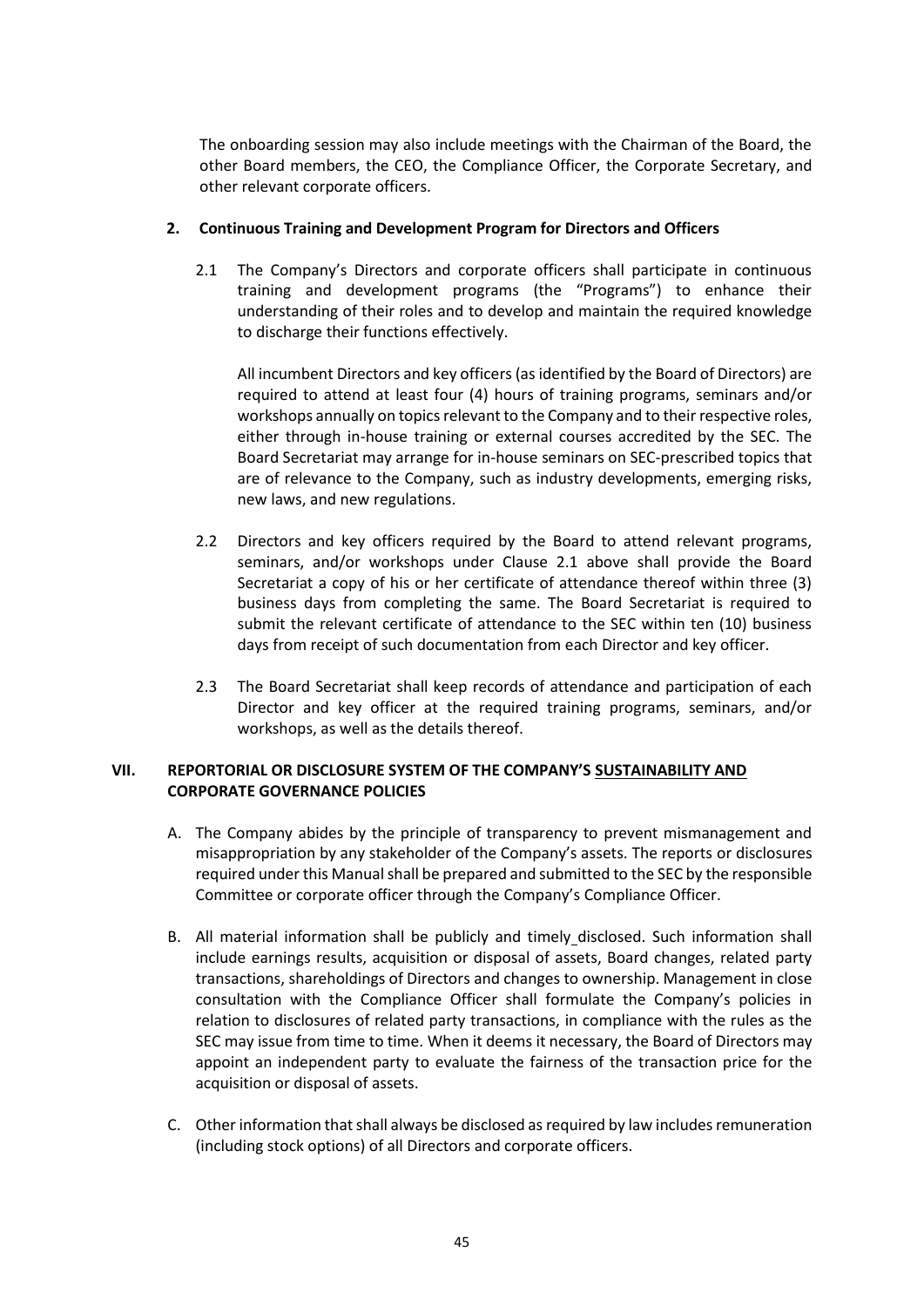- D. All disclosed information shall be released via the approved stock exchange procedure for the Company announcements and other required reports.
- E. The Board shall commit at all times to fully disclose material information dealings. It shall cause the filing of all required information for the interest of the stakeholders.

#### **VIII. SHAREHOLDERS' BENEFIT**

The Company recognizes that the most cogent proof of good corporate governance is that which is visible to the eyes of its investors. Therefore, the following provisions are issued for the guidance of all internal and external parties concerned, as a governance covenant between the Company and all its investors:

#### **Investors' Rights and Protection**

The Board is committed to respect the following rights of the shareholders:

## **A. Right to Participate in Shareholders' Meetings**

- 1. Shareholders have the right to receive notices of all shareholders' meetings and receive information on the agenda for the meeting, other explanatory materials in relation to the agenda items, as well as copies of other documents necessary for a full participation in a shareholders' meeting at least twenty-eight (28) days prior to the meeting;
- 2. Attend and vote in person, through remote participation, in absentia, electronically or otherwise, or by proxy in all the shareholders' meetings, in each case as may be permitted by law; and
- 3. Be informed of the results of the votes taken during shareholders' meetings immediately on the next working day. The minutes of the shareholders' meetings shall also be made available in the Company's website within five (5) business days from the date of the meeting.

## **B. Voting Right**

- 1. Shareholders shall have the right to elect, remove and replace Directors and vote on certain corporate acts in accordance with the Corporation Code;
- 2. Cumulative voting shall be followed in the election of Directors; and
- 3. A Director shall not be removed without cause if it will deny minority shareholders representation in the Board.

## **C. Pre-emptive Right**

All shareholders shall have pre-emptive right, unless the same is denied in the Articles of Incorporation or in an amendment thereto or as may be required by the SEC, and in documents signed by such shareholders. They shall have the right to subscribe to the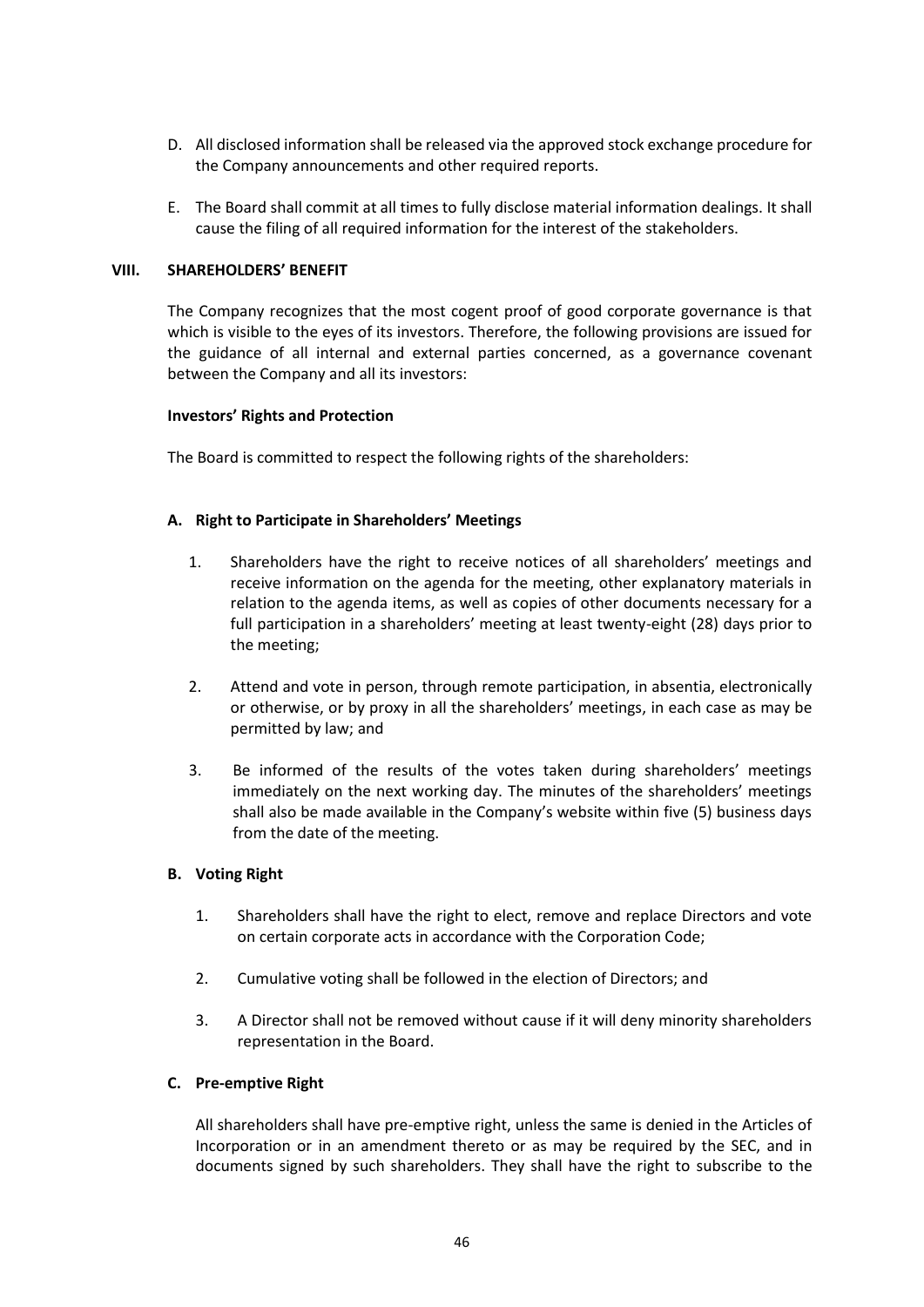capital stock of the Company. The Company's articles of incorporation shall lay down the specific rights and powers of shareholders with respect to the particular shares they hold, all of which shall be protected by law so long as they shall not be in conflict with the Corporation Code, as amended from time to time.

## **D. Power of Inspection**

All shareholders shall be allowed to inspect corporate books and records including minutes of Board meetings and stock registries in accordance with the Corporation Code and shall be furnished with annual reports, including financial statements, without cost or restrictions.

# **E. Right to Information**

- 1. The shareholders shall be provided, upon request, with periodic reports which disclose personal and professional information about the Directors and corporate officers and certain other matters such as their holdings of the Company's shares, dealings with the Company, relationships among Directors and corporate officers, and the aggregate compensation of Directors and corporate officers;
- 2. The minority shareholders shall be granted the right to propose the holding of a meeting, and the right to propose items in the agenda of the meeting, provided the items are for legitimate business purposes; and
- 3. The minority shareholders shall have access to any and all information relating to matters for which the management is accountable for and to those relating to matters for which the management shall include such information and, if not included, then the minority shareholders shall be allowed to propose to include such matters in the agenda of shareholders' meeting, being within the definition of "legitimate purposes".

# **F. Right to Dividends**

- 1. Shareholders shall have the right to receive dividends subject to the discretion of the Board; and
- 2. The Company intends to maintain an annual cash dividend payment ratio of approximately one-third of its consolidated net income from the preceding fiscal year, subject to the requirements of applicable laws and regulations and the absence of circumstances which may restrict the payment of cash dividends, such as the undertaking by the Company of major projects and developments requiring substantial cash expenditures or restrictions on cash dividend payments under its loan covenants.

# **G. Appraisal Right**

The shareholders shall have appraisal right or the right to dissent and demand payment of the fair value of their shares in the manner provided for under Section 82 of the Corporation Code of the Philippines, under any of the following circumstances: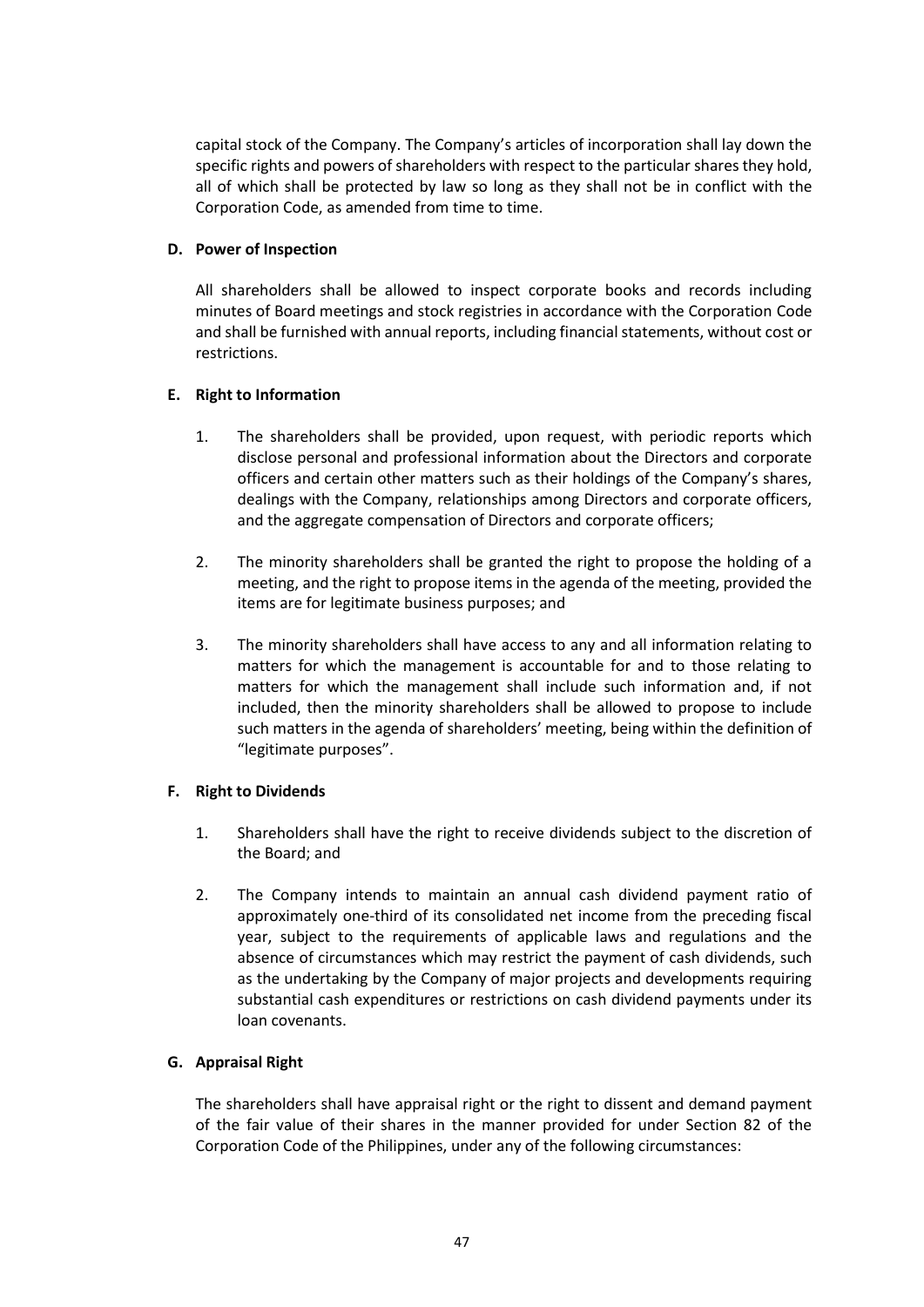- 1. In case any amendment to the Company's articles of incorporation has the effect of changing or restricting the rights of any shareholders or class of shares, or of authorizing preferences in any respect superior to those of outstanding shares of any class, or of extending or shortening the term of corporate existence;
- 2. In case of sale, lease, exchange, transfer, mortgage, pledge or other disposition of all or substantially all of the corporate property and assets as provided in the Corporation Code; and
- 3. In case of merger or consolidation.

The Board should be transparent and fair in the conduct of the annual and special shareholders' meetings of the Company. The shareholders should be encouraged to personally attend such meetings. If they cannot attend, they should be apprised ahead of time of their right to appoint a proxy. Subject to the requirements of the Company's bylaws, the exercise of that right shall not be unduly restricted and any doubt about the validity of a proxy should be resolved in the shareholder's favor.

It shall be the duty of the Directors to promote shareholders rights, remove impediments to the exercise of shareholders' rights and allow possibilities to seek redress for violation of their rights. They shall encourage the exercise of shareholders' voting rights and the solution of collective action problems through appropriate mechanisms. They shall be instrumental in removing excessive costs and other administrative or practical impediments to shareholders' meaningful participation in meetings and/or voting in person. The Directors shall pave the way for the electronic filing and distribution of shareholder information necessary to make informed decisions subject to legal constraints. Accurate and timely information should be made available to the shareholders to enable them to make a sound judgment on all matters brought to their attention for consideration or approval.

Although all shareholders should be treated equally or without discrimination, the Board should give minority shareholders, in accordance with the By-laws, the right to propose the holding of meetings and the items for discussion in the agenda that relate directly to the business of the Company.

## **IX. MONITORING AND ASSESSMENT**

- A. Each Committee shall report regularly to the Board of Directors.
- B. The Compliance Officer shall establish an evaluation system to determine and measure compliance with this Manual. Any violation thereof shall subject the responsible officer or employee to the penalty provided under Part X of this Manual.
- C. The establishment of such evaluation system, including the features thereof, shall be disclosed in the Company's Annual Report (SEC Form 17-A) or in such form of report that